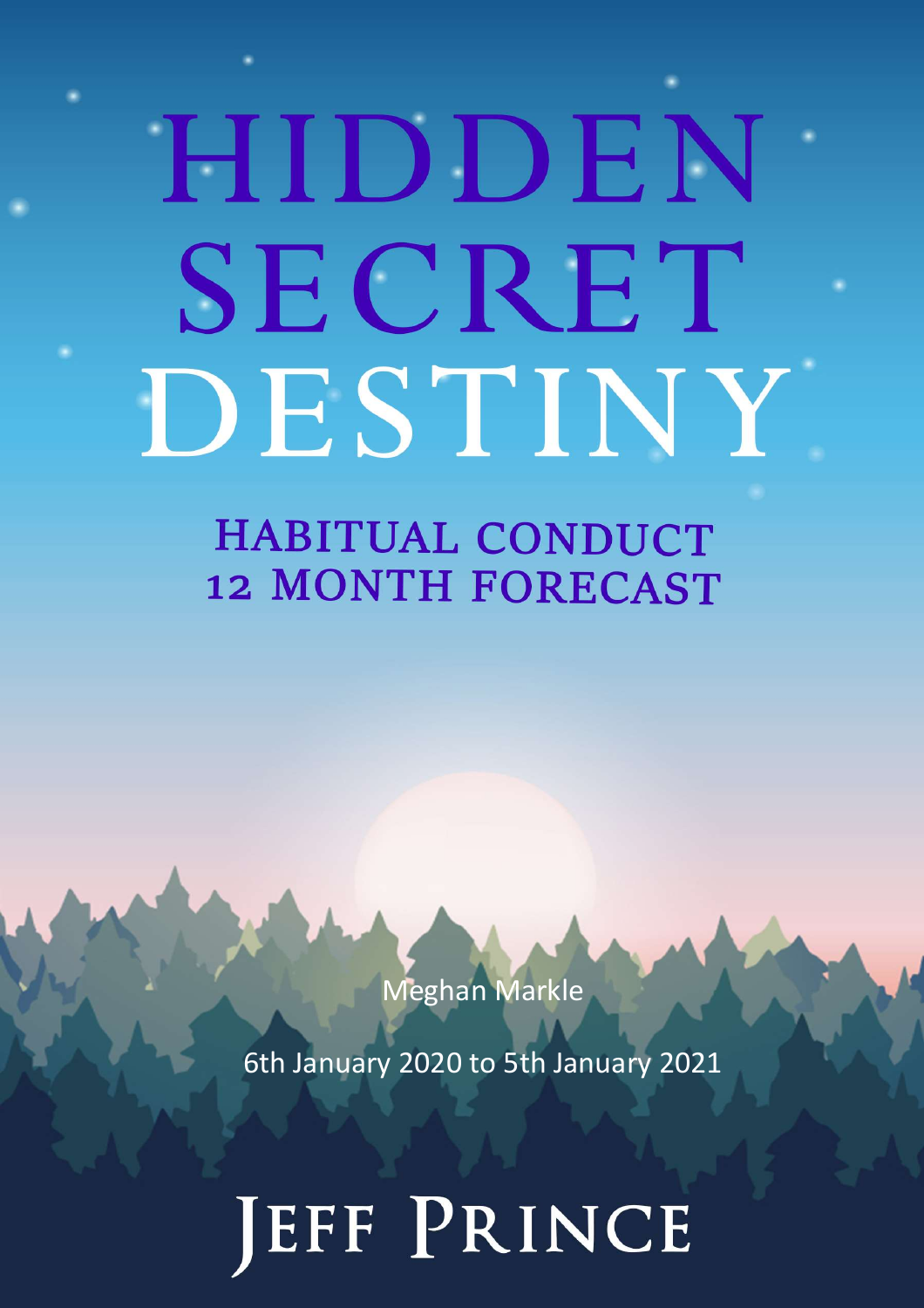

Meghan Markle

Born Tuesday 4 August 1981 Local Time 04:46 AM Universal Time 11:46 AM Los Angeles, California, United States Long:118°14'W Lat:34°03'N

Geocentric Tropical Placidus True Node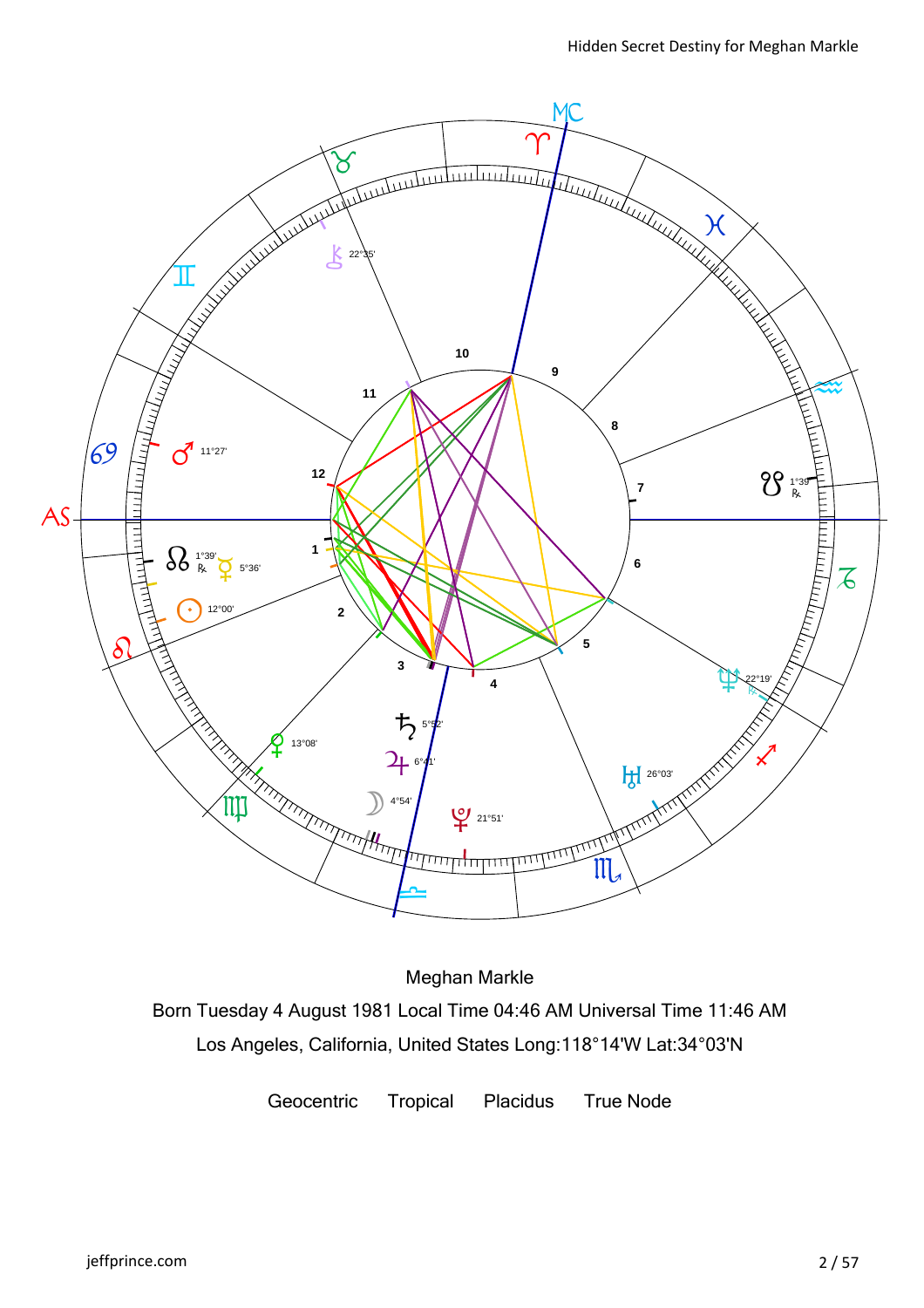| <b>Planetary Positions</b> |  |
|----------------------------|--|
|----------------------------|--|

|                            | Planet/Point  |                            | Sign          | Element | Modality | <b>Position</b> | <b>House</b> |
|----------------------------|---------------|----------------------------|---------------|---------|----------|-----------------|--------------|
| $(\cdot)$                  | Sun           | $\delta\wr$                | Leo           | Fire    | Fixed    | 12°00'          | 1st          |
| $\mathcal{Y}$              | Moon          | یمی                        | Libra         | Air     | Cardinal | 4°54'           | 3rd          |
|                            | Mercury       | δι                         | Leo           | Fire    | Fixed    | 5°36'           | 1st          |
| ¥                          | Venus         | Щ                          | Virgo         | Earth   | Mutable  | 13°08'          | 3rd          |
| ර                          | Mars          | 69                         | Cancer        | Water   | Cardinal | 11°27'          | 12th         |
| $\mathcal{L}_{\mathsf{F}}$ | Jupiter       |                            | Libra         | Air     | Cardinal | 6°41'           | 3rd          |
| ち                          | Saturn        | یمی                        | Libra         | Air     | Cardinal | 5°52'           | 3rd          |
| ਮ੍ਹਿ                       | <b>Uranus</b> | $\prod_{\mathcal{A}}$      | Scorpio       | Water   | Fixed    | 26°03'          | 5th          |
| Ψ                          | Neptune       | $\boldsymbol{\mathcal{K}}$ | Sagittarius   | Fire    | Mutable  | 22°19' R        | 5th          |
| $\mathfrak{P}$             | Pluto         | یمی                        | Libra         | Air     | Cardinal | 21°51'          | 4th          |
| AS                         | Ascendant     | 69                         | Cancer        | Water   | Cardinal | 24°31'          | $\sim$       |
| MC                         | MidHeaven     |                            | Aries         | Fire    | Cardinal | 12°11'          | $\sim$       |
| 88                         | North Node    | δι                         | Leo           | Fire    | Fixed    | 1°39' R         | 1st          |
| 飞                          | Chiron        | ୪                          | <b>Taurus</b> | Earth   | Fixed    | 22°35'          | 11th         |

# House Cusp Positions

| House           | Sign          | Position        | <b>House</b> | Sign                     | Position |
|-----------------|---------------|-----------------|--------------|--------------------------|----------|
| 1st             | 69            | 24°31'          | 7th          | $\overline{\mathcal{L}}$ | 24°31'   |
| 2 <sub>nd</sub> | δl            | 16°12'          | 8th          | $\approx$                | 16°12'   |
| 3rd             | Щ             | 11°25'          | 9th          | $\chi$                   | 11°25'   |
| 4th             | ≃             | $12^{\circ}11'$ | 10th         | $\gamma$                 | 12°11'   |
| 5th             | ${\rm III}_4$ | 17°41'          | 11th         | $\boldsymbol{\times}$    | 17°41'   |
| 6th             |               | 23°05'          | 12th         | π                        | 23°05'   |

| <b>Element Emphasis - Total Points</b> |           |          | <b>Modality Emphasis - Total Points</b> |          |              |          |
|----------------------------------------|-----------|----------|-----------------------------------------|----------|--------------|----------|
| Air                                    | Fire      | Earth    | Water                                   | Cardinal | Fixed        | Mutable  |
|                                        | <b>10</b> | $\sim$ 3 | - 8 -                                   | 18.      | $\mathbf{R}$ | $\Delta$ |

# Planetary Weight Point System

| Sun & Moon            | 4 points each | Uranus, Neptune & Pluto        | 1 point each |
|-----------------------|---------------|--------------------------------|--------------|
| Mercury, Venus & Mars | 3 points each | <b>Ascendant (Rising Sign)</b> | 4 points     |
| Jupiter & Saturn      | 2 points each | Midheaven                      | 2 points     |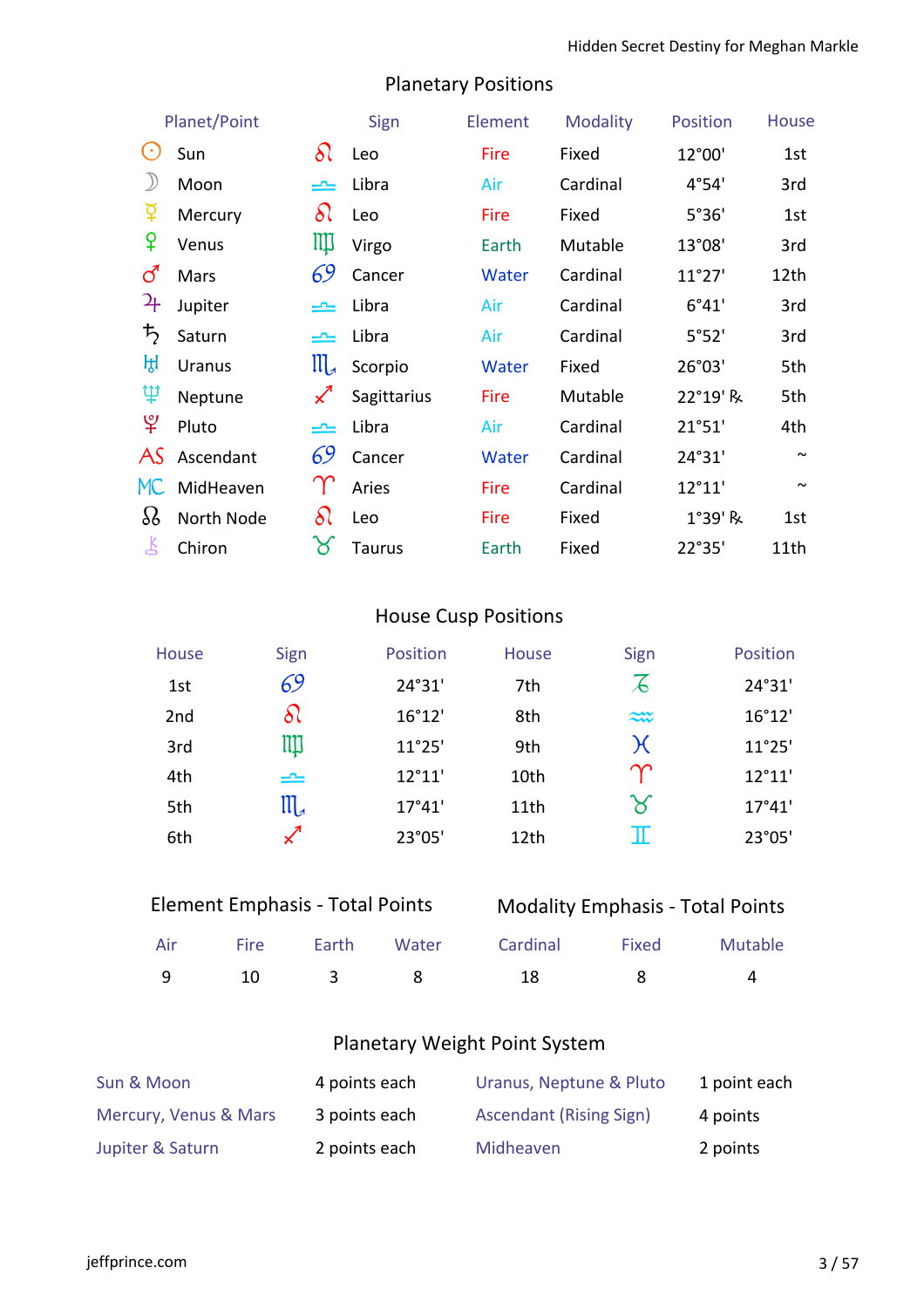

#### Planet Aspect List

| $(\cdot)$ | ₽<br>൪              | <b>Sun Conjuncts Mercury</b>   | 4<br>مہ                           | MC Jupiter Opposes MidHeaven     |
|-----------|---------------------|--------------------------------|-----------------------------------|----------------------------------|
|           | ¥                   | Sun Semisextile Venus          | 4<br>Ľ<br>量                       | Jupiter Sesquiquadrate Chiron    |
| $(\cdot)$ | ර                   | Sun Semisextile Mars           | ₽,<br>$\sigma$<br>MC              | Saturn Opposes MidHeaven         |
| $(\cdot)$ | MC.                 | Sun Trines MidHeaven           | 芍<br>Š<br>卬                       | Saturn Sesquiquadrate Chiron     |
|           | ₽<br>⋇              | <b>Moon Sextiles Mercury</b>   | 凩<br>AS.                          | <b>Uranus Trines Ascendant</b>   |
|           | ර<br>п              | <b>Moon Squares Mars</b>       | ਸ਼੍ਰਮ<br>囸<br>MC.                 | Uranus Sesquiquadrate MidHeaven  |
|           | 4<br>đ              | Moon Conjuncts Jupiter         | 88<br>Щ<br>Λ                      | <b>Uranus Trines North Node</b>  |
|           | 丂<br>đ              | Moon Conjuncts Saturn          | Щ<br>Ľ<br>م                       | <b>Uranus Opposes Chiron</b>     |
|           | $\sigma$<br>MC.     | Moon Opposes MidHeaven         | ¥<br>Ψ<br>⋇                       | <b>Neptune Sextiles Pluto</b>    |
|           | 88<br>⋇             | Moon Sextiles North Node       | Ψ<br>Š<br>$\pi$                   | Neptune Quincunx Chiron          |
| ₫         | $\mathfrak{p}$<br>⋇ | Mercury Sextiles Jupiter       | ¥<br>AS<br>п                      | Pluto Squares Ascendant          |
| ₽         | ᡏ2<br>⋇             | <b>Mercury Sextiles Saturn</b> | ¥.<br>Ľ<br>$\pi$                  | Pluto Quincunx Chiron            |
| ₽         | Ψ<br>量              | Mercury Sesquiquadrate Neptune | ਸ਼੍ਰਿ<br>AS                       | <b>Ascendant Trines Uranus</b>   |
| ₽         | MC.<br>∧            | Mercury Trines MidHeaven       | ¥<br>AS<br>П                      | <b>Ascendant Squares Pluto</b>   |
| ₽         | 88<br>đ             | Mercury Conjuncts North Node   | AS $\ast$<br>Ľ                    | <b>Ascendant Sextiles Chiron</b> |
| ¥         | ර<br>⋇              | <b>Venus Sextiles Mars</b>     | MC $\wedge$<br>$(\cdot)$          | MidHeaven Trines Sun             |
| ¥         | MC.                 | Venus Quincunx MidHeaven       | ¥<br>MC $\pi$                     | MidHeaven Quincunx Venus         |
| ර         | $\mathfrak{p}$<br>П | Mars Squares Jupiter           | $MC$ $\Pi$<br>ර                   | MidHeaven Squares Mars           |
| <u>්</u>  | 7<br>П              | Mars Squares Saturn            | 4<br>$MC$ $\partial$ <sup>o</sup> | MidHeaven Opposes Jupiter        |
| ර         | ਸ਼੍ਰਮ<br>曱          | Mars Sesquiquadrate Uranus     | ਸ਼੍ਰਿ<br>MC<br>曱                  | MidHeaven Sesquiquadrate Uranus  |
| ්         | MC.<br>п            | Mars Squares MidHeaven         |                                   |                                  |

 $\frac{1}{4}$  d  $\frac{1}{2}$  Jupiter Conjuncts Saturn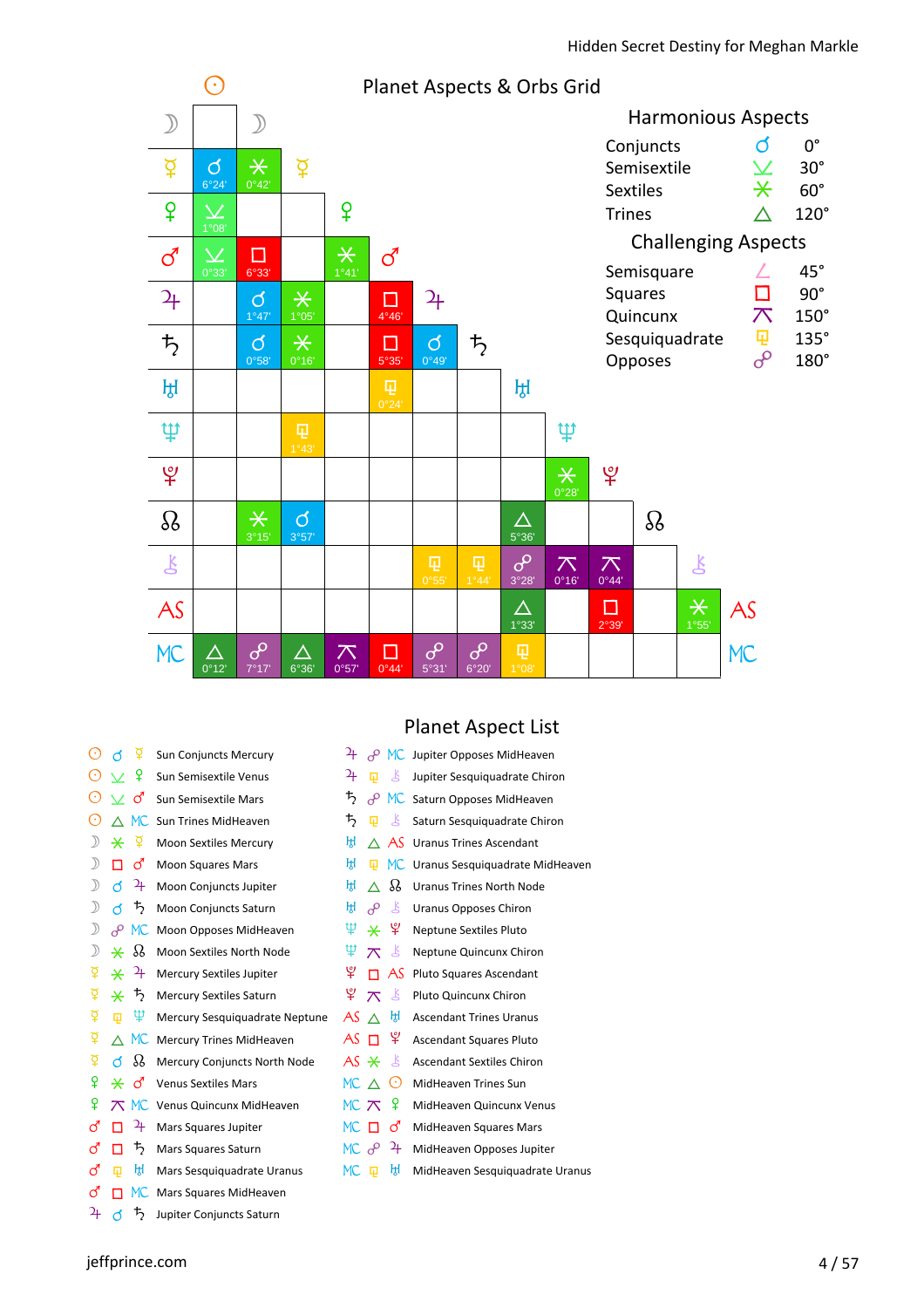Hi Meghan,

This personal Astrology reading provides fascinating insight into your Hidden Secret Destiny.

It combines your Ascendant, often known as your Rising Sign, and the placements of the Sun and Moon at the exact moment you were born. This information can be remarkably accurate in revealing how you appear to others, your life's purpose and the "inner" you.

It's important to remember that you have a choice about what develops in your world. If you want to be happier, then you can be, regardless of what occurs in the cosmos. However, your Hidden Secret Destiny reading offers insight into your unique characteristics and can help you understand the part the heavens play in the unfolding story of your life.

To the right of each pair of 'aspect' symbols is a group of five stars. The darker the stars, the more powerful and significant the meaning of that aspect is to you.

We wish you a wonderful future!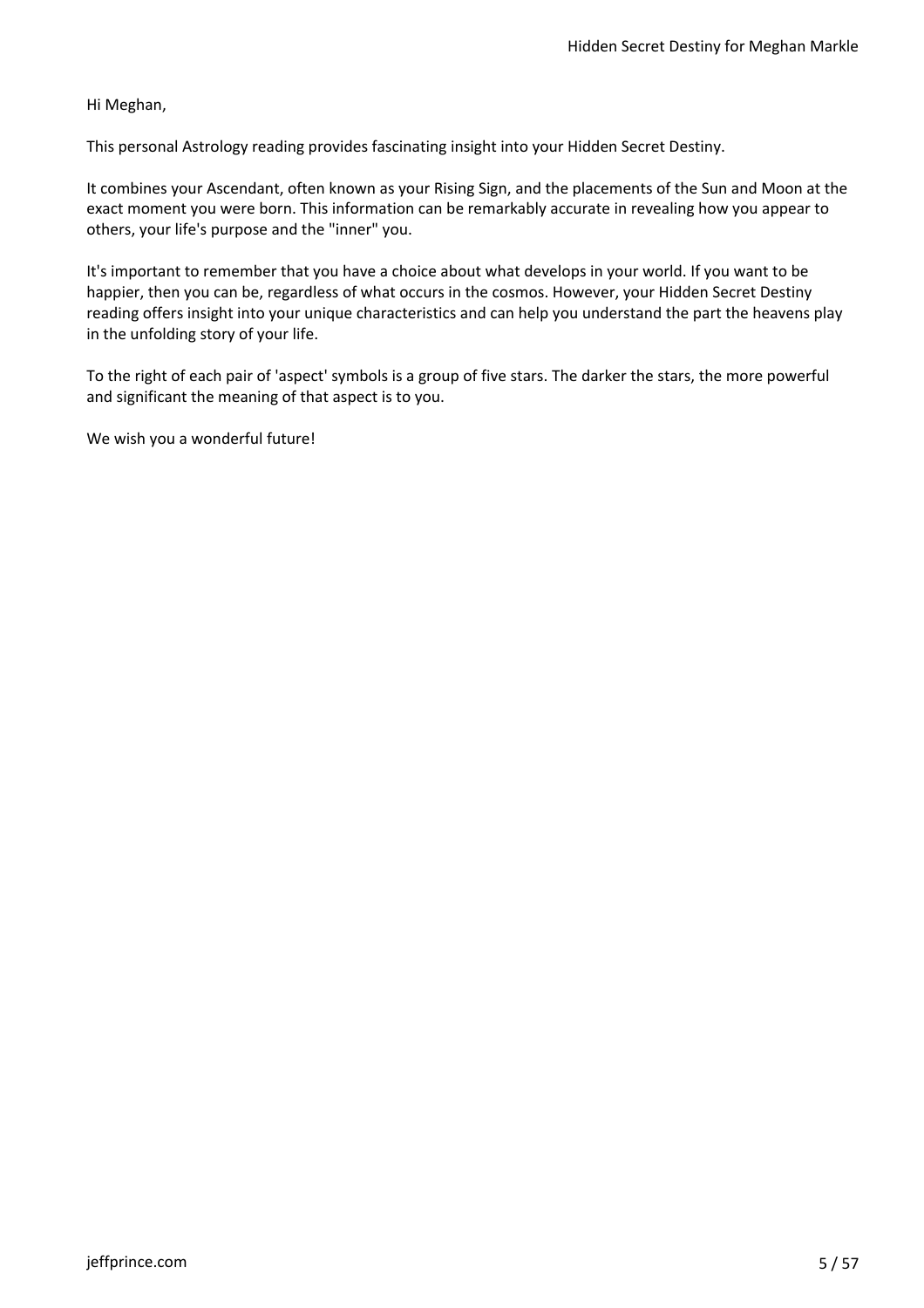# **Your Appearance, Personality & Physical Characteristics**

Think about all the qualities that make you the unique person you are. Your appearance, personality, ambitions, and priorities are conveyed in many ways to others, along with your ego, energy, passions, and deepest desires. Discover more about what you express naturally, your exterior persona and the impression you make on the world.

# **Strong and Caring**  $\overline{AS69}$

#### Cancer rising

You're acutely aware of your needs, and intuitively know what others need at any time, too. This makes forming friendships and those that lead to something deeper or more intimate easy. By being your authentic and transparent self, you gain trust and admiration that enhances your ability to form deep and long-lasting connections.

You can be prone to being too self-protective at times, especially if you feel threatened or uncomfortable in unfamiliar surroundings. Self-protectiveness can take the form of withdrawal or shyness, but your strong, caring disposition soon draws others toward you and helps any feelings of defensiveness to disappear. You put a strong emphasis on relationships and seek structure and security in a partner. That's why you're drawn toward people who display strength, financial and emotional stability, and a sense of adventurousness.

Your emotions are transparent, even if you believe you're doing a convincing job of concealing them. You possess an innate desire to be needed and a deep-rooted need to take care of or nurture others. As long as you're happy tending to others' needs and they're happy for you to do so, the recipients of your kind and compassionate actions are rarely put off by your ever-changing moods.

# **Your Ascendant Aspects**

# Unafraid of Change - 'Close One' ★ ★ ★ ★ ★

Uranus Trines Ascendant

You're always receptive to opportunities to relate to others in new ways and probably don't have to look hard for such opportunities to do so. You actively seek new friendships, relationships, and group activities and, at times, circumstances beyond your control can put you in situations where you're exposed to strange, unusual or eccentric people, which you thoroughly enjoy.

You need freedom to express your uniqueness and tend to gravitate toward similar or like-minded individuals. You're unafraid to introduce changes to your world if you feel bored or uninspired, and spontaneous travel could help you to experience different views of the world.

#### Pluto Squares Ascendant **Perceived Forcefulness - 'Close One'** ★★★★☆

Your ambition and desire to achieve personal recognition are probably very strong, but both can create opposition from others, especially if they feel threatened in any way by your forceful attitude. In truth, you're probably not forceful or aggressive, or at least not in ways you're perceived to be.

You enjoy taking the initiative and see no need to reassess plans that have been reassessed umpteen times already. Therefore, you don't tolerate interference or apathy from others, and this can be projected unintentionally aggressively You're prone to being obsessive and lacking moderation in your efforts, with an all-or-nothing approach to whatever you're determined to make happen.

As long as you're willing to boost your tolerance levels toward others and, where appropriate. Enter into the spirit of collaboration in the right ways; you'll have no problems gaining the support you need.



 $H \wedge AS$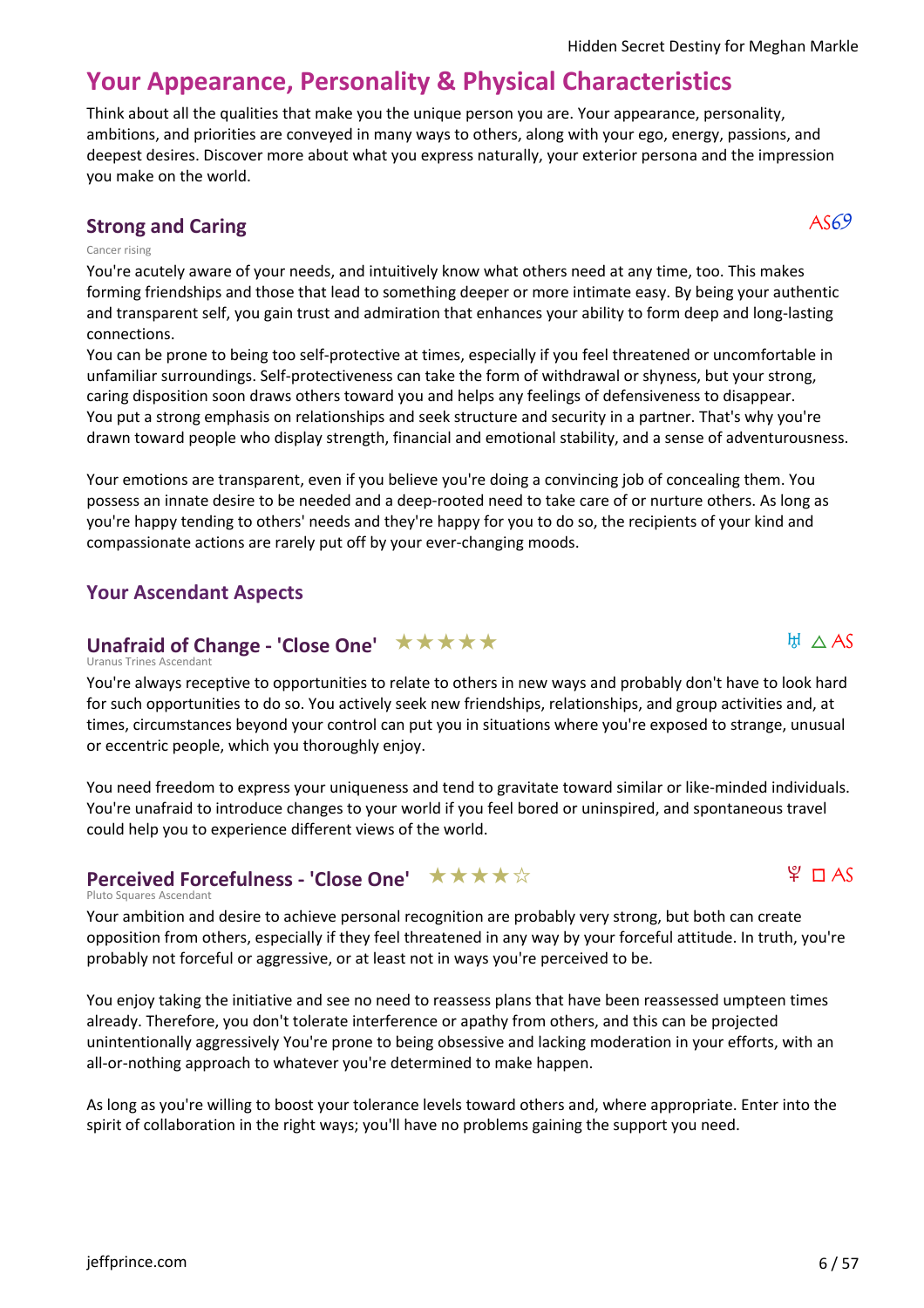# **Your life's purpose, the real 'you' and how you project yourself to the world.**

Your Sun Sign defines your individuality. It rules your will, pride, determination, health and vitality, recognition and sense of purpose. It governs how you see yourself, your self-esteem - and how others view you.

# **Passion** and  $\overline{\text{O}}$   $\delta$

#### Sun in Leo

The Zodiac sign for Leo is, of course, a Lion. Others need only look closely at a wild or domesticated feline to gain a better understanding of you.

Cats crave attention. They love to be admired. Cats love hierarchy. They come and go as they please. They are also very protective and territorial. The above probably describes you in many ways.

You have an amazing ability to radiate warmth and have a sunny disposition that makes you excellent company in any environment. You're probably also very headstrong, want things done your way, and will keep on and on until you get your way.

You're passionate in every sense of the word. You don't hold back if there's a chance to give but also like to receive gifts. It's probably your endless confidence which attracts others to you, and you're often keen to ensure the world knows how confident and proud you are.

It is your confidence and pride which might have caused you to be accused of arrogance or vanity in the past. In truth, you're a generous, lively person with a unique ability to see the fun or funny side of just about any situation.

#### **Model Leader**

#### Sun in the 1st House

Everyone has their ideas about what they look for in a leader, and you're likely to tick all the essential boxes. Like most effective leaders, you do so by example, and your strong willpower combined with equally strong self-assurance help your actions to influence how others see you in ways words cannot.

You also possess strong courageous and competitive qualities and excel at applying these to challenges that you probably view as opportunities, not obstacles. To you, opportunities exist to be seized, not assessed from umpteen angles and allowed to slip through your fingers.

Your innate need to prove yourself can cause you to be overbearing at times, but nobody doubts how passionately you pursue what inspires or motivates you.

#### **Your Sun Aspects**

# **Knowledge Sharing** \*\*\*\*\*

Sun Conjuncts Mercury

Superficial 'chitchat' doesn't interest you. If you're going to involve yourself in a discussion or communicate in any way, then there has to be a clear and very interesting purpose to doing so.

To you, communication must involve sharing ideas and leaving an exchange feeling enlightened or wiser. Your naturally curious nature is integral to you constantly finding, absorbing, processing, storing and conveying information.

That might be a reason why you're probably a better talker than listener. However, few people will ever doubt the validity and intrigue that surrounds what you discover and the pride with which you share it.

 $\bigodot$  1<sup>st</sup>

 $\Theta$  d  $\Psi$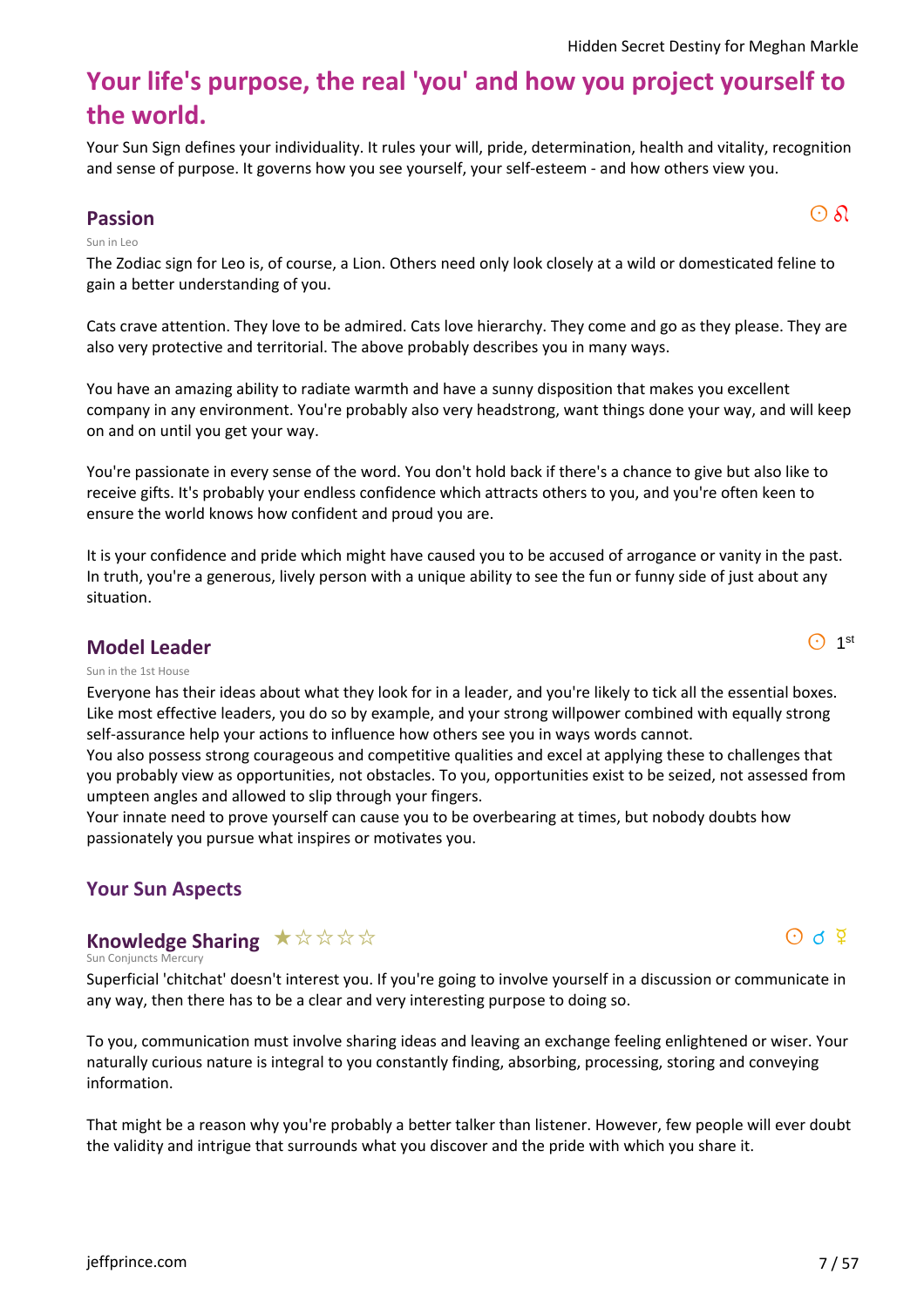$O \wedge MC$ 

 $\Phi$  d  $\Theta$ 

#### **Independent Achiever - 'Close One' ★★★★★**

Sun Trines Midheaven

Your confidence in your abilities is unquestionable. You are exceptionally 'in tune' with who you are, what you're capable of and your life's direction. You set very high expectations and probably have an impressive track record of achieving or exceeding them.

You're undaunted by competition. If anything, a competitor in your midst only spurs you on to increase your efforts and overtake them by doing so. The success you achieve is, and always will be, done 'your way.' You learned long ago that, with the right level of effort applied, rewards are assured.

#### Mercury Conjuncts Sun **Concise Communicator**  $\star \forall x \forall x$

You possess impressive mental alertness, an ability to 'think on your feet' and thrive with interaction and all forms of communication with others. You express your identity through communicative connection, and some might say your appetite for conversation is legendary! Your thought processes are logical, and this helps enormously with you conveying thoughts clearly and easily. If someone wants a concise or straightforward answer, they come to you.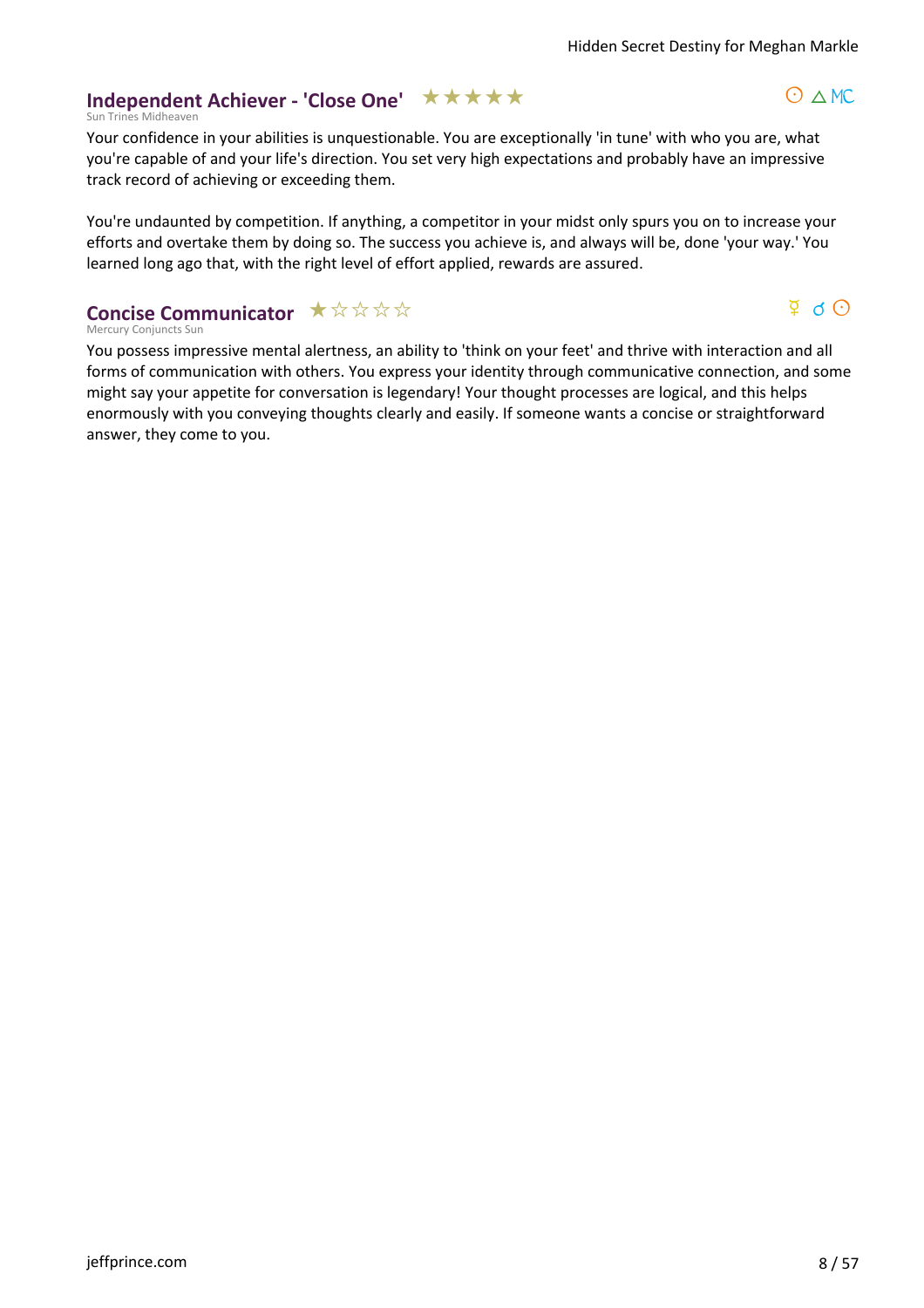# **The 'Inner You' Revealed**

Your inner sensitivities and how you react emotionally to situations.

# **Constantly Seeking Balance** s 7 and 7 and 7 and 7 and 7 and 7 and 7 and 7 and 7 and 7 and 7 and 7 and 7 and 7 and 7 and 7 and 7 and 7 and 7 and 7 and 7 and 7 and 7 and 7 and 7 and 7 and 7 and 7 and 7 and 7 and 7 and 7 and



One of several noticeable traits you possess is uncertainty. However, you knew that anyway because you must know better than anyone else what it's like to have such a wide variation of emotions.

You feel happy one minute, sad the next, anxious the next day, and confident the day after. Although every human experiences such shifts in how they feel, your emotions are up and down like a proverbial yo-yo and if they are not up and down in a happy/depressed kind of way, then they're moving side to side indecisively.

It is probably your straightforwardness that makes you so appealing to others. Not so much that you 'call a spade a spade,' but because you have little to hide. Anyone can see clearly which emotion you're preoccupied with by looking at you.

This is reinforced further by your unique ability to change your personality to suit whoever you're with. It is not a facade. You know how to say what people want to hear, give what you know they need and show them what they want to see. This skill makes you so appealing to others, too.

However, it does have drawbacks, which causes your bubble to burst from time to time when you leave people looking at each other, wondering why you're acting like a very different person to one they were with yesterday. It doesn't take others long to realize that's precisely how you work, either. Anyone who sees you acting like a clown yet was enjoying the company of a sensitive and serious person the previous day soon recognizes how you work so hard to make people relaxed and comfortable around you.

Indecisiveness will always be a part of your personality. You might struggle with an urge to be constantly weighing up everything in life. This does not necessarily mean you've made it your mission to ensure everyone and everything does what is right, good and just. Instead, you prefer to concentrate on how you can redress the balance regarding what you consider to be unfair in your life - and if that means someone else must lose for a change, then that's fair as far as you're concerned!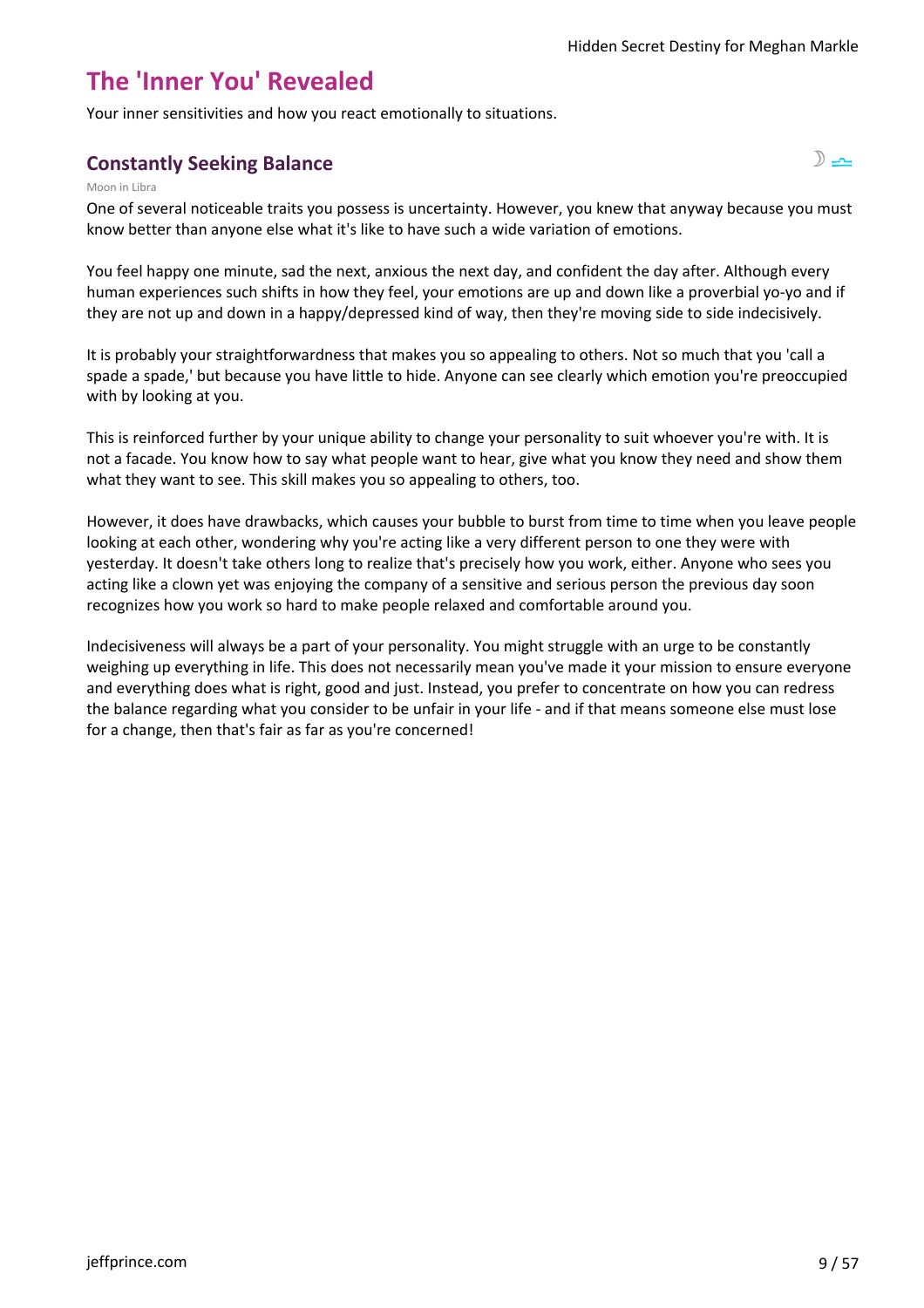#### Alternative Moon Sign?

Your Moon falls near the cusp of the preceding sign, so if your birth time is an hour or so earlier than you have given, you could have a Virgo Moon.

## **Practical & Critical structure**  $\mathbb{D}$  **iii)**

 $\mathbb{R}$  3rd

#### Moon in Virgo

Whereas you might appear confident and optimistic in many ways, you could find your enthusiasm and motivation dips on a regular basis.

That doesn't mean you go through life without ever achieving anything, far from it! The airs of wisdom and responsibility you exude make you a prime target for some of the most prominent positions any organization has to offer. However, an underlying flaw in an otherwise perfect personality involves you doubting your abilities, your contribution and being extremely self-critical.

You are such an easy person to get along with, and many will undoubtedly regard you as one of the most intelligent, funny, sexy, talented and sensual people they know. It is therefore ironic that you have such an amazing ability to make others laugh yet you find it so difficult to laugh at yourself.

You prefer to live in a world where everything is sensible and organized. You're able to see the quirky and funny side of life but remain convinced that succumbing to such things causes you to let down a 'psychological guard.' You believe this makes you vulnerable to receiving criticism you believe to be justified from others and this vicious circle continues.

The secret to living the fulfilled and contented life you know is available to you is to learn to give more and judge less. Learn to say phrases like 'if that happens, then so what?' If you're able to add some large helpings of relaxation to the recipe, then all the better!

#### **Crystal Clear Communication**

Moon in the 3rd House

To you, the world is a place full of a vast amount of information waiting to be discovered and absorbed. This might come easier to you than it does to others because of your powerful intuition that you apply to observing and learning.

However, your strong desire to process information – or overthink - can mean you give your mind too much to process at times. This can make you prone to worrying and becomes more complicated when you see immediate solutions to others' problems and wonder why they can't see what you see.

However, this can be helpful if it offers an outlet for you to express with crystal clarity what you feel or think to them. Some might say you do this too often or strongly, but the emphasis you put on constant, open communication ensures your friendships are relationships are 'above board' and rock solid.

#### **Your Moon Aspects**

#### $D \times Q$ **Dynamic Speaker and Listener - 'Close One'** ★ ★ ★ ★ ★

#### Moon Sextiles Mercury

You might be an opinionated so-and-so, but someone so outgoing and engaging is bound to have a diverse collection of strong viewpoints. You possess a powerful intuition that helps you form strong and, at times, instant emotional connections with others. You have a dynamic way with words and are an excellent communicator.

Your curiosity and elephantine memory make you a quick learner and able to hold engaging conversations on practically any topic! Your willingness to openly share feelings encourages others to do the same with you, especially once you prove your ability to listen to and understand them.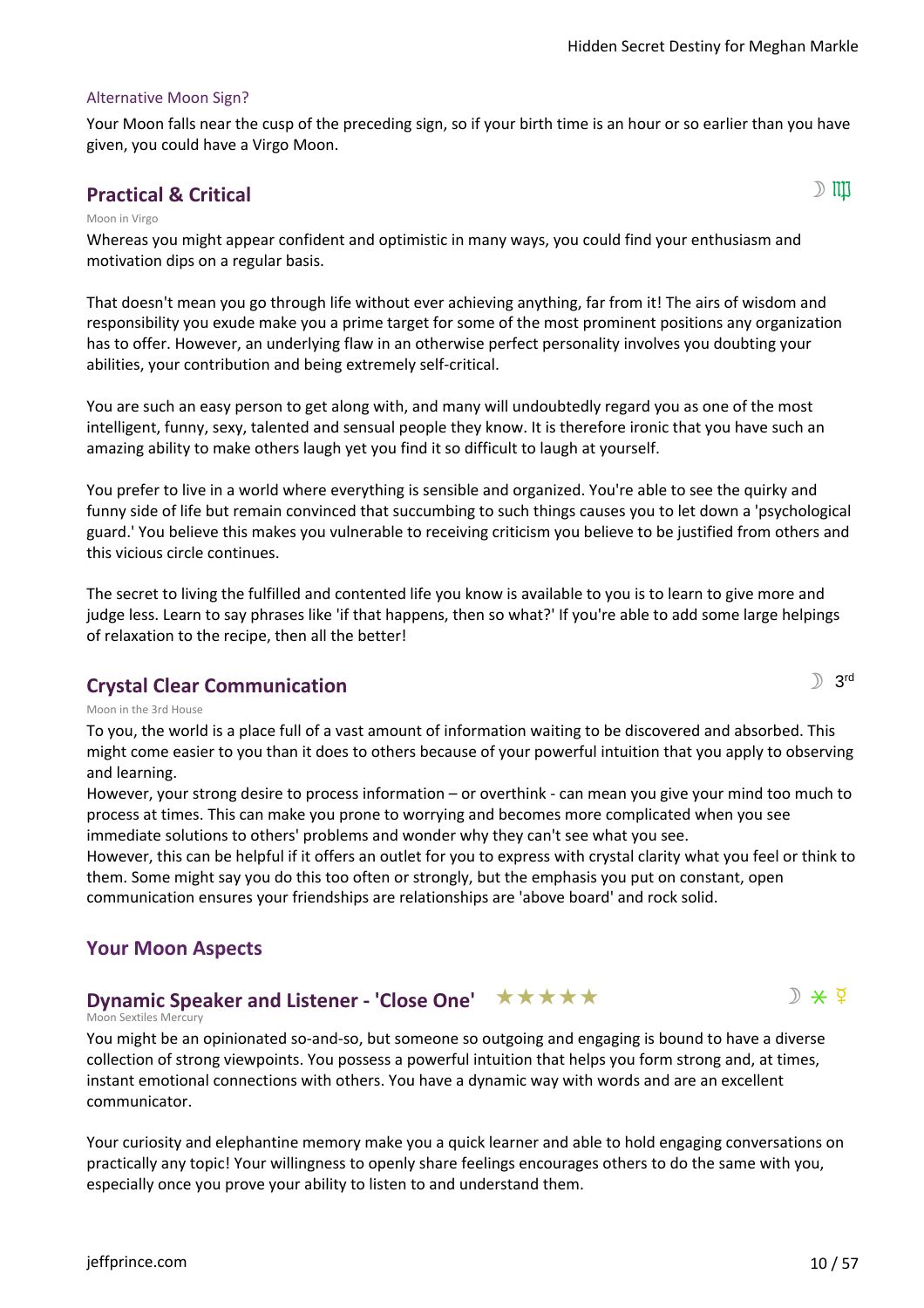#### **Powerfully Passionate**  $\star \forall x \forall x$

Moon Squares Mars

You possess an insatiable need to achieve your desires and have a strong emotional attachment to whatever you want or need. This is helpful with providing dynamism and fighting spirit to succeed but can also make you obstinate and short-tempered at times.

Because you possess a powerfully passionate nature, you can tend to overreact or unleash anger in ways you regret later. However, as far as you're concerned, feelings need to be released, not bottled up.

You believe that, if you're going to express yourself, then it's essential to do so passionately and in ways that leave nobody in any doubt about what you think or feel. Your emotional flair and dramatic displays can be released constructively, and in ways others find extremely sensual or downright sexy!

### **Upbeat and Generous - 'Close One' ★★★★**☆

Moon Conjuncts Jupiter

Your upbeat and generous nature encourages you always to see what's positive in any seemingly negative situation. It might be your optimism and positive attitude that has attracted so many positive life experiences so far and will help you attract more during your lifetime.

You can, at times, be too generous toward or accepting of others because not everyone is as genuine and honest as you. However, being so open-minded, non-judgmental and possessing such strong nurturing and maternal qualities makes everyone in your world feel supported and nourished.

# **Revealing Vulnerability - 'Close One'** ★ ★ ★ ★ ★

Moon Conjuncts Saturn

Your emotional life might have had its share of hardship, sadness or guilt. This might have been difficult if either parent, especially your mother, was a negative influence when you were young.

Creating emotional security is important because of your fervent desire to feel needed and valued. Your attitudes and responses to relationships might be objective and unemotional. Your keenness to be strict with yourself often overspills into your close connections.

Once you overcome shyness and your occasional lack of self-respect, you can maintain long-term, intimate relationships. Revealing your vulnerable side can turn detachment into closeness, and depression into contentment.

#### Moon Opposes Midheaven Home Comfort  $\star \mathop{\dot{\times}}\limits^{\star} \mathop{\dot{\times}}\limits^{\star} \mathop{\dot{\times}}\limits^{\star}$

Home is definitely where your heart is. Your priorities involve balancing time spent alone with surrounding yourself with people who offer emotional support, such as family members and loved ones.

You need a familiar and comfortable domestic environment, which might explain why outsiders are often invited to come to you, rather than you going to them. Your home offers an ideal and necessary base to immerse yourself in a quiet world of contemplation, remove yourself from the hectic pace of life and recharge your physical and emotional batteries.

 $D$   $\partial$  MC

 $D_{d}$  d  $2+$ 

》♂ち

 $D \Pi d'$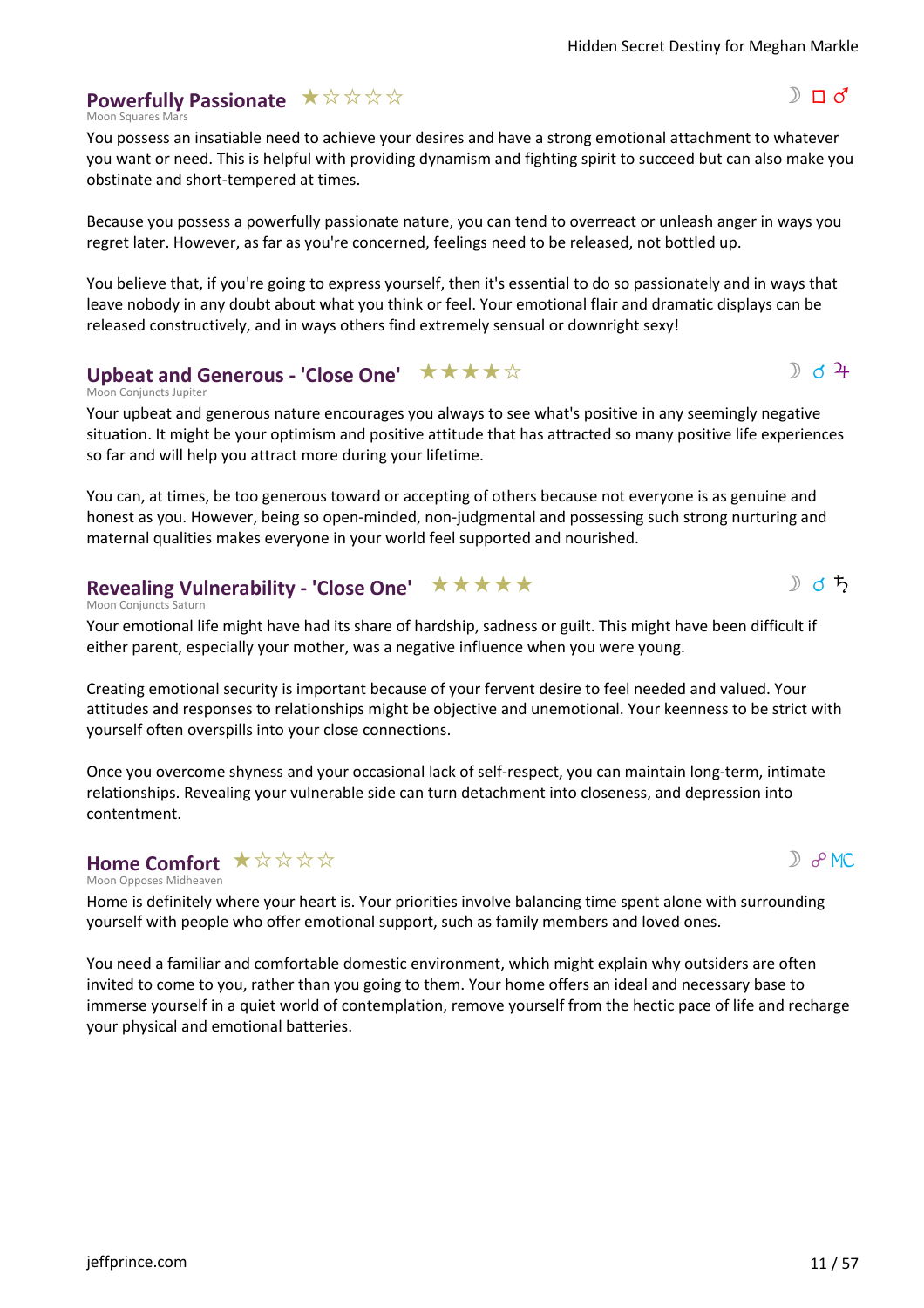# **Emotional Support** assss

Moon Sextiles North No

Your emotional connection with others is extremely supportive. You don't simply take a passing interest in what's important to those closest to you; you want to be integral to helping others achieve their goals and move in the right direction in their life.

You probably have knowledge and experience that you can draw upon to make this possible, too. You connect intuitively with the priorities of loved ones or close companions, and this ensures a strong bond of friendship exists in both platonic and intimate connections.

# **Flexible Conversationalist - 'Close One'** ★ ★ ★ ★ ★

Mercury Sextiles Moon

Not only are you finely tuned to your feelings, but you're also equally tuned to the feelings of others. This makes engaging in relaxed and ice-breaking conversations easy, on both sides. Your innate sensitivity helps to keep conversations light when necessary and deep or profound when appropriate.

Your caring way with words makes you an excellent advice-giver, underpinned by an excellent ability to listen, especially to anyone struggling to summon the courage to express their feelings. Your memory is sharp, helped by your sentimental and reflective nature. You enjoy casting your mind back to the past constantly, especially where family and friendships are concerned.

# **Dial-Back Over-Defensiveness**  $\star \forall x \forall x \forall x$

Mars Squares Moon

Your passions tend to simmer before being released which can be exciting if done positively. However, if suppressed emotions manifest as anger, then care is constantly required to avoid being hurtful. There is often an element of danger attached to taking risks or acting impulsively, and self-restraint is needed in every area of your life.

The key to managing pent-up frustrations lies with releasing them in healthy, constructive and safe ways. You might also need to accept that you can annoy or upset others at times and mustn't be overly defensive or mean when they make this clear or share feelings with you.

Courage is needed to face what makes you feel threatened. If you react aggressively, then you're wise to accept others will as well.

# **Positive and Generous - 'Close One'** ★★★★☆

#### Jupiter Conjuncts Moon

Your positive and generous disposition encourages you always to see what's positive in any seemingly negative situation. Your optimism and upbeat attitude have likely attracted many positive life experiences so far and will attract more during your lifetime.

However, not everyone is as genuine and honest as you are, and you can, at times, be too generous toward or accepting of others. In spite of that, your open-mindedness and non-judgmental attitude underpin strong nurturing and maternal qualities that make everyone in your world feel supported and cared for in every way.

#### **Essential Burden Releasing - 'Close One'** ★ ★ ★ ★ ★

#### Saturn Conjuncts Moon

During your lifetime, your emotional strength will be challenged. Your emotions have been and will continue to be burdened by responsibility, guilt, shame, loss, separation, loneliness or depression.

It might also feel at times as if those closest to you conspire to make your life difficult. However, much of the guilt or responsibility for any hardship suffered comes from within you. By accepting and appreciating how loved, supported or admired you are, you will release yourself from your burdens and discover that life doesn't always have to be a constant, painful learning curve.



 $5 d$ 

 $\Phi \times D$ 

 $d \sqcap$ 

 $\mathbb{R} \times \mathbb{R}$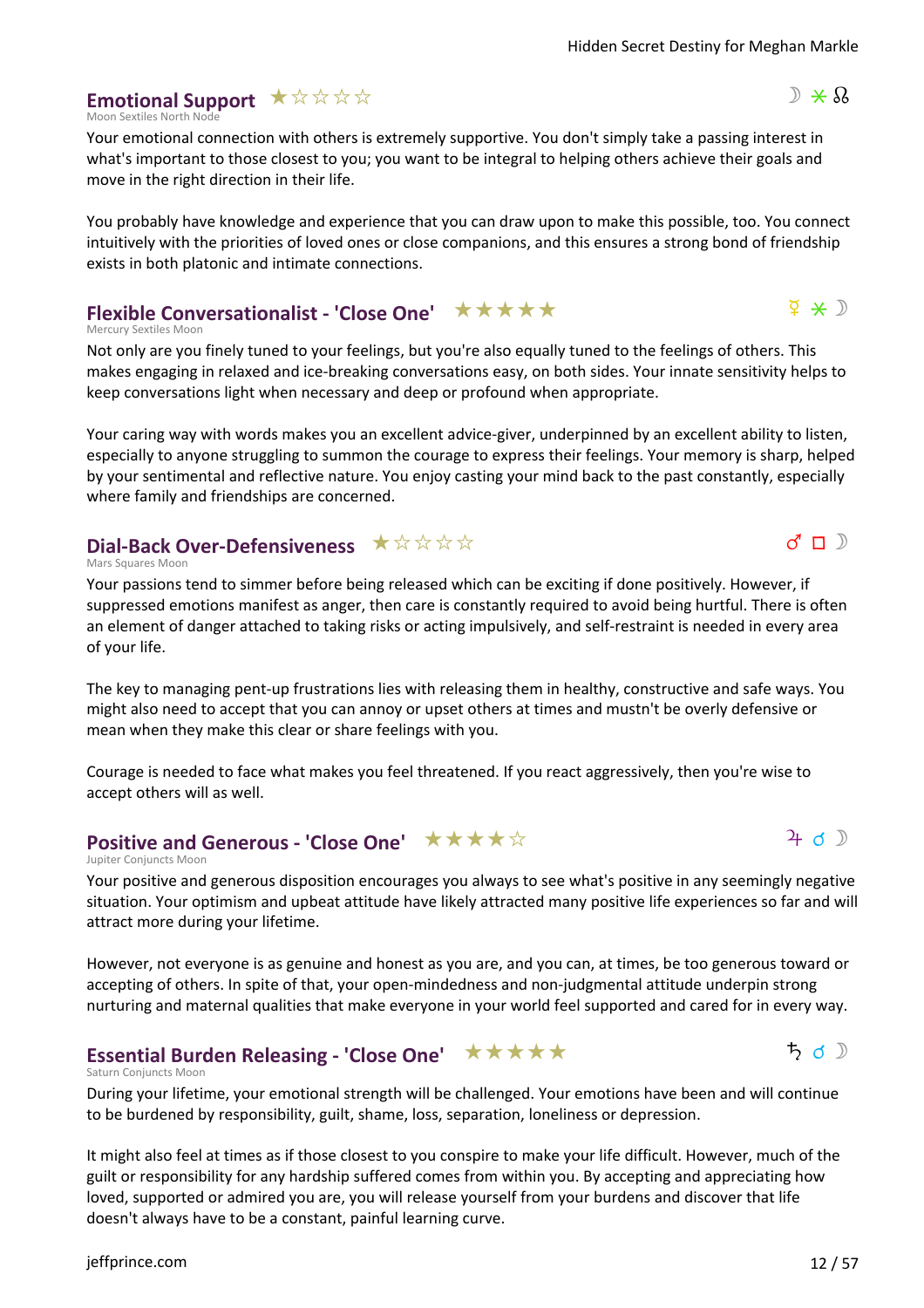# **Hidden Secret Destiny Forecast**

Your personal Hidden Secret Destiny for twelve months provides unique and detailed insight into long-term astrological influences affecting your hidden, secret connections. A short-term monthly summary is also provided regarding what you can expect - and prepare for.

You'll notice this document outlines various 'trends' influencing and shaping your Hidden Secret Destiny over varying periods of time. 'Longer-term trends' highlight 'behind the scenes' activity and where you'll likely need to accept gradual change. 'Steady or challenging trends' indicate where stability likely exists in your world but also where you need to prepare yourself for a helpful learning curve of some kind. 'Emergent or Disorderly Trends' help you to identify in advance when sudden, unanticipated developments – and often of the delightful kind - might occur.

You might also notice certain aspects involve planets experiencing 'retrograde motion,' an illusion that makes a planet appear to move backward. This offers an excellent opportunity for reflection and often something to be learned from the past that can be applied helpfully to the present and future.

Being able to monitor cosmic support available to you will help you to understand better your attitude toward your Hidden Secret Destiny. This can be invaluable in helping you to form - or strengthen – connections in ways you've only dreamed of.

Please note, at the beginning of your Hidden Secret Destiny you will find your birth chart and aspect grid with a list of the planet aspects of your birth chart. What follows are interpretations of transiting planets and the aspects, they make to the planet positions of your birth chart.

Your Hidden Secret Destiny forecast should only be used as a helpful guide. At all times, it is for you to choose the best path to follow from what is written below and develop the most positive and rewarding parts of your character.

# **Emerging or Overstating Trends**

Jupiter trends from 6th January 2020 to 5th January 2021

#### **March 24th 2020 onwards to April 10th 2020 Give it a chance**

 $4\sigma$  AS

Transiting Jupiter Opposes your natal Ascendant, REPEATED when retrograde from 16th June 2020 to 4th July 2020. Exact 26th June and again when direct from 15th to 27th November 2020. Exact 22nd November

When you were younger, there were certain foods you decided that you didn't like, for whatever reason. Perhaps you didn't like the way they looked. Maybe your suspicions about how they tasted were proved correct. Over time though, you eventually decided that whatever reasons you created previously for not liking something became less appropriate or relevant.

The same applies to you now where an attitude toward a certain relationship or arrangement is concerned. What you felt played no part might actually be something you're willing to consider and, if you're willing to be open-minded, then you stand to gain something very much worth having.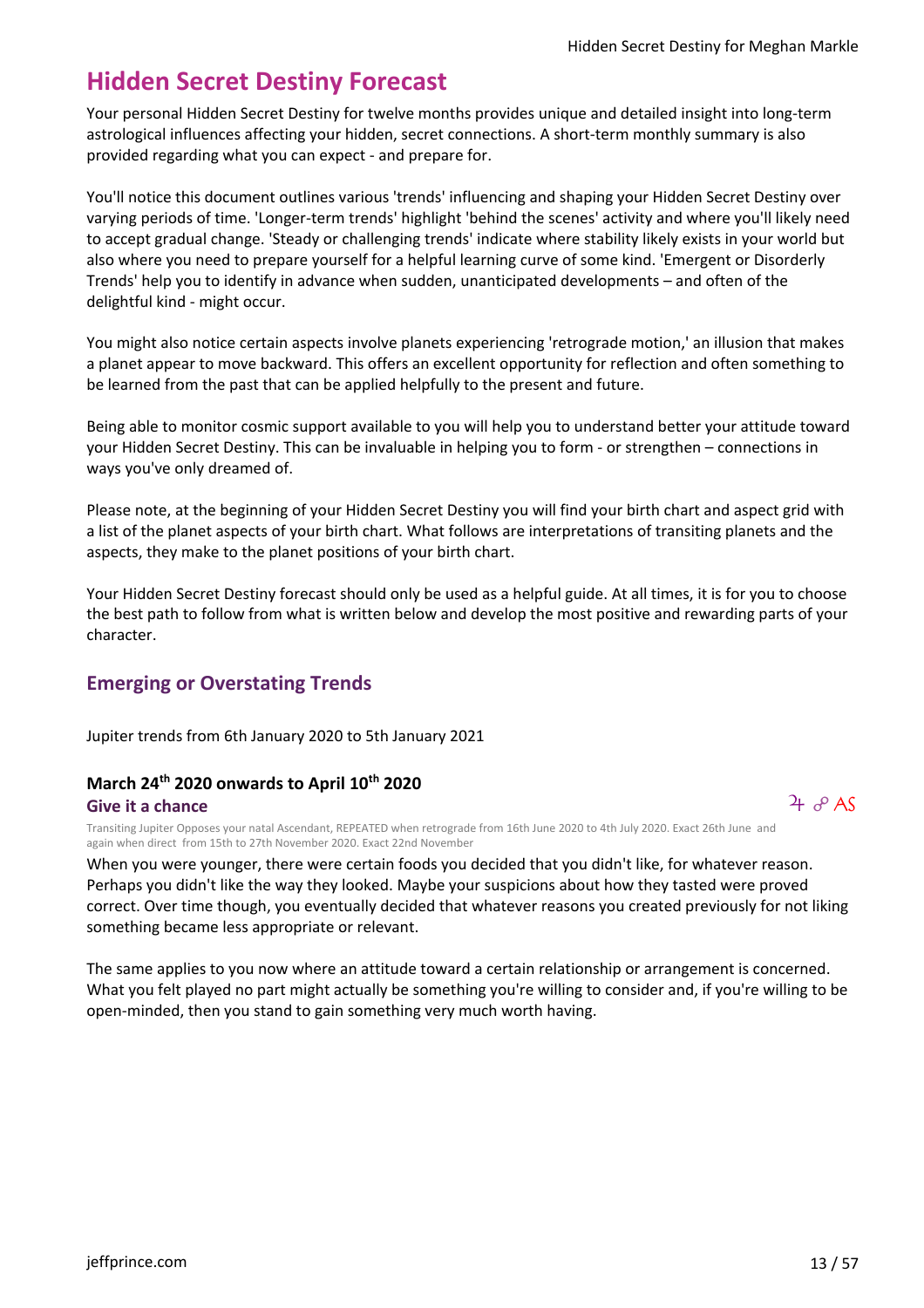# **April 1st 2020 onwards to June 26th 2020**

**Enthusiasm and Energy**

Jupiter transits your natal 7th house, REPEATED when direct from 22nd November 2020 to 27th February 2021

This could be a time when your relationship expectations increase and your desire to connect or involve yourself with people or a partner who brings positive energy to your world could intensify. You don't want only companionship from any relationship; you want a partner to be a positive and optimistic influence or someone who offers you a chance to learn and expand. Someone who brings unbridled enthusiasm and opinionated energy could fit the bill perfectly. If an existing partner ticks all those boxes, then it will become clear how lucky you are to be with such a person. If you've yet to find them, then you could soon find yourself in the right place, at the right time, to meet the right person!

#### **June 26th 2020 onwards to November 22nd 2020**

#### **Excess All Areas**

Jupiter Retrograde transits your natal 6th house

Your attention to detail is intensified and situations or arrangements you might normally be willing to take at face value, you could feel inclined to assess from every angle before committing yourself or embarking upon them. However, it's important you don't spend so long weighing up the pros and cons to any considered action that you end up allowing opportunities to slip through your fingers. Your enhanced 'can do' attitude makes you extra-efficient workwise. However, your desire to go the extra mile or above the call of duty could lead to you becoming workaholic if you don't remember what 'all work and no play' did to someone named Jack. A penchant for fine food could also intensify, and when it comes to your health, you could be prone to viewing minor ailments exaggeratedly.

# **Stabilizing or Stimulating Trends**

Saturn trends from 6th January 2020 to 5th January 2021

#### **January 17th 2020 onwards to February 4th 2020 No need to look elsewhere**

Transiting Saturn Opposes your natal Ascendant, REPEATED when retrograde from 13th September 2020 to 13th October 2020. Exact 28th September

Do you really want what you haven't got – or believe you haven't got? Perhaps, now is such a time to look closely at the difference.

While you might feel inclined to take a grand step or make a grand gesture in the belief that doing so will bring you closer to what you believe is lacking in an area of your personal world, stop for a moment. You have a superb opportunity to consolidate what you have and have every reason to be grateful for. Grand actions or gestures simply are not needed, especially if they involve improving how you're seen in the eyes of others or a particular person.

To make real and tangible progress, accept that you have at your disposal all that you need to do so. Make the most of what you have and cease, wherever possible, focusing on what you believe is missing. Chances are, it isn't or isn't as essential to your happiness as you believe it is.

 $\uparrow$   $\partial$  AS

 $2+7$ <sup>th</sup>

 $R^{2}$ + 6<sup>th</sup>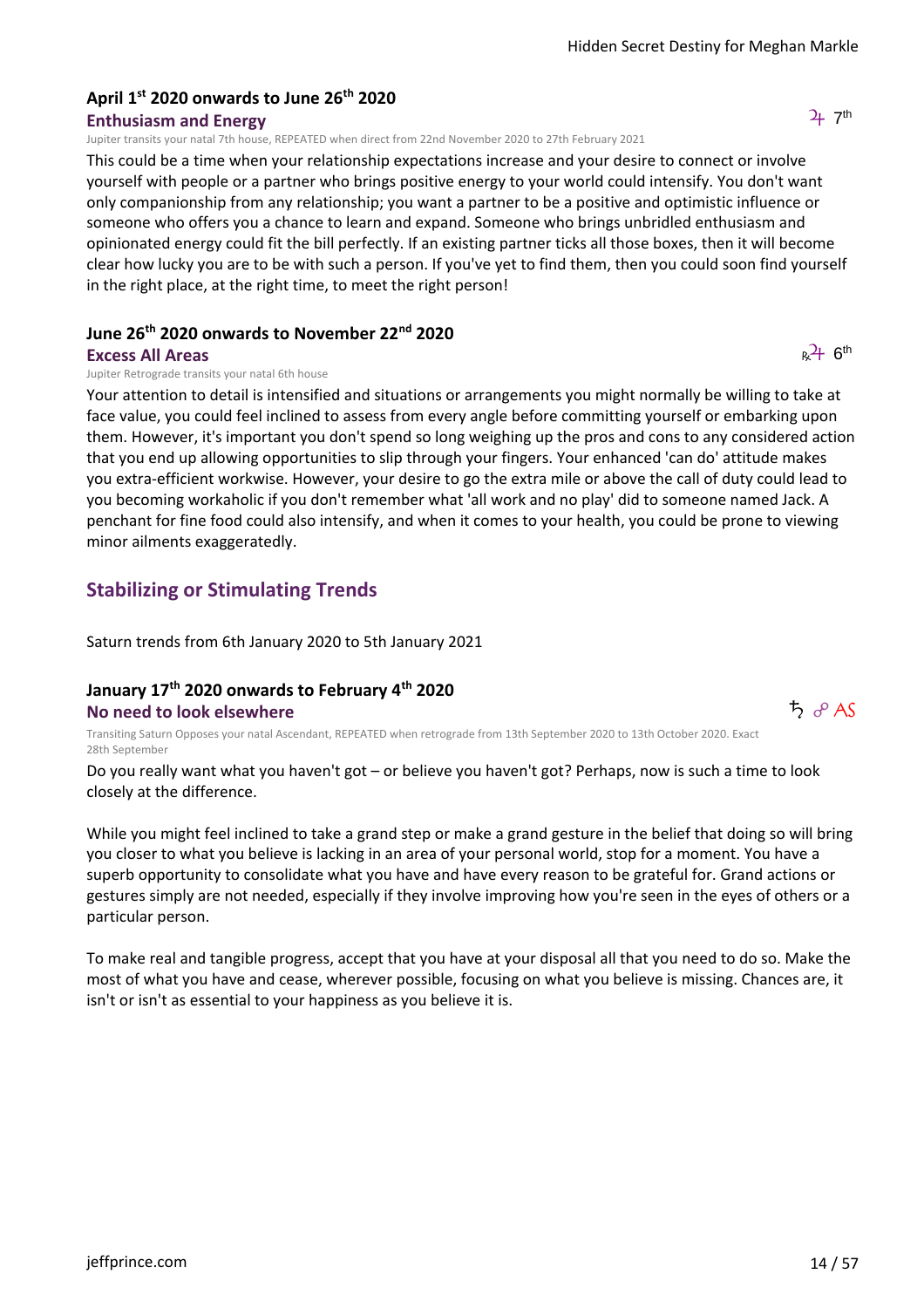#### **January 27th 2020 onwards to February 6th 2022 More Imagination, Less Rigidity**

#### Saturn transits your natal 7th house

This could be a time when you take relationships and commitments more seriously – and possibly more seriously than others or one special person. Your idea of a partnership might be based on setting and achieving goals than anything tender or romantic. You might also expect partners – whether in a relationship or a business sense – to share this attitude. However, it's by adopting such a rigid and structured approach to relationships that you might not only take any setbacks or disappointments too seriously but could also kill any magic on offer from being more flexible and spontaneous. With a bit more imagination and a lot less rigidity, you can create or re-create the magic that needs to exist in any relationships, rather than see them only as stepping stones to personal achievement.

#### **Restarting or Fading Trends**

Pluto trends from 6th January 2020 to 5th January 2021

#### **February 2nd 2020 onwards to July 25th 2020**

#### **Don't resist the change**

Transiting Pluto Opposes your natal Ascendant

Imagine you're holding a heavy object in front of you with an outstretched arm. Most of us struggle after a period of time to do this without weariness setting in.

A similar situation exists in your personal world now, and this has much to do with your keenness to keep control in a certain way. The more you fight and resist change occurring now to maintain control of a person or situation, the more likely it is that you'll grow weary and frustrated from doing so.

Avoid the tendency to resist what needs to change. Look closely at how you'll benefit from accepting what is changing between you and certain people or one person in particular. The process is one that intends to help you. Let it do what it needs to do.

#### **March 11th 2020 onwards to June 11th 2020**

#### **Potentially Overbearing**

Pluto transits your natal 7th house

You might wonder anyone would want to be in a relationship that ticks along predictably when connections with others are far more enjoyable when they're intense and changeable. You might believe anything less means you're simply scratching the surface where forming or strengthening relationships are concerned, and you see no point in doing that. This all-or-nothing attitude could draw you toward powerful, passionate and enigmatic individuals. However, be realistic about how feasible it is to sustain an intense relationship. You could be unaware of how even the most resilient person might find the intensity you bring to a connection overbearing. Unless you learn to focus your ardent energy in less domineering ways, relationships will probably be fun only while they last.

#### **June 11th 2020 onwards to January 10th 2021**

**Your Best is THE Best**

Pluto Retrograde transits your natal 6th house

You might adhere strongly to the motto that, if something's worth doing, then it's not only worth doing to the best of your abilities but in a way that allows you to constantly better yourself from a quest for perfection until you exceed your and everyone else's expectations. Your work and self-improvement ethic might be enhanced tenfold at this time, but you might also struggle to understand the concept of 'enough' being 'enough.' The intense focus you give is admirable but likely unnecessary. It might explain why you feel your best isn't good enough or drained constantly. Knowing when you've done your best is healthy. Anything over and above that is not.

 $t$ <sub>7<sup>th</sup></sub>

 $\varphi$   $\varphi$  AS



 $\mathfrak{L}$  7th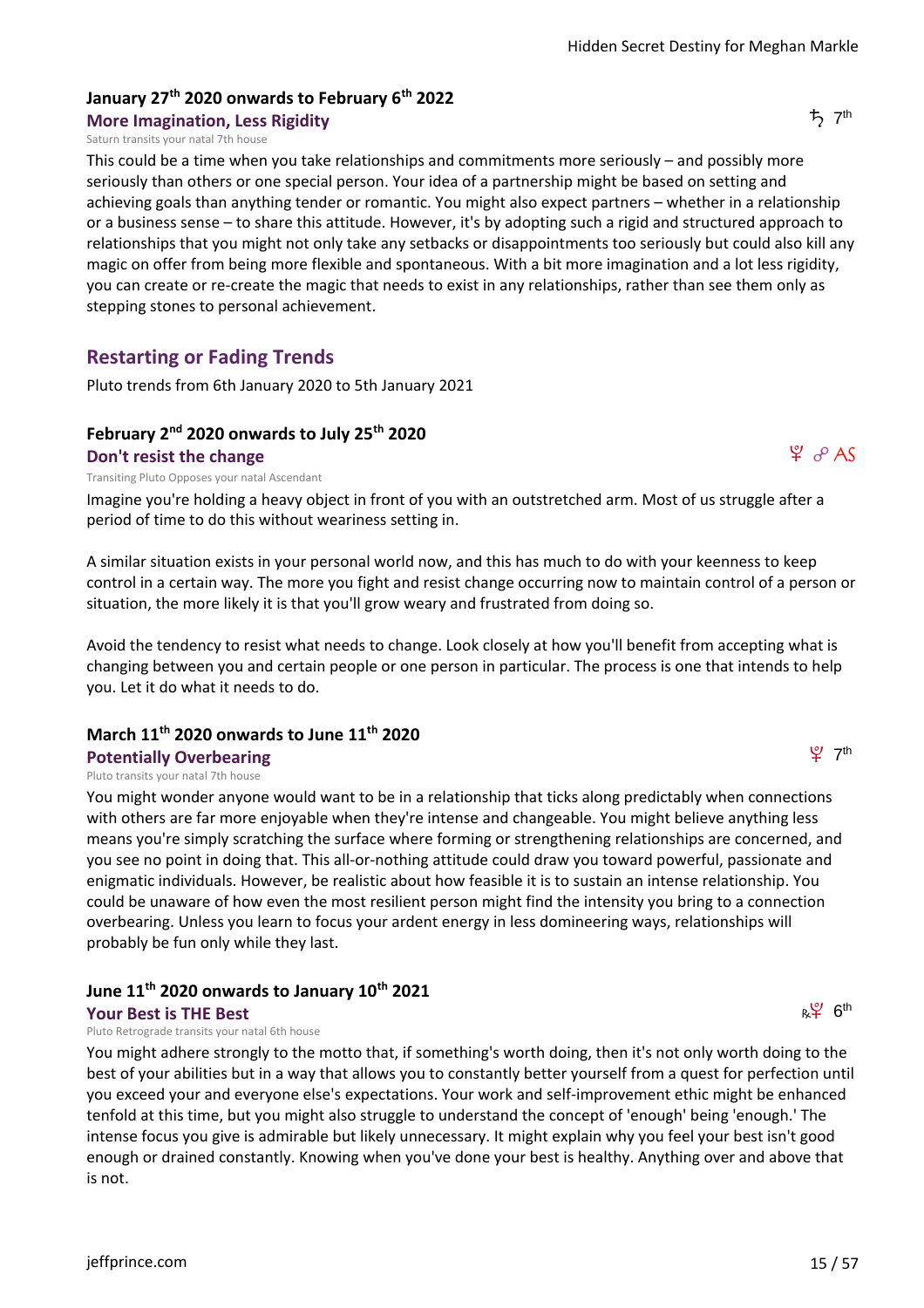# **Month-by-Month Forecast**

# **Forecast for 6th January to 31st January 2020**

#### **Friday 10th January A storm in a teacup**

Transiting Sun Squares your natal Pluto from 10th to 13th January 2020. Exact 12th January

We understand that the bark of some dogs is more of an issue than their bite. We also know how some people can talk incessantly or authoritatively but actually say very little.

Somewhere in your personal world, an annoying point of conflict is making itself known, or presence felt. It intends to ensure you take it seriously and won't take kindly to being ignored.

You, on the other hand, have the upper hand. While the issue is keen to ensure it receives the attention it deserves, you have a choice about how much of an issue you want it to be and how much of your time and attention you believe it deserves.

By all means, acknowledge the issue but see it for what it really is – a mere storm in a proverbial tea cup.

#### **Saturday 11th**

#### **Love You've Dreamed Of**

Transiting Sun Trines your natal Chiron from 11th to 13th January 2020. Exact 13th January

You're blessed with an ability to judge peoples' character accurately. However, even if someone ticked all the essential boxes and reassured you they were worth risking your heart with in the past, you can't have accounted for certain traits that arose further down the line. It's these that might have led to you experiencing pain in previous relationships and made you wary about committing in the future. Fortunately, you could find yourself adopting more of an open mind to relationships and commitments now. You know someone is deserving of your love, and hopefully you're with such a person. If so, then you could feel willing to cross a line of commitment that you've chosen to remain behind for reasons outlined earlier. If you're single, then you deserve to be fussy about who you choose to give your heart to. Either way, you're in a superb position to find long-term, stable, committed love you've always dreamed of. All that's needed is an open mind, an open heart and the courage to put any past pain well and truly behind you.

#### **Monday 13th**

#### **Form a very helpful bond**

Transiting Sun Opposes your natal Ascendant from 13th to 15th January 2020. Exact 14th January

Some people thrive in their own company. They know what they like and like what they know. However, even those who feel no need to collaborate or seek advice from others succumb from time to time to the concept that much can be gained from syncing in some way or on some level with others.

In your personal world now, there's much to be gained from 'joining forces' with or allowing yourself to be drawn toward certain others - or one person in particular. If you're willing to let your guard down even briefly, then you'll find there is much enjoyment to be had and delightful progress to be made through one-on-one activity, negotiating or even putting yourself in someone else's shoes to understand them or a situation better in some way.

If you're struggling with a decision, then you won't have to look very hard to find someone willing to hear what it is you're struggling with, and a lovely bond could result from the adage 'two heads are better than one.'



 $0 \wedge k$ 

 $O$   $R$  AS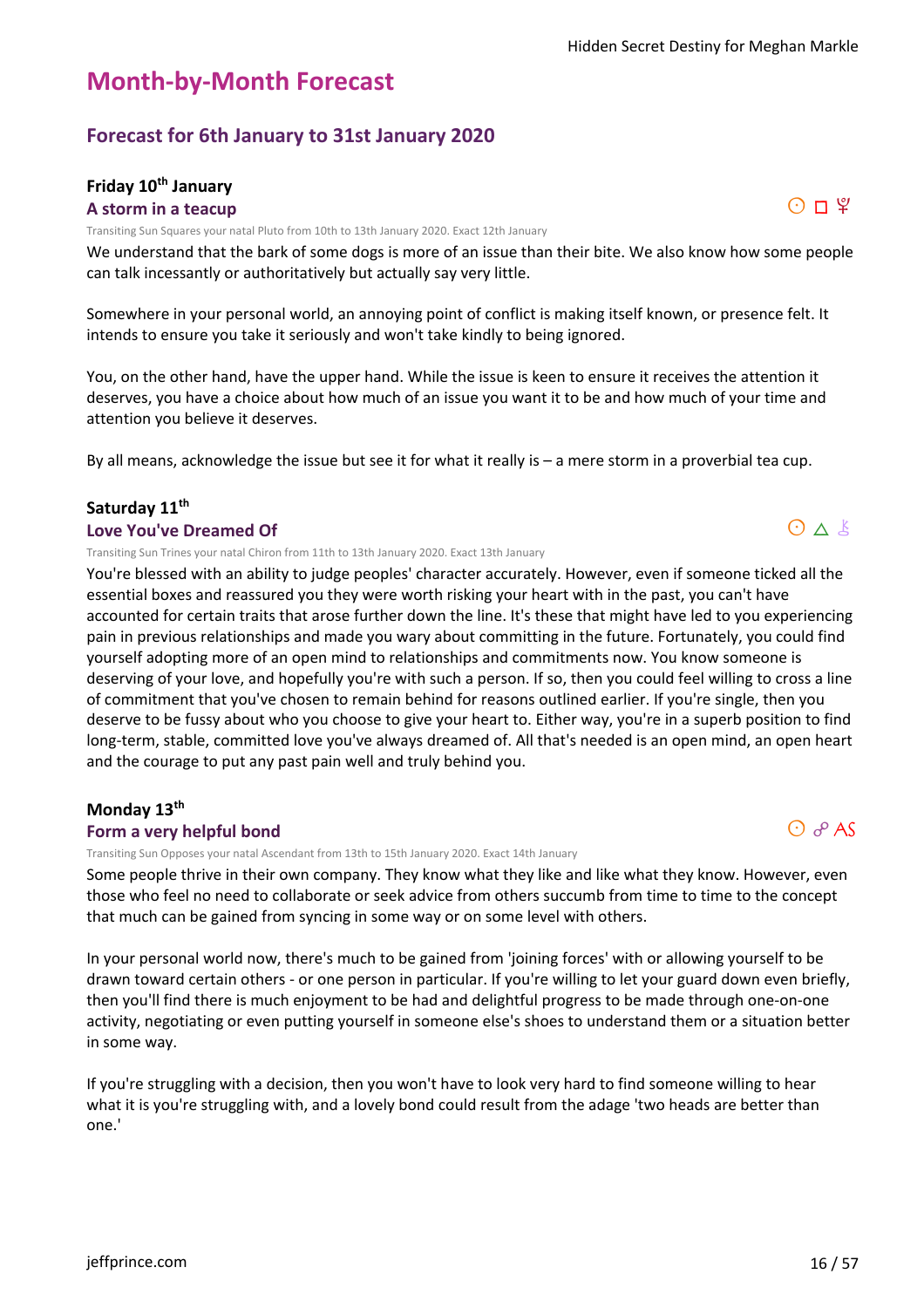# **Tuesday 14th January**

#### **A turning point, not a backward step**

Transiting Sun Sextiles your natal Uranus from 14th to 17th January 2020. Exact 16th January

There are times when we have no option other than to push a point. We are all capable of accepting or tolerating a situation to a certain point and then it becomes clear that something must 'give.'

Within your personal world now, you could be increasingly aware of how you might have been too quick to reject something - or someone – you previously felt so able to accept. This is causing you to doubt your judgment about a particular matter and possibly believe yourself to be illogical, impractical or inconsistent.

It's important to understand that you have finally reached a turning point in some way regarding an agreement or arrangement. It's also important that you believe this is extremely positive and worth celebrating, not a cause for consolation.

#### **Wednesday 15th**

#### **Spirit of Teamwork**

Sun transits your natal 7th house from 15th January 2020 to 5th February 2020

This is a time when partnerships become increasingly important to you. You might feel a stronger need than usual to be 'with' someone and could also discover that sharing ideas helps you to understand yourself more. Words like, 'I' and 'me' could be replaced increasingly with words like 'we' and 'us' and it can be extremely helpful to draw upon the energies, companionship, and support of others, or one special person. As keen as you might normally be to 'go it alone,' seek out like minds or individuals who share your aspirations or ambitiousness. What you want to make happen could be something someone else is keen to experience. Embracing the spirit of teamwork or collaboration is not only integral to your self-discovery but can also be integral to forming or strengthening one special connection now.

#### **Monday 20th**

#### **Free From Painful Patterns**

Transiting Sun Opposes your natal North Node from 20th to 22nd January 2020. Exact 21st January

You might be oblivious to how you repeat the same relationship mistakes again and again. This forms patterns that can be extremely difficult to free yourself from. Cast your mind back to certain relationships you've been involved in. A pattern likely exists regarding ways your lovers treated you and ways you reacted and responded to them. Can you see a similarity among past lovers that indicates a certain 'type' of person you tend to become involved with? Now, cast your mind back to any happy, comfortable relationships you've enjoyed or are hopefully enjoying now. These are happy and comfortable because you managed to free yourself from old, familiar and potentially painful patterns. Your challenge now is to push forward toward new and improved ways of interacting with a loved one or future partner. You did it previously. You can do it again.

#### **Also on Monday**

#### **Accepting Uniqueness**

Transiting Sun Conjuncts your natal South Node from 20th to 22nd January 2020. Exact 21st January

Casting your mind back to previous relationships could reveal a common denominator within them. Perhaps you've been attracted to the same type of person time and time again, or romances have ended in similar ways. This could be due to being stuck in the past and something you consider more openly and honestly now. Looking closely at your current love life circumstances could reveal where you're slipping into the same comfortable and easy patterns. Be willing to spot where you might be re-creating the same relationship again instead of adopting new ways of relating. An existing relationship or embarking upon a new one relies strongly on you accepting someone as the unique person they are and not making comparisons to any lovers from your past.



 $\odot$  7<sup>th</sup>

 $\odot$  d  $\frac{8}{3}$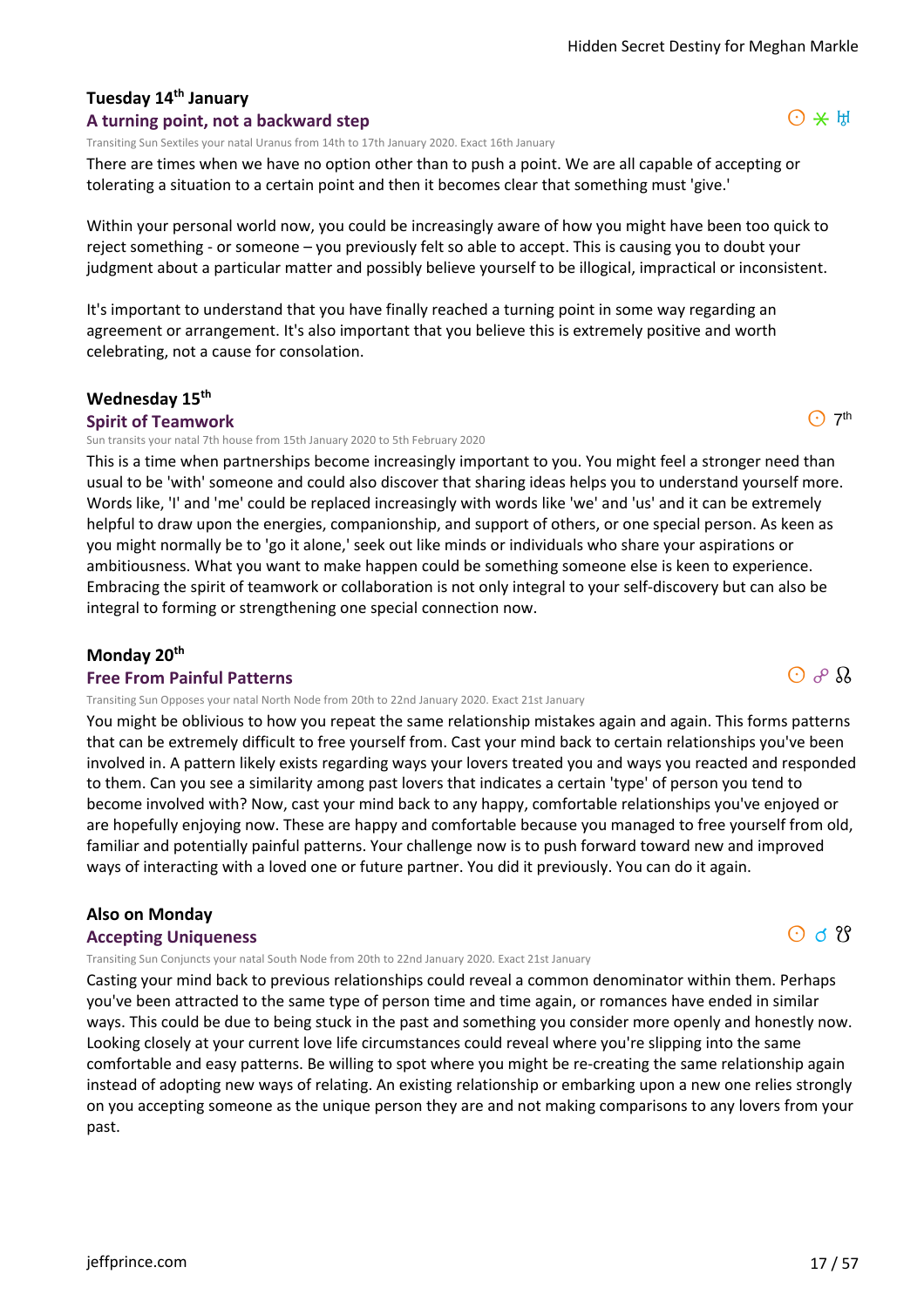# **Thursday 23rd January**

#### **Prepare for a 'Eureka Moment'**

Transiting Sun Trines your natal Moon from 23rd to 26th January 2020. Exact 25th January

Can you remember when you last experienced a 'Eureka Moment'?

We all have these from time to time; sudden moments of clarity that are always wonderful – and often timely – to receive.

In your personal world now, a moment of clarity is about to be experienced by you. Don't succumb to a temptation to assess certain yearnings or needs deeply. Trust that you feel what you feel because, in more than one way, what you feel suits you and you're being steered toward the attainment of a cherished personal goal.

First, you need clarity. Embrace the revelation winging its way to you and, when it arrives, you'll know precisely why it is right and what your next move should be.

#### **Friday 24th**

#### **From chaos stability will come**

Transiting Sun Trines your natal Saturn from 24th to 27th January 2020. Exact 26th January

Some people thrive on chaos. It spurs them on to make impressive achievements. Other people avoid chaos wherever possible. They know they get the best results from operating in structured and predictable environments.

In your personal world, you would much prefer the latter. You want something to be more efficient, stable and structured but cannot help but be painfully aware of all that seems chaotic or unpredictable.

Expect soon, to enjoy a more stable and less volatile situation. Until then, remain focused on the progress you are making in amongst the unignorable chaos!

#### **Also on Friday**

#### **Stop trying to do the impossible**

Transiting Sun Opposes your natal Mercury from 24th to 26th January 2020. Exact 25th January

There's an old saying that goes, 'never try to teach a pig to sing, it only wastes your time and annoys the pig.' There's also another, more common saying that surrounds leading a horse to water and trying to make the animal drink.

As wonderful as it is to be ambitious and undeterred by what appears impossible, we all reach a point where it becomes clear we're wasting valuable time pursuing what cannot be achieved.

That sums up a situation in your personal world now. It's likely to become clear, very soon, that you need to think very carefully about what – or whom - you invest your time and energy toward. The indications are there that both could be put to much better and more effective use elsewhere!





 $Q \nrightarrow Q$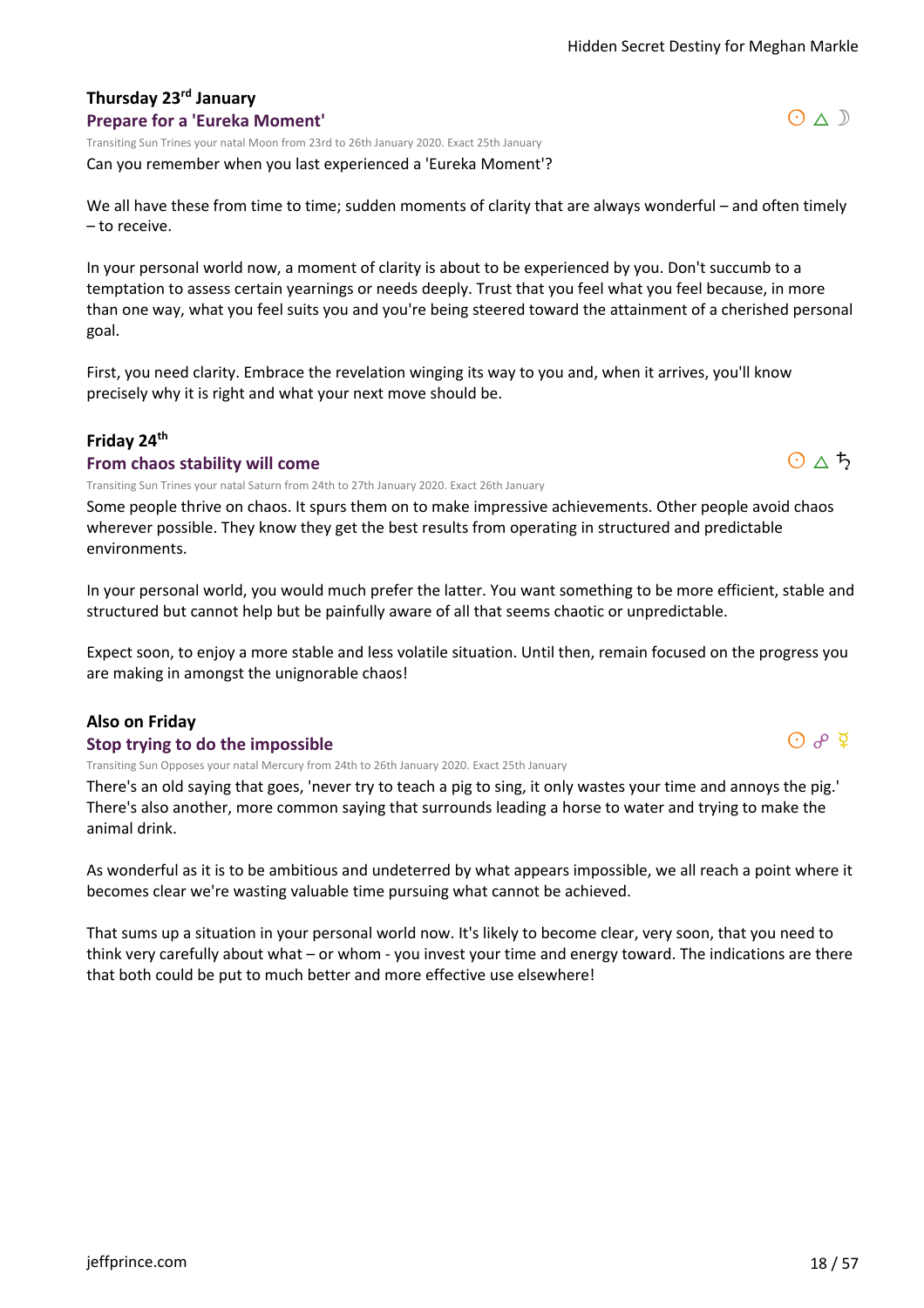#### **Saturday 25th January An investigative adventure**

Transiting Sun Trines your natal Jupiter from 25th to 27th January 2020. Exact 26th January

Do you own a deerstalker hat, curved Calabash pipe, and a magnifying glass? Anyone donning or holding these items would be easily identifiable as Sherlock Holmes and, in an area of your personal world now, need exists for you to become a sleuth of some kind.

There's a need to acquire information, canvass opinion and research every aspect of a particular story. You probably have your suspicions about the outcome of your efforts but are also aware of dangers surrounding being too impulsive - or assumptive - now.

What you need to confirm requires effort on your part to uncover what needs to be uncovered or identify what is waiting to be identified. Then, once you've finished your fact-gathering exercise, you can expect to find yourself surprised and then delighted in some way with what you discover.

#### **Thursday 30th**

**Let it go**

Transiting Sun Opposes your natal Sun from 30th January 2020 to 2nd February 2020. Exact 1st February

When we try to live up to an unrealistic expectation, it doesn't take long before we find ourselves weary of doing so. If you're feeling restless now, then it's likely you're carrying a burden that you need to drop.

Your determination to continue carrying or shouldering this burden could stem from your belief that a certain person will be disappointed or let down if you don't behave or respond in certain ways.

In an area of your personal world, the time has come to explain to you-know-who what it is you've had enough of. You could even find that someone hanging on to an existing or outdated arrangement of belief is only doing so because they believe it's what you expect from them.

It is possible to rewrite rules and redefine arrangements. Are we talking about a lengthy, time-consuming process requiring you to summon patience, unlike anything you've had to muster before? Not at all. In the same way Dorothy unknowingly had the power to return home from Oz anytime she chose to, you too can bring about change you long to see whenever you choose to.

You have had enough of a silly drama or ongoing battle. As soon as you let something end, you will discover that it resolves itself with little intervention from you, allowing you to get on with something far more productive and enjoyable.

# **Also on Thursday**

#### **A meeting of like minds**

Transiting Sun Sextiles your natal MidHeaven from 30th January 2020 to 2nd February 2020. Exact 1st February

Confidence, we know, can be an attractive quality for someone to possess. We are drawn toward people who exude confidence and impress us with their 'make things happen' attitudes and beliefs.

Before we can feel confident though, we usually want to see some evidence of confidence having played a part in us achieving success previously. You're superbly placed now to benefit from a significant confidence boost that is bound to encourage you to look at what you have achieved and what else might be possible.

Personal success and social accomplishment are on offer. Through putting yourself in a proverbial spotlight, you will discover how much attention you attract and transforming your personal world through a linking of like minds is very possible.





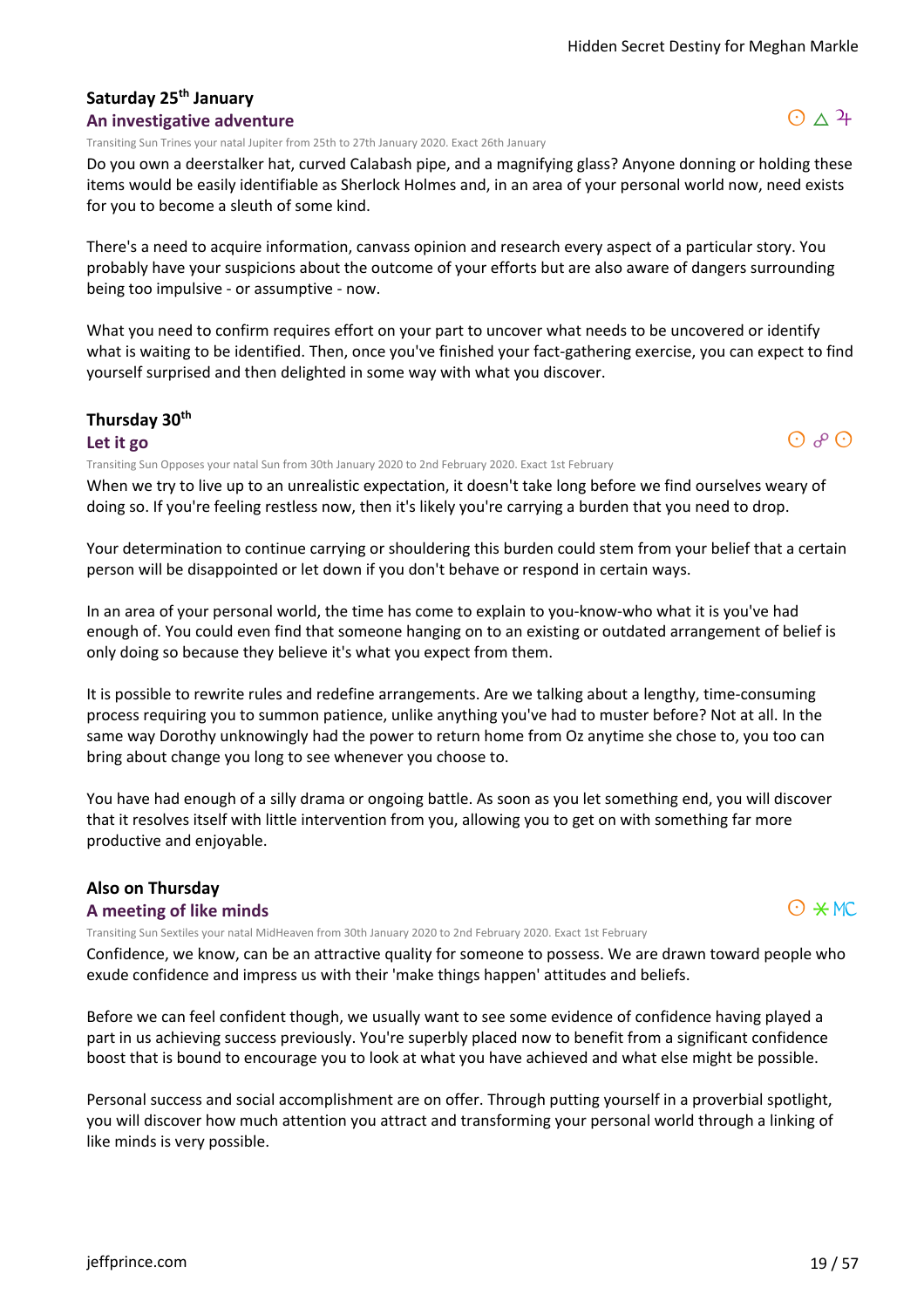# **Forecast for February 2020**

# **Wednesday 5th February**

**Deep Sharing**

Sun transits your natal 8th house from 5th February 2020 to 1st March 2020

Each of us possesses a 'dark side' but can suppress and release aspects of our personalities in different ways. Like everyone else, you've experienced your share of hurtful experiences but might struggle to learn lessons from these, move on from them and accept how they've helped you to become stronger. The more you try to conquer emotional issues, the more self-confident you will become, and this can be integral to healing old wounds. It's also possible that, through intimacy, you'll gain a greater sense of self-awareness, and subconscious issues from your past could emerge from close interactions with another person. As long as you remember that sexual connections are meant to be two-way exchanges and not all about you, then this can be a very revealing time, in more ways than one!

#### **Sunday 9th Push aside passion**

Transiting Sun Sextiles your natal Neptune from 9th to 12th February 2020. Exact 11th February

Is there an invisible clock ticking away somewhere that makes you feel you're under unnecessary pressure? Perhaps the clock you're focused so intently on is far from invisible.

Regardless of pressure you might feel obliged to succumb to in an area of your personal world, take a moment to breathe deeply and make an effort to proceed slowly. By giving in to pressure now, you risk compromising your ability to make incisive and accurate judgments. This, in turn, is likely to cause you to prolong a process that needn't be dragged out.

It's fair to say you have strong feelings about a situation or individual. Powerful passions often create some level of confusion. Do your very best to push aside passion for the time being. What's needed is clarity and if you allow it to come, then it will. Once it does, you'll be much better placed to trust the new understanding and act on it wisely, not hastily.

# **Also on Sunday**

#### **Don't Kid Yourself**

Transiting Sun Squares your natal Chiron from 9th to 12th February 2020. Exact 11th February

You could be subconsciously attracted to relationships that present a challenge at this time. Where you might have chosen to embark only upon short-term relationships in the belief that, the shorter the relationship is, the cleaner the break will be when it ends. This attitude might have been formed due to painful or upsetting episodes that occurred in the past. However, it could become clear that short-term flings offer little or no depth of connection. Don't kid yourself into believing you're immune to the joy that comes from a deep, meaningful, loving and intimate connection. You could find yourself assessing new ways to make long-term relationships work. The first step involves releasing yourself from past hurts that offer only a lesson to be absorbed and moved on from. Now it a perfect time to start that 'moving on' process.



 $O$  8<sup>th</sup>

 $O \times \Psi$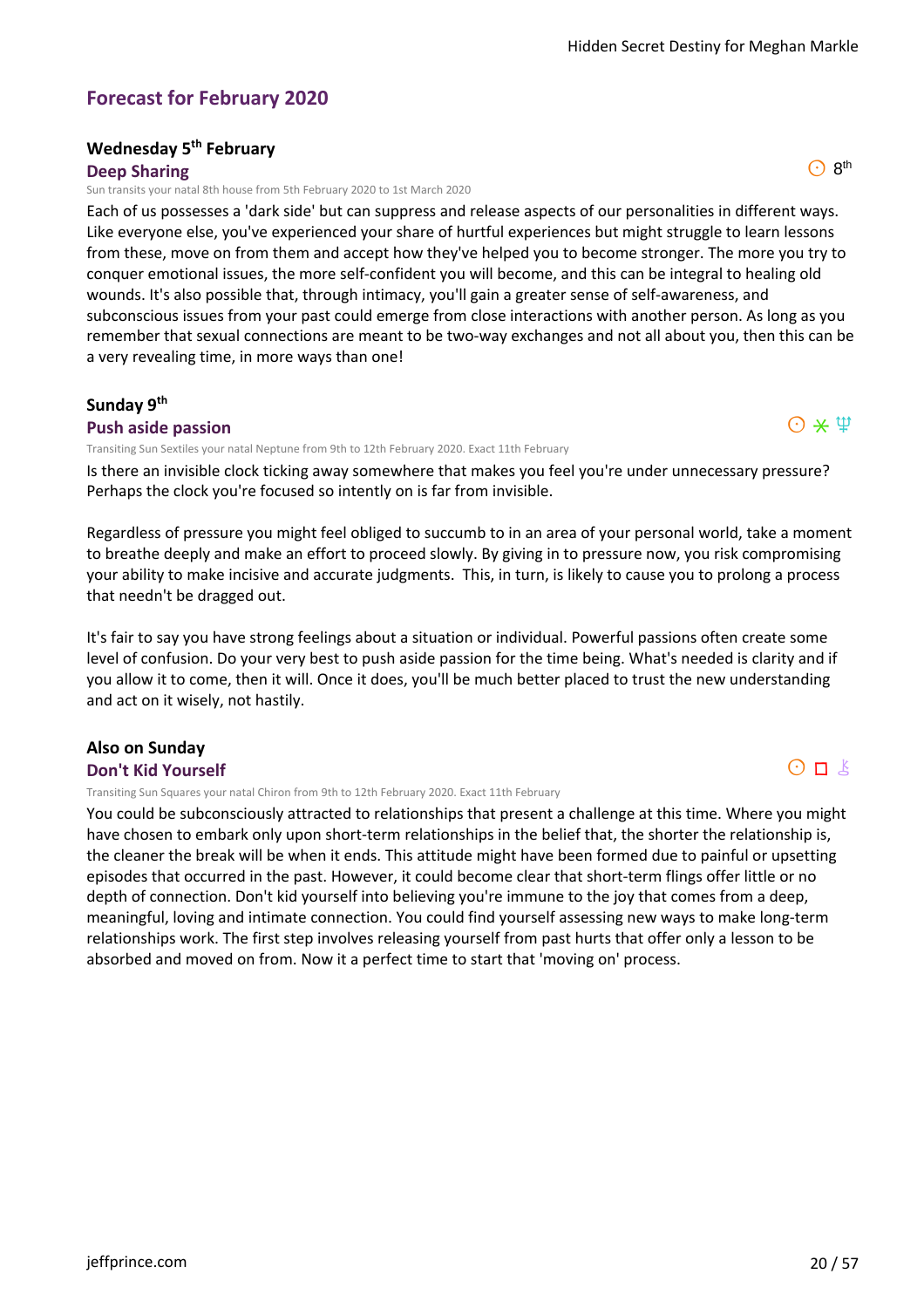# **Sunday 9th February**

#### **Cut the niceties and let truth reveal itself**

Transiting Sun Trines your natal Pluto from 9th to 11th February 2020. Exact 10th February

Sometimes, we hear what people say but can't help wonder what it is they really mean. Other times, we're painfully aware of how easily some people can avoid discussing a particular issue.

There are also people who want to listen but fail to grasp the concept of real, meaningful communication.

In your personal world, you're likely retracing old ground where a discussion with a particular person is concerned. Where there has been little in the way of progress previously, it is through an urgent, pressing reason presenting itself now that a need to cut niceties and exchange truth exists.

It's time for you and you-know-who to 'come clean.' Believe it is best that this has happened later than not at all and it is not too late to have the discussion that needs to be had.

#### **Thursday 13th**

#### **Push is coming to shove**

Transiting Sun Squares your natal Uranus from 13th to 15th February 2020. Exact 14th February

Somewhere in your personal world, 'push' is about to meet 'shove.' It is only a matter of time before both come together.

You have the option to wait and see what happens when these two collide. Like any collision, there's a very strong possibility you'll not find the experience pleasurable to view or be part of.

That's why it's important you see the signs, smell the coffee or and read writing on the proverbial wall. You can bring about a change that will alleviate much of the potential stress or damage in a relationship by taking action before you're left with no alternative other than to accept what's likely to occur.

Take control and allow yourself to feel more powerful. You can do it and, when you do, you'll discover how powerful and influential you really are.

#### **Friday 28th**

#### **Harnessing power available to you**

Transiting Sun Trines your natal Mars from 28th February 2020 to 2nd March 2020. Exact 1st March

People sometimes speak about atmosphere's being or feeling 'electric.' In your personal world now, it's likely you could experience a few flying sparks.

Trust that the energy available to you now is extremely positive and is intended to help. You have, at your disposal, the ability to repair much of what needs repairing as far as relationships, situations, and arrangements with others are concerned. You are blessed with an ability to improve much in your own world while, at the same time, the world of others - or a certain person to whom you are close or want to be closer to.

The more constructively you use the power and influence available to you now, the more of both you will discover you have available to you.





 $O \Pi$  H

$$
\text{O}\vartriangle\sigma
$$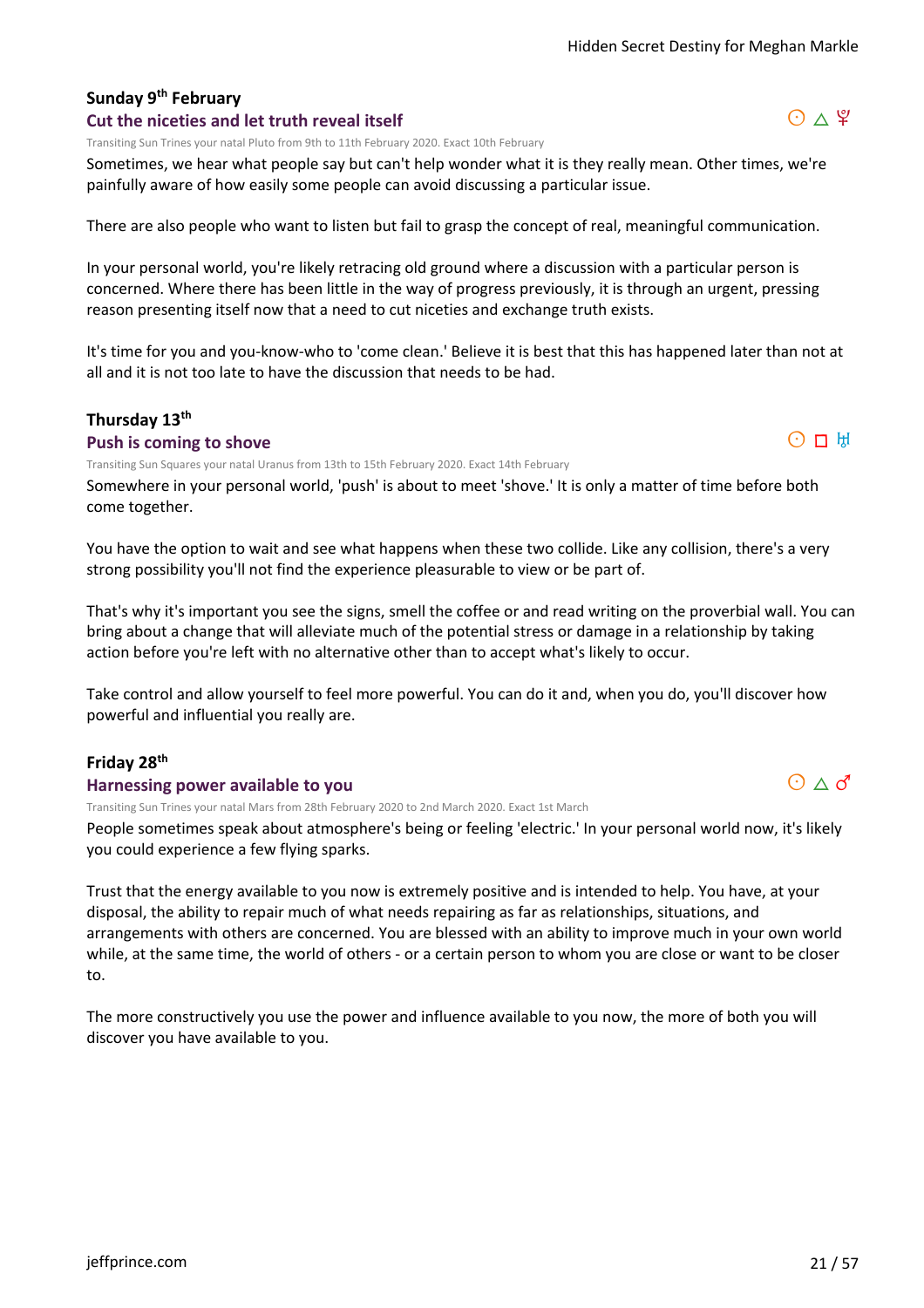#### **Forecast for March 2020**

#### **Sunday 1st March**

#### **Sexy Communicating**

Sun transits your natal 9th house from 1st March 2020 to 1st April 2020

Relationships offer constant learning curves. At no point can anyone state that they know all there is to know about connecting with another human being, intellectually and physically. However, that's what makes forming relationships so magical. We embark upon them, never being clear about where the journey might take us! Although you might be aware of how capable you are to communicate verbally or intellectually with someone, consider your ability to communicate intuitively. This includes sexually because sexual communication is as strong as an intuitive bond between two people can be! If you've never considered replacing words with intimate actions, then that might be something you find yourself giving more thought to now!

# **Also on Sunday**

**Is it worth the effort?**

Transiting Sun Opposes your natal Venus from 1st to 3rd March 2020. Exact 2nd March

Are you aware of a demand made on your heart or even your bank balance? Someone likely wants more time, attention or resources than you're likely able to spare.

This could be resulting in a perceived need on your part to placate them but don't succumb to the belief that it's fair to be expected to do the impossible.

If you're experiencing stress or tension with your relationship with a certain person, then consider if you're actually secretly enjoying the exhausting exchange or are possibly being forced in some way to have it.

If it's the former, then stop responding. This might put you in a temporary advantage, but perhaps that's all you need to take stock of where you're going and what or whom you truly want.

If it's the latter, then do the above! It's wonderful to want something or someone so badly but at what price? It's time to decide if all you have to go through and tolerate to get it or them really is worth the effort.

#### **Tuesday 10th**

#### **Ignore drama and exaggeration**

Transiting Sun Squares your natal Neptune from 10th to 13th March 2020. Exact 12th March

To prove a point, we sometimes feel the need to go to great lengths. We believe it necessary to inject some drama or exaggeration to illustrate how important a particular issue or belief is to us.

Drama and exaggeration do little to convince others of our belief levels. Often, they'd prefer we were less dramatic or prone to exaggeration!

That's why, in your personal world now, you need to refrain from going 'over the top' regarding making a particular point. If you can separate fact from the fantasy that is being nurtured now, then you can make your point with clarity and not be at risk of being seen as unrealistic or having no true grasp of what you ought to be more certain of.

The same applies to a fearful fantasy, should you be nurturing of those instead. Much is being distorted now and the more you can be realistic and pragmatic, the less stress you'll encourage to come your way.



 $\odot$  9<sup>th</sup>

 $O$   $P$   $Q$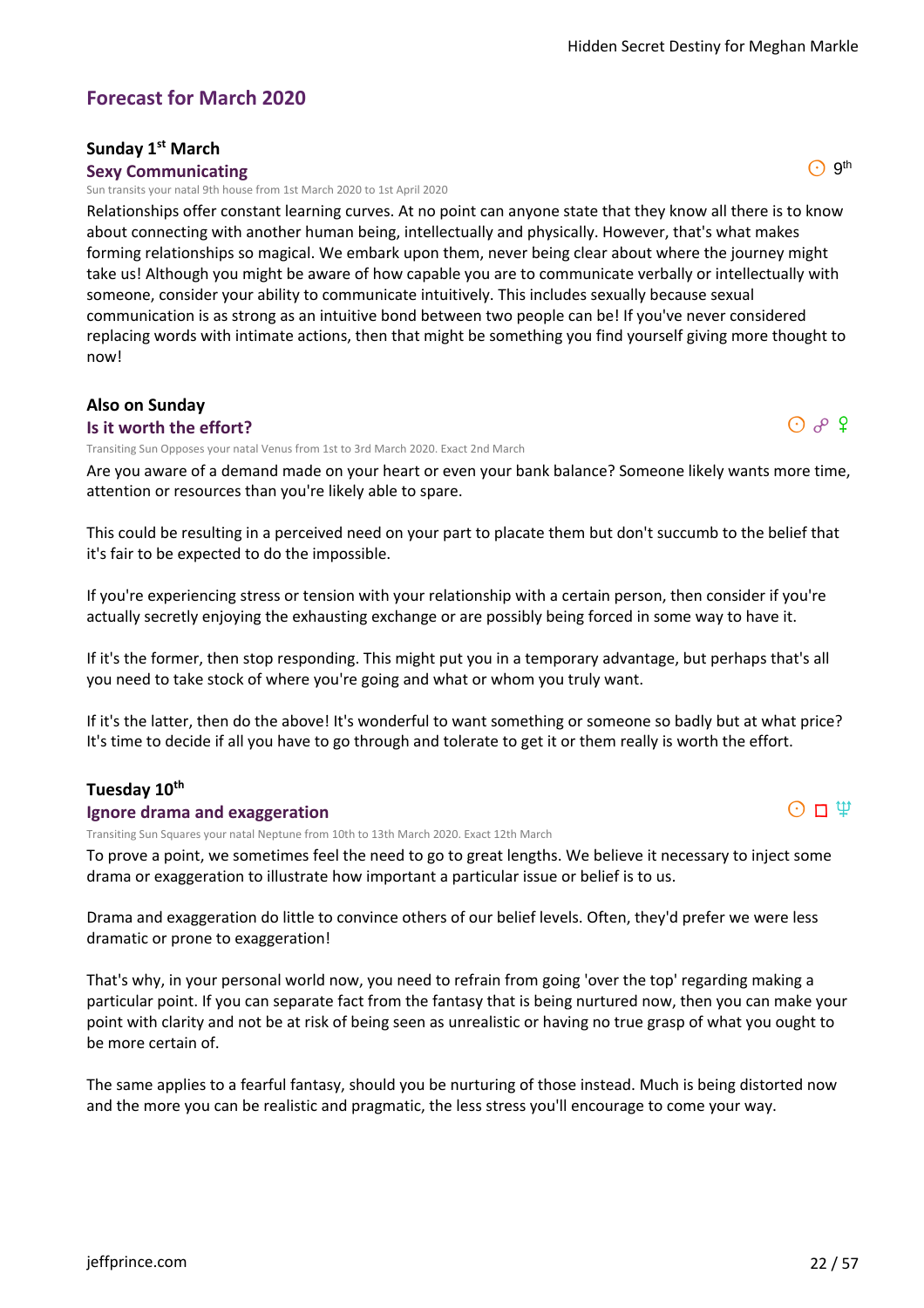#### **Tuesday 10th March Important Aims**

Transiting Sun Sextiles your natal Chiron from 10th to 13th March 2020. Exact 12th March

You could be finely tuned-in to who you are, what you can offer a relationship but also what you want from it. Your cherished aspirations don't need to move down your priority list when you embark upon a new romance. You've learned to integrate the two to make them work together previously and finding or enhancing a romantic connection is only one of your important aims in life. You could be reminded at this time of the need for a lover who respects your choices and interests, and who will give you the necessary space to push forward in life and achieve all that you want to achieve. If you're with such a person, then it could be helpful and timely to update them on what matters most to you, aspiration-wise. If you're single, then you could adjust your Partner Requirement List accordingly!

# **Thursday 12th**

#### **Power of attraction**

Transiting Sun Trines your natal Ascendant from 12th to 15th March 2020. Exact 14th March

Some people know how to command respect from others. They manage to do this effortlessly and in ways that encourage others to cooperate or be drawn toward them willingly.

To make progress in an area of your personal world, you don't need to apply any harsh or aggressive tactics. Simply be yourself. Treat those you want to be closer to you in ways you would want to be treated, and you could be surprised at how easily it is to win friends or influence certain people.

It's fair to say you possess a 'magnetic personality' now. Magnets can be fickle things, though. They know what they like to be drawn toward and what they prefer to repel. You're being assisted to draw toward you what and whom you need. Trust that and allow the process to work something wonderful on your behalf.

#### **Saturday 14th**

**Embrace the chaos**

Transiting Sun Trines your natal Uranus from 14th to 16th March 2020. Exact 15th March

Sometimes, when we become aware of a need to 'sort something out,' we discover there could be benefits to going above the call of duty and making a situation more chaotic or disrupted to sort it out properly.

The same can be said about an area of your personal world now. Allow chaos trying to present itself to do so. Embrace the unusual, the unpredictable or even what appears downright disruptive. We lead lives that tend to be very orderly and predictable. You're being encouraged to allow and accept disruption in your world now and look likely to be grateful for it.

It's time to alter a situation, arrangement or agreement that has been stale and static for too long. Be willing to invite some chaos and, once the proverbial dust settles, you look set to make more than one valuable discovery.

#### **Thursday 19th Rise to the Challenge**

Transiting Sun Trines your natal North Node from 19th to 22nd March 2020. Exact 21st March

Falling in love needn't ever distract you from your forward path in life. If anything, it can help you define it. You have a clear idea of where you want to be in the future and are unlikely to involve yourself with someone who would risk bringing complete chaos to your plans. Even if your love life goes off on a tangent, you're creative and resourceful enough to cope with unexpected developments. You could find yourself considering your ability to go with such a flow now. However, even if what you're faced with now is a challenge of some kind, you might need to do more than simply roll with it. A challenge can teach you much about yourself and what you're made of. Your emotional world or one important connection can only benefit from what you discover.

# $O \triangle AS$

 $O*$ 





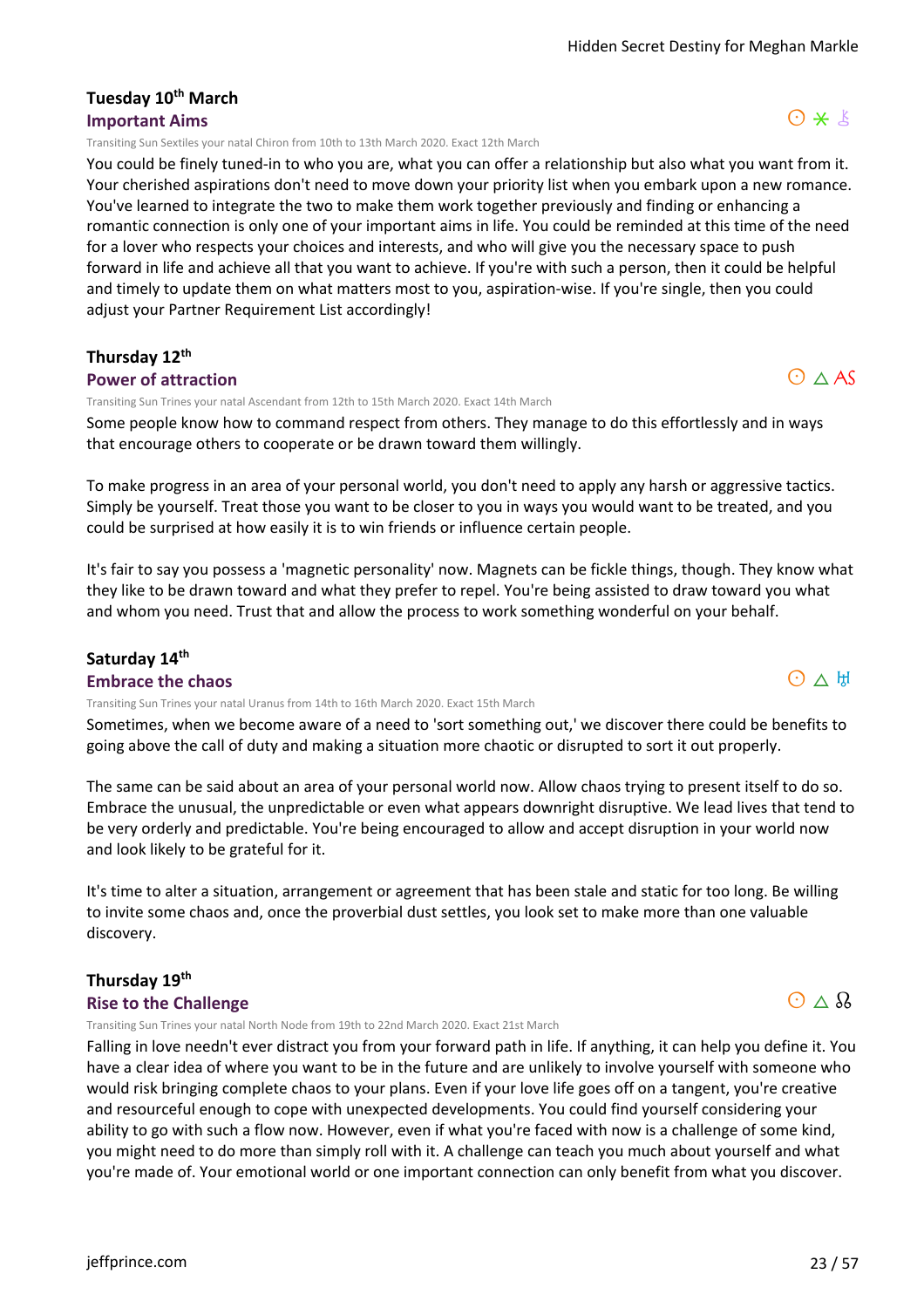#### **Thursday 19th March Something Positive**

Transiting Sun Sextiles your natal South Node from 19th to 22nd March 2020. Exact 21st March

You're ready to move forward toward your future with an open mind and heart. Whether single or attached, you can see how the proverbial glass is always half full instead of half empty, and any love life circumstances that arise will offer something positive. This attitude is one that should be applied throughout your life, and not just at this time. You're keen to develop yourself and to grow and progress as an individual. You can also see how a romantic relationship can help you do so. This is a time to appreciate love and all that it brings into your life, but you have other goals that are just as important as those you've set in your emotional world. Trying to balance the time and effort you can give to them all is your cosmic mission now!

#### **Monday 23rd**

#### **Confidence brings support**

Transiting Sun Trines your natal Mercury from 23rd to 26th March 2020. Exact 25th March

At what point do we become aware that we've given enough effort to a particular area? This usually coincides with a clear message that comes to us from deep within our brains that we're pleased with a result, for the time being, anyway. It also comes from communication from others that we're doing something right or they understand what it is we set out to achieve.

So, with that in mind, why do you feel so answerable to so many people? Why do these people seem incapable of sharing your view, position or plan at face value? Why isn't something as obvious to others as it is to you?

In your personal world now, there exists a need for you to assert yourself and be less conciliatory. In other words, the time has come for you not to give in so easily or be quite as willing to placate certain others – or someone in particular.

If you're willing to boost your confidence levels and invest just a bit more effort to make a point, then you are likely to be both surprised and delighted at how supported you really are.

#### **Also on Monday**

#### **Success through self-improvement**

Transiting Sun Opposes your natal Moon from 23rd to 25th March 2020. Exact 24th March

We know how exerting ourselves physically can result in weariness. We also know how a drain on our resources, particularly if it's something sapping our emotional strength, can be as tiring.

In your personal world now, such a drain on resources exists in some way, and if you do not already see evidence of this, then proof will become clear soon.

Fortunately, you will also see a way to solve this particular problem. Rather than lay down laws or bang fists on a table to make clear to a certain person that you've had enough of this tiring scenario, you'd be well advised to adopt a cleverer, more permanent strategy.

Be subtle, even if you feel like being anything but subtle. Instead of investing effort toward pushing a point or even waging war, invest effort toward understanding yourself better, look closely at what your weaknesses are and what's required from you to be a better and more understanding person.

That's not the same as tolerating something you don't have to tolerate but, if you're willing to look closely at how improving aspects of yourself will improve you as a person, then you can expect a true victory that is much more worth having and one that will resolve the tiring issue in ways confrontation could never hope to achieve.





 $O \wedge \n9$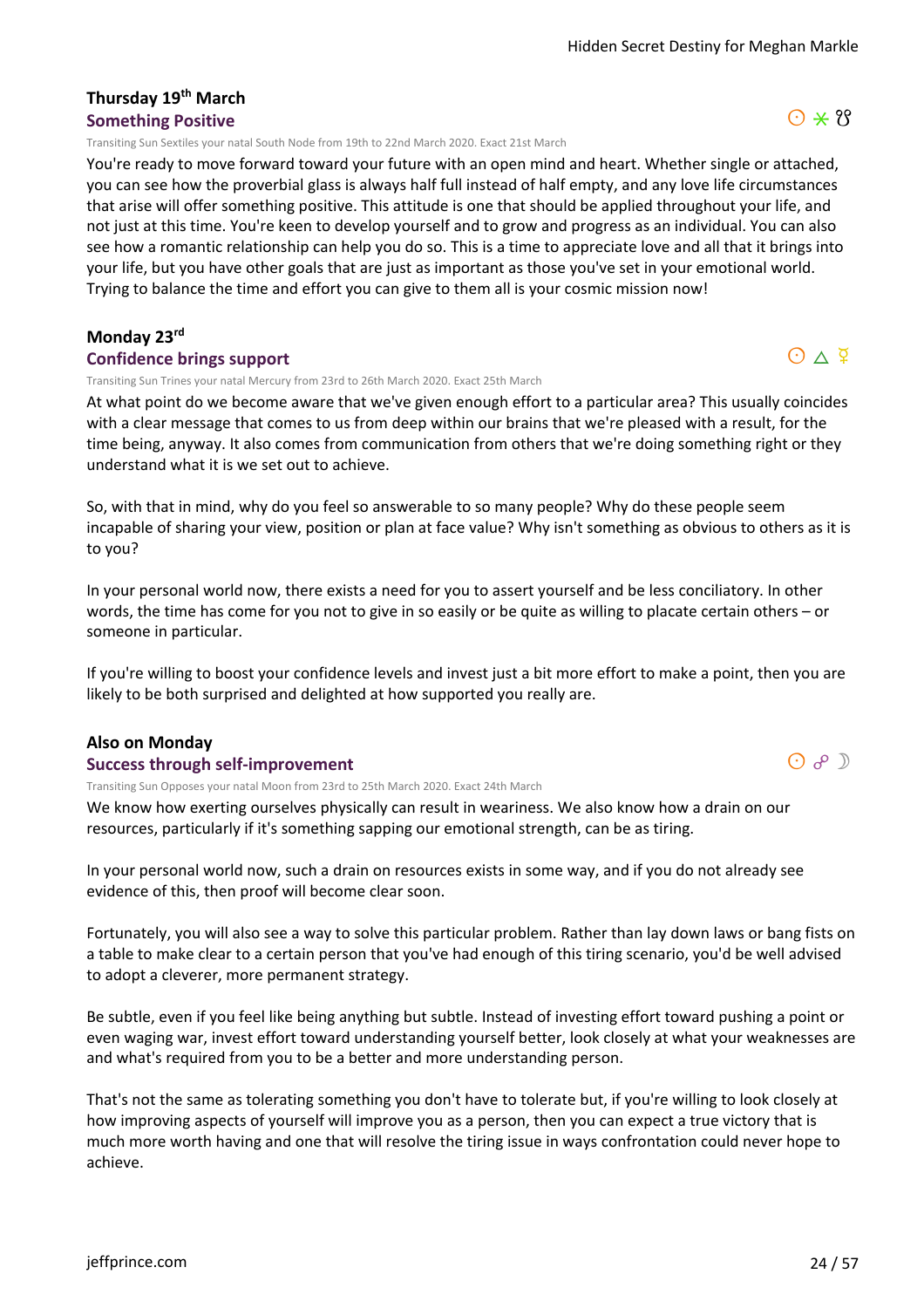#### **Tuesday 24th March Avoid going to extremes**

Transiting Sun Opposes your natal Jupiter from 24th to 27th March 2020. Exact 26th March

Do you need a telephone box to get changed in? Or is your superhero suit something you wear beneath your clothing to make yourself available to save the day at a second's notice?

You could, at this time, believe yourself to be superhuman and inclined to reply and respond to cries for help from certain quarters or a particular person. Some of these might be genuine but be assured that some of them are not.

Your judgment of a situation in your personal world could be regarded as extreme. You could convince yourself that a seemingly extreme situation requires extreme measures. It's important you accept your limitations. It's not your responsibility to go to great lengths to prove a point or yourself in some way.

Relax and accept that a more relaxed and softer stance will be much more beneficial to you and others.

#### **Also on Tuesday**

#### **Full attention and concentration required**

Transiting Sun Opposes your natal Saturn from 24th to 26th March 2020. Exact 25th March

There's no shirking a duty or obligation now. We know when we have to take something seriously that we've been putting off for some time and now is such a time.

Within an area of your personal world, you're about to accomplish something impressive, significant and meaningful despite the fact that you can hardly expect a peaceful, quiet time doing so. There's something you have to do, or somewhere you need to be, and whatever-it-is requires your full attention and concentration.

There is, though, something amusing or ironic within all that's happening. What appears so very serious does have, fortunately, something within it capable of making you smile. You are very able to discover this and succeed admirably with what needs your attention now.

# **Sunday 29th**

#### **Calm after the storm**

Transiting Sun Squares your natal Mars from 29th March 2020 to 1st April 2020. Exact 31st March

The interesting and helpful thing about most storms is, we have some idea they're coming. We're often given some degree of warning, even if that warning is at short notice.

In your personal world now, a storm is undoubtedly brewing, but it's one that you're very prepared for. You needn't be concerned about its strength or any likelihood of being blown off course.

Expect, once the proverbial skies clear, to see how safer and stronger you are. Where your relationships with certain people or one person, in particular, are concerned, you're about to see reasons why you don't have to be everywhere at once and going to great lengths to please or placate those who demand you should.

The one person who truly deserves effort you're prepared to give to please them is you. Once you return to focusing more on this, much in your world will become plain sailing, once again.



 $O$   $A$   $A$ 

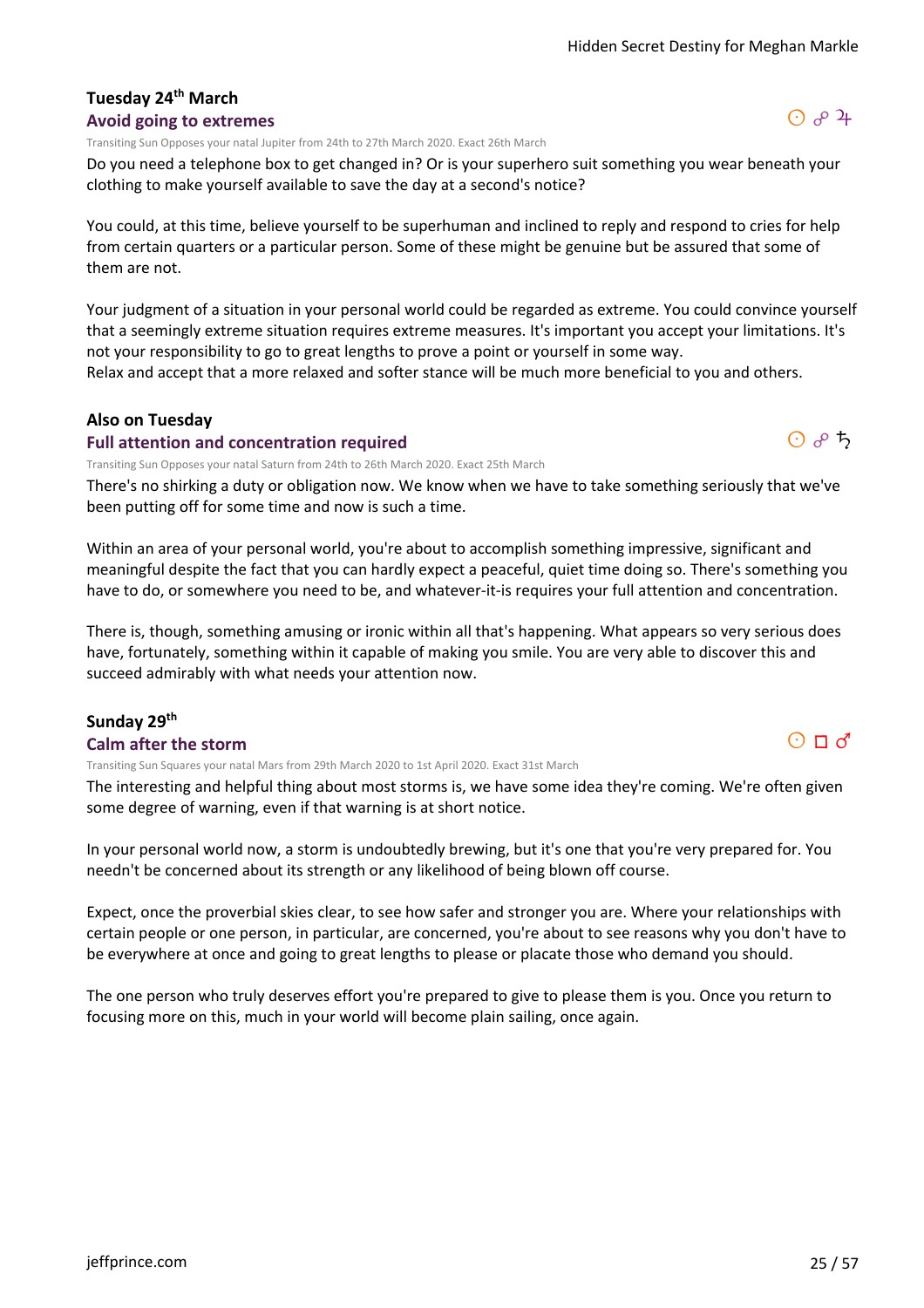#### **Monday 30th March Making yourself known**

Transiting Sun Conjuncts your natal MidHeaven from 30th March 2020 to 2nd April 2020. Exact 1st April

Most artists, once they've experienced success with their craft, feel an urge to make available what they do to more and more people. If a certain number of people enjoyed what they've created, then it stands to reason that many others would too, if they were aware of what was being offered!

Might the same notion apply to an area of your personal world now? You could be feeling inclined to expand your social networks, make clear to yourself or one or two others how ambitious you are feeling or break free from a restrictive situation within which you feel misunderstood or taken for granted.

Success can be had through effort on your part to make yourself known or what you can offer outside of a sphere you're comfortable with. If you're willing to make an effort, then you'll be delighted to discover how supportive and willing to explore further what you're offering others will be.

#### **Also on Monday**

#### **Timing and trust**

Transiting Sun Trines your natal Sun from 30th March 2020 to 1st April 2020. Exact 31st March

Making what we believe to be 'the right move' relies on us possessing some degree of skill and timing. What matters now is not whether you have 'the advantage' in some way but whether or not you possess confidence and patience to know when 'the right time' exists to make 'the right move.'

Power and control you have yearned for in an area of your personal world are making their way to you. Before you can receive both properly though, you need to accept what it is you do have at your disposal: an opportunity.

Be prepared to trust in ways you have been unwilling to trust previously. This will help you to identify the opportunity presenting itself and the wonderful possibility that accompanies it.

It will soon be within your abilities to make something seemingly minor into something very significant. When you see evidence of this, then you can expect soon afterward to see a noticeable boost to your confidence and optimism levels.

#### **Forecast for April 2020**

#### **Wednesday 1st April**

#### **Balancing Work and Love**

Sun transits your natal 10th house from 1st April 2020 to 7th May 2020

We hear people say that someone's success was the reason a marriage or relationship failed. However, if someone had made the right choice with selecting a partner, then surely success would have enhanced their relationship. Sure, in this day and age, everyone has to put in the hours at work and needs an understanding and supportive partner to accept that a career becomes a priority occasionally. This could be a time when you assess how balanced your professional life is with your personal life. It's possible your career could be regarded as a priority, and if you're single and uninterested in a love relationship, then that's fine. However, if you're attached or finding love is important to you, then it could become clear how you'll need to tip the balance a bit more toward your emotional world. The two worlds can complement each other and needn't be exclusive.

 $O<sub>10</sub>th$ 



 $O$  d MC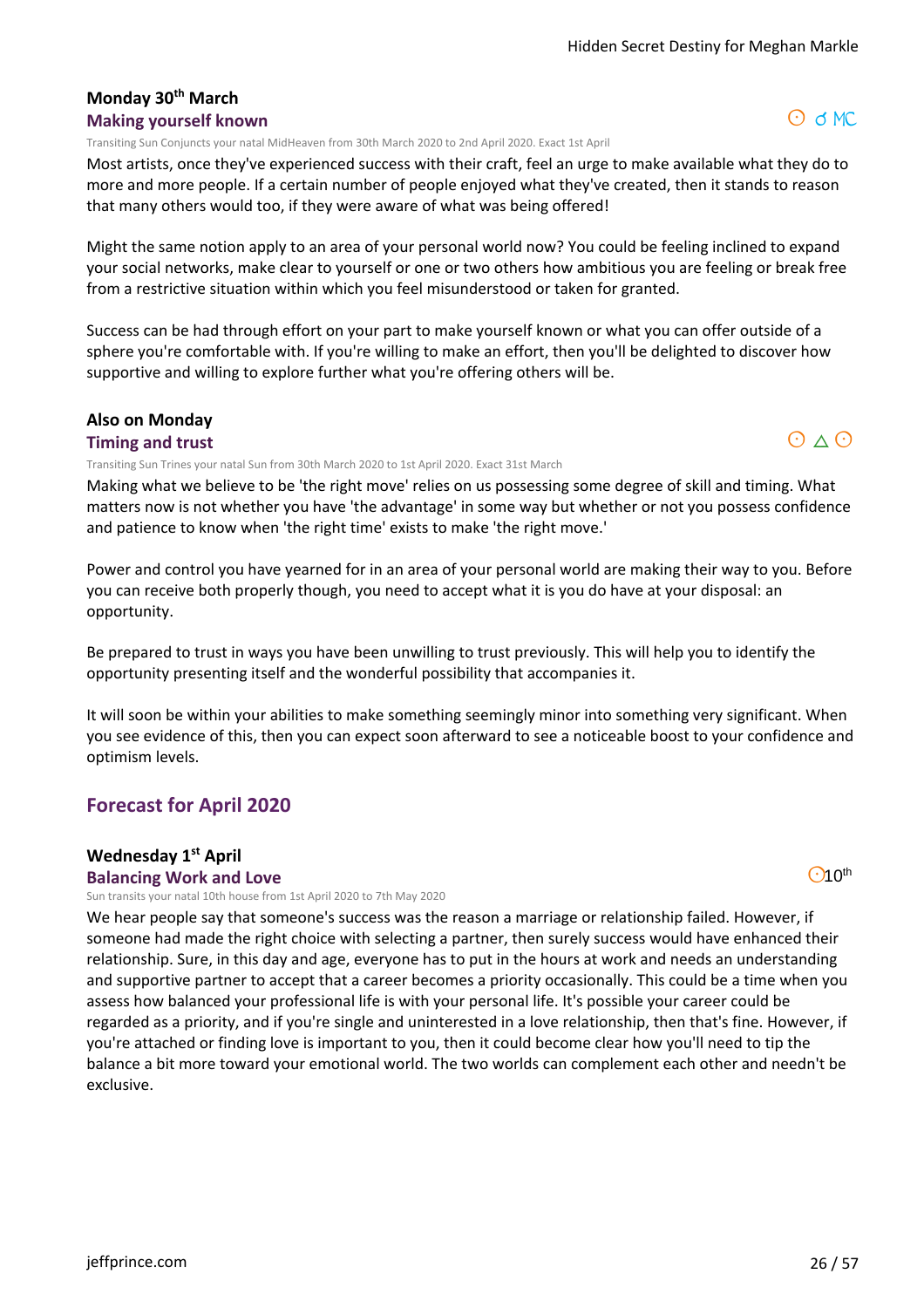#### **Thursday 9th April Reasons to be hopeful**

Transiting Sun Trines your natal Neptune from 9th to 12th April 2020. Exact 11th April

If we're presented with paper money in any currency, provided we're reassured it's genuine then we're willing to accept it's worth what we understand it to be worth. We don't need to see the same value in coins to reassure us. We take at face value what we see on paper.

We sometimes underestimate how important it is to have faith in what we can see, but we know how investing faith in something we can't see isn't always as easy. That's where intuition comes in.

You need to use and trust your intuition now. Above all, be willing to be optimistic and seek the hidden, practical advantage in any development that arises, not matter how daunting it might appear.

Even if you feel you might struggle to do any of the above, then relax. You're about to be given a very good reason to feel more hopeful where you have felt pessimistic of late. From there, the rest will be up to you as long as you're willing to trust what your deepest instincts tell you.

# **Also on Thursday**

#### **Bring it out into the open**

Transiting Sun Opposes your natal Pluto from 9th to 11th April 2020. Exact 10th April

Artists know when to walk away from their masterpiece. As tempting as it might be to add another dab of paint here or there, they reach a point where they know enough is enough and further adding will risk ruining what they've worked hard to create.

In your personal world now, there is more going on than meets the eye. A need exists for you to get right to the root of a particular issue and, to do this, you're going to have to know when the time is right to cease 'adding' to it. You're going to have to dig deep within your inner wisdom to know when to step back and decide that you don't want to add any more to something that needs nothing more added to it.

This will require you to face up to a few difficult facts. Something needs to be brought out into the open and exposed – without secrecy or hidden agendas that might have been a part of it until now.

Once you're able to look at the issue objectively and fairly, you'll soon see how much easier it is to make progress and bring considerably closer a cherished goal you've long wanted to be within reach.

#### **Sunday 12th**

#### **No second chances to make first impressions**

Transiting Sun Squares your natal Ascendant from 12th to 14th April 2020. Exact 13th April

Do opposites attract? There is much evidence that they do. However, we know how magnets repel what doesn't suit them. In your personal world now, you need to consider how, through ways in which you're projecting yourself to others - or a particular person - you could be doing pushing away someone you ought to be closer with.

Consider how you're expressing yourself and to what extent aggression could be playing a part in what you're doing or saying. Consider also how you're projecting yourself regarding your appearance. Be honest with yourself. Does appearance mean less to you than it once did, and might you be seen in a self-defeating way?

How you're conveying or projecting yourself now is likely to be opposite to how you'd ideally like to be seen. Don't make it unnecessarily difficult for others to get to know you. Give thought to how you can present yourself more enticingly.





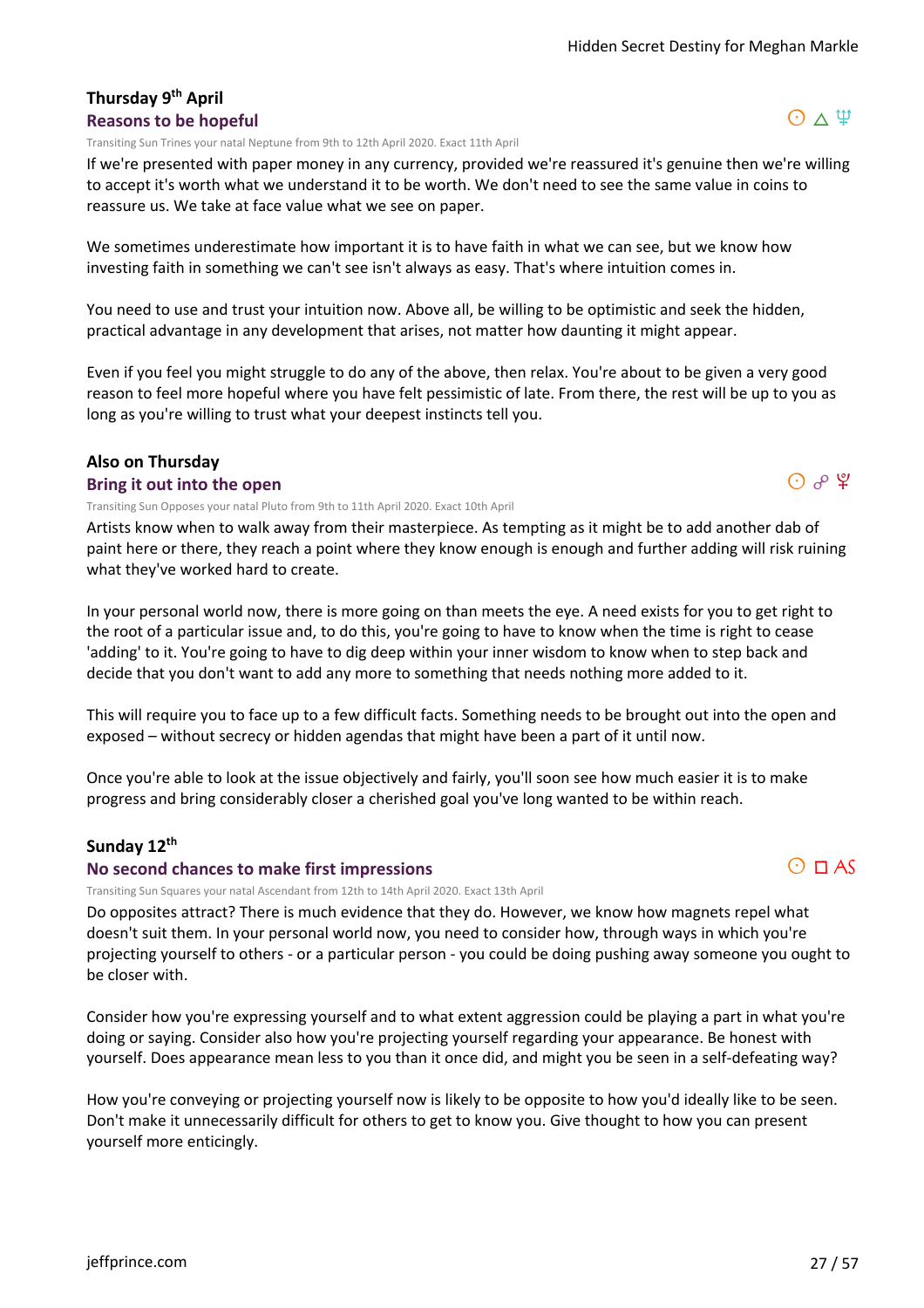#### **Sunday 19th April Temporary Setbacks**

Transiting Sun Squares your natal North Node from 19th to 21st April 2020. Exact 20th April

It's difficult to be certain about what you want from a loving, committed future with someone special. You might feel certain that a need for genuine love and intimacy exists, but that might be all you know at this stage. You might feel as if your future path precludes you from committing to a lover or that you're destined to remain in an unsatisfactory situation until the love gods decide to give you a break and free you from it. If you're in a committed relationship, then you might feel as if you're held back while your lover pushes their life forward. If you're single, then you might feel that every time you've reached a point where a friendship can become something deeper, you-know-who gets cold feet and gives you the 'I don't want to lose a friend' spiel. These setbacks can hold you back from making wonderful things happen in your life, but only temporarily. They still offer valuable lessons that can move you forward to where your heart yearns to be. With a bit of time and patience, your destination is assured.

#### **Also on Sunday**

#### **Your Future Beckons Loudly**

Transiting Sun Squares your natal South Node from 19th to 21st April 2020. Exact 20th April

If you sense a constant, 'one step forward, two steps backward' scenario in your love life, or moving things in a direction you want to head toward is on par with wading through waist-high wet concrete, then that could be a sign you're carrying karmic baggage from your past - or even a past life. Perhaps your parents had a loveless relationship, and you learned from their mistakes or in a past life, you made mistakes in love and experienced considerable heartache. Whatever the source of indecisiveness might be, it has encouraged you to be extra cautious in romance. This could cause you to focus so intently on what has gone wrong and might go wrong again that you're missing out on so many delightful romantic or relationship opportunities in the present and unfolding in the future. It's time to park the past, well and truly. Your future beckons loudly, and it's important you heed the call.

#### **Thursday 23rd**

#### **Smile and walk away**

Transiting Sun Squares your natal Mercury from 23rd to 26th April 2020. Exact 25th April

Few people love an argument. They might enjoy rising to the occasion, so to speak, but rarely is there any pleasure to be had from engaging in heated discussion or negotiation.

In your personal world now, you have a choice. You can allow yourself to be involved in an argument, intense debate or a very challenging suggestion or you can simply smile and walk away from any of the above.

Of course, doing the latter will require considerable self-control on your part as well as a reasonable amount of faith. You could even find yourself wondering if you dare ignore what appears such a demanding and bothersome issue.

It would, however, be better to detach yourself from the matter presenting itself now than pursue a long, exhausting diversion with what will ultimately prove to be a difficult - and irrelevant - option.



 $O \Pi$  ?

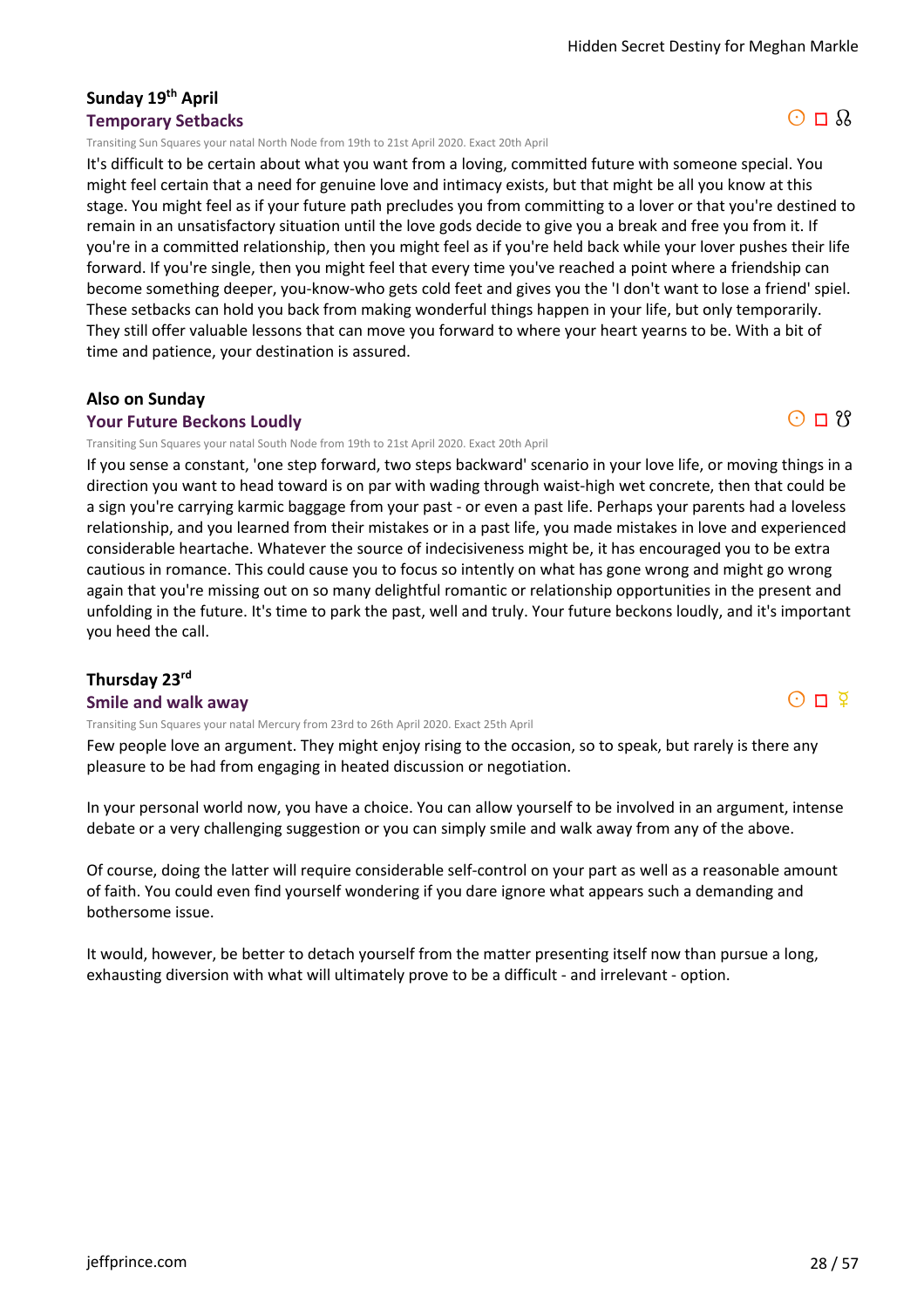# **Wednesday 29th April**

#### **Be flexible and spontaneous**

Transiting Sun Sextiles your natal Mars from 29th April 2020 to 2nd May 2020. Exact 1st May

What is it 'they' say about best-laid plans? Of course, to achieve anything, each of needs a plan of some sort but sometimes, the benefits of spontaneity can be overlooked.

When we discover a plan goes awry or an unforeseen obstacle gets presented in our path, then our first reaction often involves frustration. In your personal world now, it is important you're willing to be adaptable. It's essential you don't view a change to an arrangement or situation you believed to be unchangeable as a setback or potential problem. See it instead as a gift.

An important goal is within reach. Have faith in the fact that you're being helped to achieve it, but the journey might have one or two pit stops along the way that you simply hadn't or couldn't have accounted for. The more willing you are to be spontaneous and flexible, the more you'll enjoy this particular ride.

#### **Also on Wednesday**

#### **Don't let fear cause an opportunity to be missed**

Transiting Sun Squares your natal Sun from 29th April 2020 to 2nd May 2020. Exact 1st May

We make predictions every day. Sometimes, we're unaware of how many we actually make. Some of these we predict accurately, particularly if we have something historical to refer to. Sometimes, we don't fare quite so well, but that needn't always be cause for consolation.

Where you feel inclined to make certain predictions in an area of your personal world now, don't believe you need to own a crystal ball or possess unique psychic abilities. Investing belief in such things is as unnecessary as investing belief in the fact that whatever it is you're predicting is doomed to failure.

Fear, trepidation or a confidence crisis could be causing you to miss a wonderful opportunity presenting itself. Don't convince yourself that, by focusing on what you believe could go wrong, you're protecting yourself. Assume all will be well, act as if all will be well and you will discover, to your delight, that all will be well.

# **Forecast for May 2020**

#### **Friday 1st May Love you can depend on**

Transiting Sun Trines your natal Venus from 1st to 3rd May 2020. Exact 2nd May

People sometimes go to great lengths in a material sense to show their affection toward another. Flowers and chocolates are wonderful to receive but not when the recipient isn't interested in such grand and seemingly empty gestures.

What you want is a particular person to be more consistently sweeter toward you. That's all. Methods they're choosing to use are likely falling short of what you believe you want and need and, if anything, such material gestures might even be making you feel more suspicious than grateful.

You want love you can depend on and, fortunately, you're closer to attaining that than you might think.

Curiously, both your bank account and heart look set to receive a very welcome boost. In your personal world though, you can expect proof of your ability to attract affection. Prepare, very soon, to attain what you feel most desirous of or is lacking where love, romance, and intimacy are concerned.





 $O \Pi$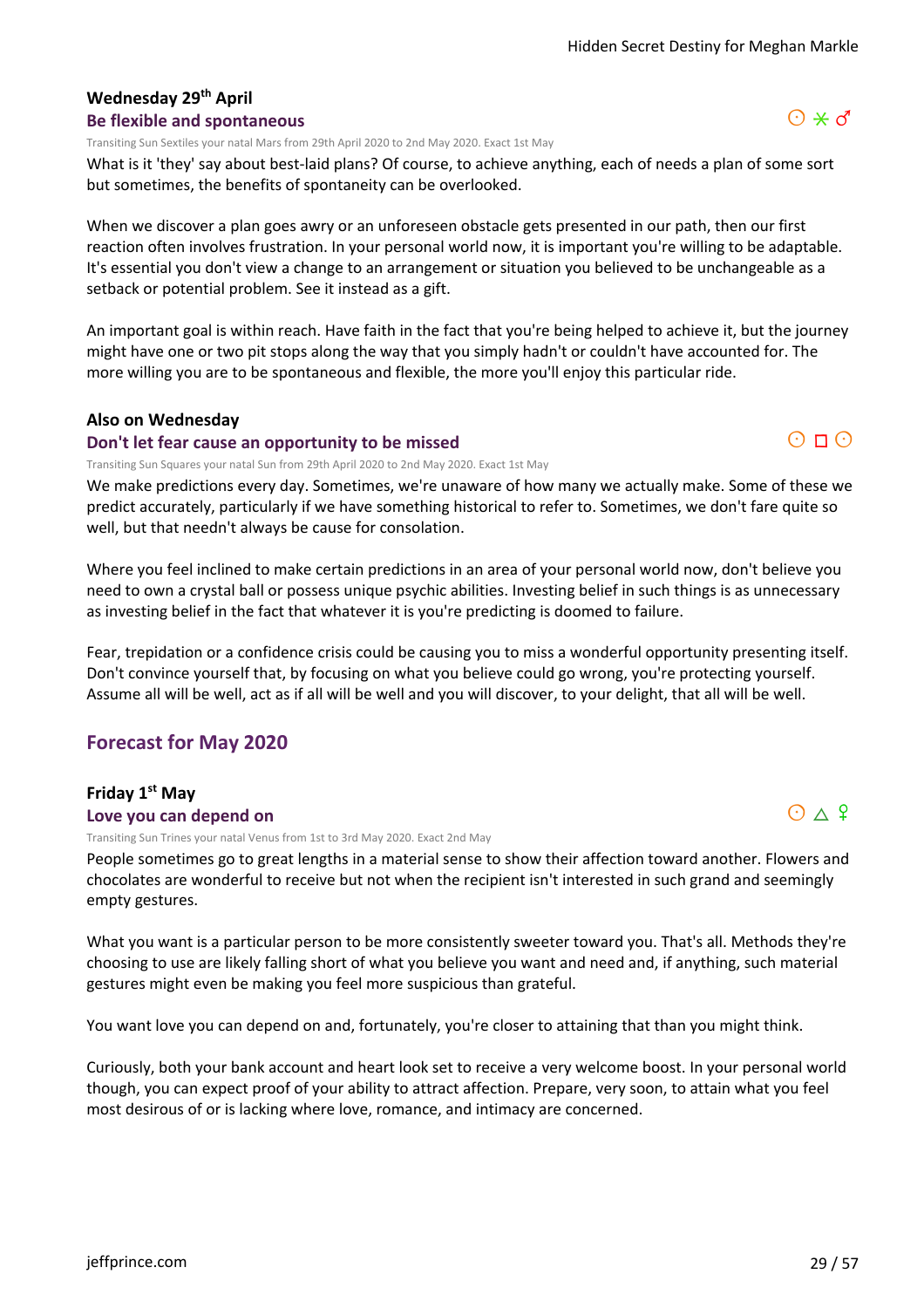## **Thursday 7th May Unique Qualities Shine**

Sun transits your natal 11th house from 7th May 2020 to 13th June 2020

Friends and your connection with groups could receive increased attention, and meeting and mingling could become more of a priority during the coming weeks. Pay close to attention to connections formed now – whether business or platonic – because they could be long-term relationships. Your original, unique and possibly eccentric qualities shine and the more you make yourself available socially, the more people could be attracted to your alluring personality. If you're attached, then relationships could take on a fun, impersonal vibe. You could feel stimulated by all that is unconventional - and planting a seed in the form of a wish for the future is strongly encouraged!

#### **Sunday 10th**

#### **Achieving Balance Gradually**

Transiting Sun Conjuncts your natal Chiron from 10th to 13th May 2020. Exact 12th May

You want to be in a stable, committed relationship, but also accept that it takes effort and commitment on both sides. You require equality in intimate relationships, and this need might stem from having been in a painful or toxic relationship in the past. You seek true partnership in love and will give whatever effort is needed to achieve it. However, you could be reminded of how it is possible to go to greater lengths than are necessary to create the harmony and balance you crave. As long as you allow plenty of breathing space in any love relationship, you can move forward gradually to creating the stability and balance you need. This gradual approach is integral to putting any past hurts or disappointments that arose from trying too hard, behind you.

# **Tuesday 12th**

#### **Turning heads**

Transiting Sun Sextiles your natal Ascendant from 12th to 15th May 2020. Exact 14th May

Are you a good storyteller? Have you considered hiring yourself out to parties that need an injection of life given to them? If you're not already aware of how engaging and attractive your personality is becoming, then you will do shortly.

There is no doubt that confident people can be attractive in the eyes of many others, but you're blessed with confidence mixed with very strong powers of attraction in other ways, and these could include outgoingness and an enviable sense of light-heartedness.

There could even be a hint of competitiveness in your actions that can only add to your powers of attraction. Simply be yourself now and allow the real you to shine confidently within social circles. You're turning heads for all of the right reasons!

#### **Thursday 14th**

#### **The danger of making assumptions**

Transiting Sun Opposes your natal Uranus from 14th to 17th May 2020. Exact 16th May

There's an old saying that goes 'never assume because doing so will make an ass out of you and me.' It's a somewhat clever play on the letters within the word, but we all know what problems can arise from making assumptions sometimes.

It's important you guard against certain expectations in some way now. You could be making at least one very large assumption and would be well advised not to treat anything as gospel without checking a few facts first.

A particular climate is volatile enough without being made more complicated through such errors of judgment. Don't hesitate to be a Doubting Thomas wherever possible and avoid, wherever possible, any temptation to jump to particular conclusions.

# $\odot \times AS$

# $O d k$

 $O11<sup>th</sup>$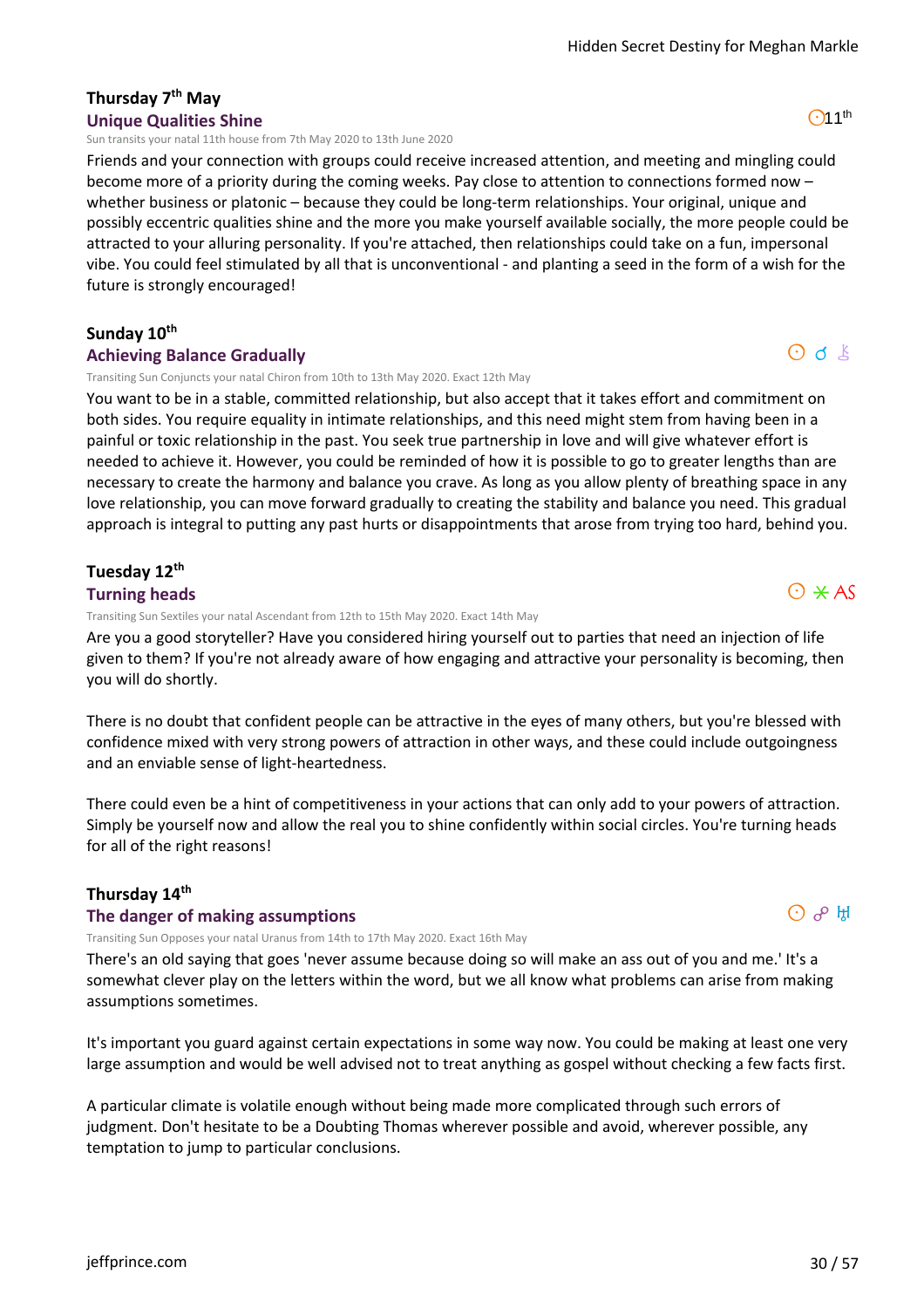# **Wednesday 20th May**

#### **Romantic or Relationship Goal Planning**

Transiting Sun Sextiles your natal North Node from 20th to 22nd May 2020. Exact 21st May

You could feel more relaxed about the direction your life is heading and have faith in the fact that any detours will take you to where you want and need to be eventually. However, despite all that might be falling into place in other areas of your world, there could be something in your emotional world that needs a bit of effort made to improve it, or at least reassure you that it's on track to arrive where you want it to be. You could be aware of how some level of complacency has set it – on your part, or if attached, on a lover's part or possibly with both of you. Your emotional world or one special connection could benefit from the same level of aspirational planning you've given elsewhere. Don't forget how thrilling it can be to achieve romantic or relationship goals as well!

#### **Also on Wednesday**

#### **Nothing to Lose**

Transiting Sun Trines your natal South Node from 20th to 22nd May 2020. Exact 21st May

You're blessed with an ability to break old, unhelpful habits instead of remaining stuck in them forever. This is a trait that a loved one or potential partner will likely admire. You have learned much from your past and will continue to do so as you progress through life. You accept that relationships are organic and always offer something worth learning at any time – and this includes mistakes made in the past and those you're bound to make in the future. It's rare that you repeat mistakes, but if you do, then the lesson learned will be even more important. Try to bear this in mind now as you assess what you have gained and stand to gain from a close, loving relationship. Put it this way – you have nothing to lose that can't be seen as a valuable gain if seen in the right perspective.

#### **Saturday 23rd**

**Prepare for a 'Eureka Moment'**

Can you remember when you last experienced a 'Eureka Moment'? Transiting Sun Trines your natal Moon from 23rd to 26th May 2020. Exact 25th May

We all have these from time to time; sudden moments of clarity that are always wonderful – and often timely – to receive.

In your personal world now, a moment of clarity is about to be experienced by you. Don't succumb to a temptation to assess certain yearnings or needs deeply. Trust that you feel what you feel because, in more than one way, what you feel suits you and you're being steered toward the attainment of a cherished personal goal.

First, you need clarity. Embrace the revelation winging its way to you and, when it arrives, you'll know precisely why it is right and what your next move should be.

#### **Sunday 24th**

#### **Free yourself from a repetitive situation**

Despite what happened yesterday, many of us will continue to do tomorrow what we did today. That's a somewhat complex way of saying we are all creatures of habit. We resent repetition on one level yet crave it on another. Transiting Sun Sextiles your natal Mercury from 24th to 27th May 2020. Exact 26th May

In your personal world, you're presented with an opportunity to break free from a tired and tedious drama. You are no longer obliged to stick what is tried and tested or very familiar.

If you're willing to invest some effort in releasing yourself from a repetitive situation that no longer suits you, then it can be done. It won't be long before you discover how many other, more suitable options are available to you.

 $O \wedge 8$ 

 $O \triangle D$ 



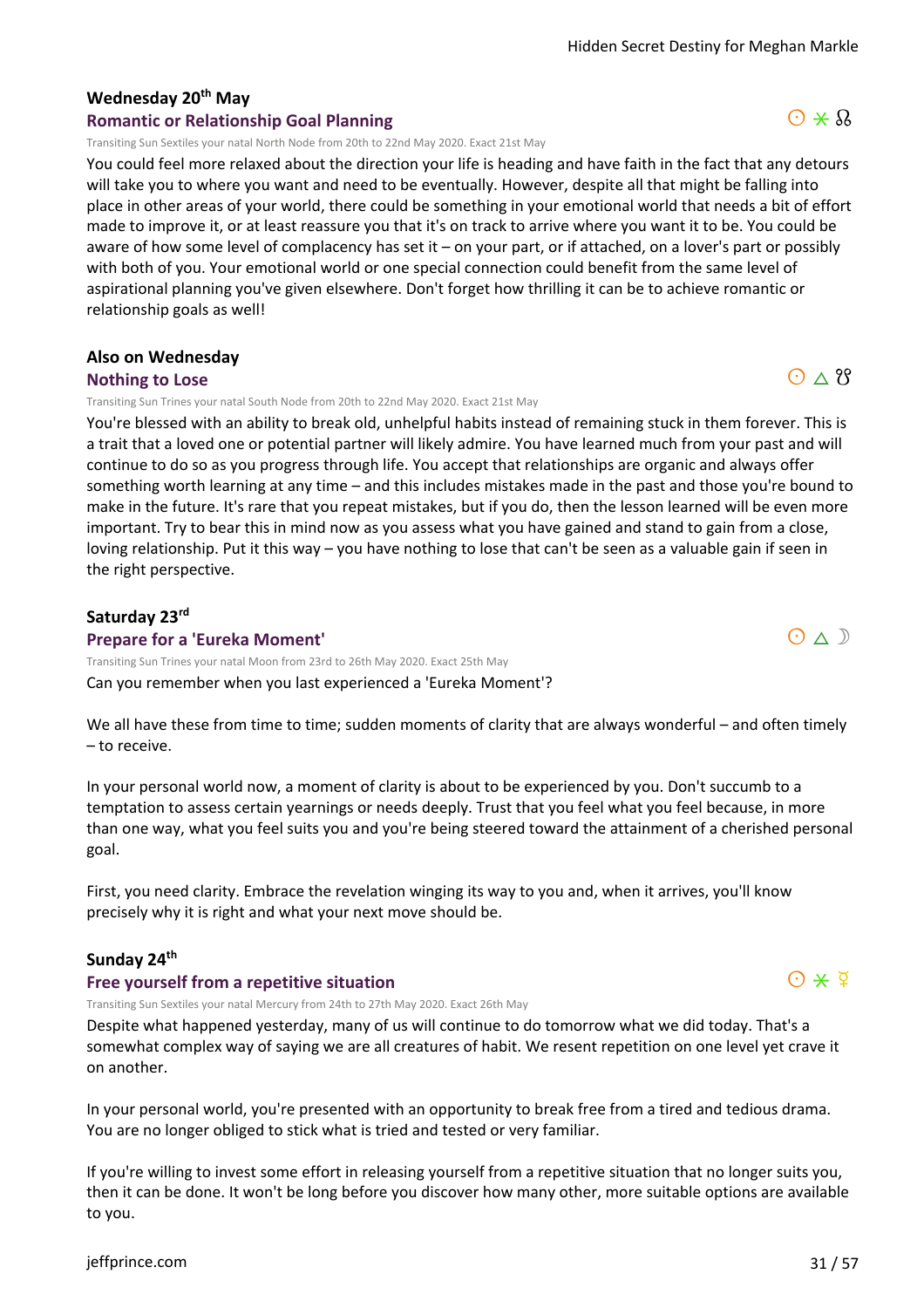#### **Sunday 24th May From chaos stability will come**

Transiting Sun Trines your natal Saturn from 24th to 27th May 2020. Exact 26th May

Some people thrive on chaos. It spurs them on to make impressive achievements. Other people avoid chaos wherever possible. They know they get the best results from operating in structured and predictable environments.

In your personal world, you would much prefer the latter. You want something to be more efficient, stable and structured but cannot help but be painfully aware of all that seems chaotic or unpredictable.

Expect soon, to enjoy a more stable and less volatile situation. Until then, remain focused on the progress you are making in amongst the unignorable chaos!

# **Monday 25th**

#### **An investigative adventure**

Transiting Sun Trines your natal Jupiter from 25th to 28th May 2020. Exact 27th May

Do you own a deerstalker hat, curved Calabash pipe, and a magnifying glass? Anyone donning or holding these items would be easily identifiable as Sherlock Holmes and, in an area of your personal world now, need exists for you to become a sleuth of some kind.

There's a need to acquire information, canvass opinion and research every aspect of a particular story. You probably have your suspicions about the outcome of your efforts but are also aware of dangers surrounding being too impulsive - or assumptive - now.

What you need to confirm requires effort on your part to uncover what needs to be uncovered or identify what is waiting to be identified. Then, once you've finished your fact-gathering exercise, you can expect to find yourself surprised and then delighted in some way with what you discover.

# **Sunday 31st**

#### **Courage will bring a positive outcome**

Transiting Sun Sextiles your natal Sun from 31st May 2020 to 2nd June 2020. Exact 1st June

When faced with a task or decision that doesn't exactly fill us with inspiration or confidence, we sometimes create reasons, consciously or unconsciously, to avoid or postpone it.

That's a natural reaction and doesn't mean we're weak. Life, after all, is to be enjoyed and we reserve the right to prolong for as much as we can enjoyment we're experiencing.

In an area of your personal world now, it is probably becoming clear that a difficult conversation needs to be had or an awkward fact needs to be faced. The fact that you might be postponing doing anything about either or both could stem from your belief that you've accurately pre-judged an outcome, when, in fact, you might not have.

With a tense relationship, situation or arrangement, there's more fluidity and flexibility than you think. That's why you can and ought to raise difficult topics without fear of feeling afraid, ashamed or guilty.

By taking a brave step forward, facing what needs to be faced and taking action reinforced by the belief that a positive outcome is available, you can expect to feel more confident and hopeful, very soon.



 $O \triangle 4$ 

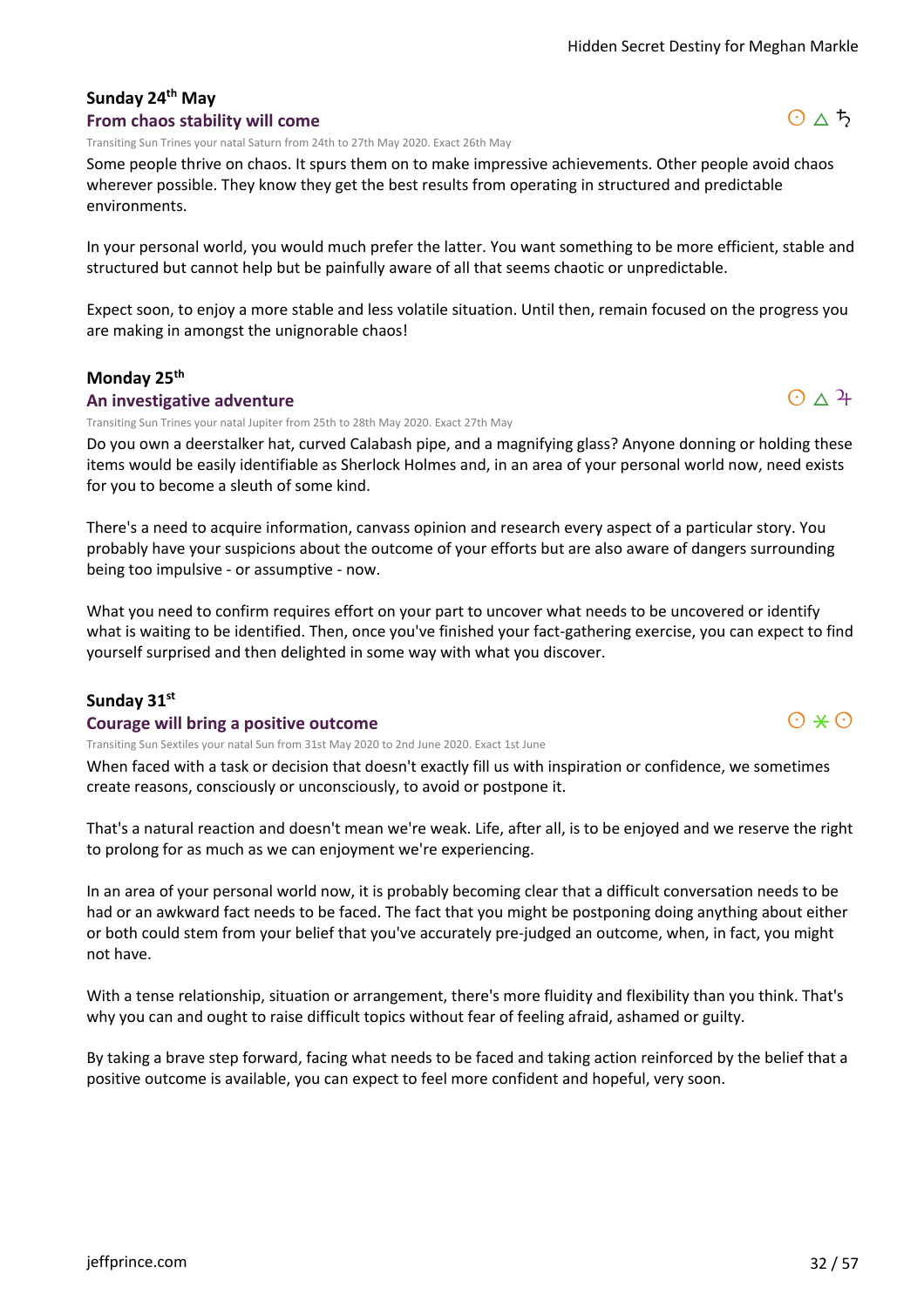#### **Sunday 31st May A meeting of like minds**

Transiting Sun Sextiles your natal MidHeaven from 31st May 2020 to 2nd June 2020. Exact 1st June

Confidence, we know, can be an attractive quality for someone to possess. We are drawn toward people who exude confidence and impress us with their 'make things happen' attitudes and beliefs.

Before we can feel confident though, we usually want to see some evidence of confidence having played a part in us achieving success previously. You're superbly placed now to benefit from a significant confidence boost that is bound to encourage you to look at what you have achieved and what else might be possible.

Personal success and social accomplishment are on offer. Through putting yourself in a proverbial spotlight, you will discover how much attention you attract and transforming your personal world through a linking of like minds is very possible.

# **Forecast for June 2020**

#### **Monday 1st June**

#### **Let time bring a desired improvement**

Transiting Sun Squares your natal Venus from 1st to 3rd June 2020. Exact 2nd June

In the same way it can be difficult to remove a song embedded in our minds, it can be as equally difficult to banish thoughts or images.

In your personal world now, there is something or someone you feel very attracted to, intrigued by and excited about but banishing this thought could prove to be an exercise in futility.

However, the good news is, you don't have to make a real, concerted effort to do anything at this stage. You can afford to wait until you're in a better position to make a move.

Have faith in the fact that your situation will improve naturally over time and, where your love life is concerned, if it leaves much to be desired then have even more faith in the fact that, very soon, you can expect proof of how desired by at least one person you are.

#### **Wednesday 10th**

#### **Ignore the voice of negativity**

Transiting Sun Opposes your natal Neptune from 10th to 13th June 2020. Exact 12th June

In Looney Tunes cartoons, characters often had an angel and a devil on either shoulder that only they could see. The angel would whisper positive words of advice and encouragement while the devil would delight in causing trouble by encouraging the character to do something he knew, in his heart, was wrong.

You have no angel or devil on your shoulder now but do possess instinct and intuition. Both often speak with us, but we can choose to ignore the positive voice we should be heeding and take too much notice of the one we shouldn't: the voice of negativity.

If we choose to ignore our intuition, it's often because we believe we're under too much pressure or it clearly cannot see the seriousness of a situation in ways our eyes can. We fear failure and how we might look in the eyes of others should we fail.

The voice of negativity is now drowning out the voice of inner wisdom. If you truly want to make progress in an area of your personal world now, then you need to learn to ignore negativity and take serious notice of the positive words of encouragement your inner wisdom offers. You know what plan of action is wrong and what plan of action is right. That's all you need to know.





 $\Theta$   $\phi$   $\Psi$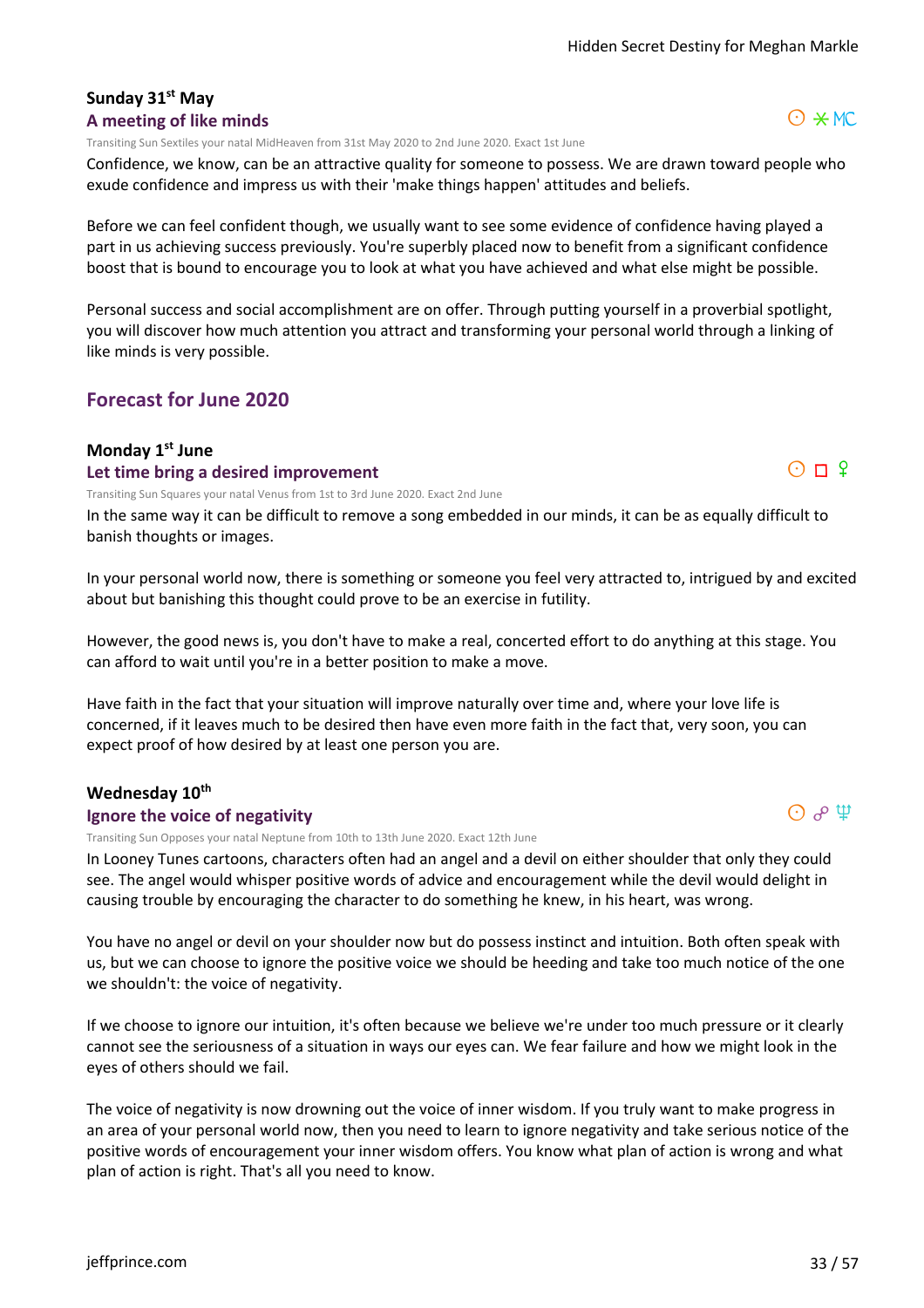# **Wednesday 10th June**

#### **Cut the niceties and let truth reveal itself**

Transiting Sun Trines your natal Pluto from 10th to 13th June 2020. Exact 12th June

Sometimes, we hear what people say but can't help wonder what it is they really mean. Other times, we're painfully aware of how easily some people can avoid discussing a particular issue.

There are also people who want to listen but fail to grasp the concept of real, meaningful communication.

In your personal world, you're likely retracing old ground where a discussion with a particular person is concerned. Where there has been little in the way of progress previously, it is through an urgent, pressing reason presenting itself now that a need to cut niceties and exchange truth exists.

It's time for you and you-know-who to 'come clean.' Believe it is best that this has happened later than not at all and it is not too late to have the discussion that needs to be had.

#### **Saturday 13th**

#### **Reflect, Dream and Recharge**

Sun transits your natal 12th house from 13th June 2020 to 16th July 2020

If you feel an increasingly strong urge to indulge in some quality 'you time,' then doing so could be both helpful and timely. You're encouraged to retreat, regenerate and assess attachments you have in every area of your world and consider what needs to change or improve. Seize this chance to reflect, dream away in isolation and recharge your physical and emotional batteries. Taking the time to assess situations honestly could reveal what has naturally outgrown its usefulness in your life and should be put behind you. This could be a time when natural cycles end and new cycles begin - and it might be your personal and private affairs that receive the most focus.

#### **Wednesday 24th Stepping back is best**

Transiting Sun Squares your natal Moon from 24th to 26th June 2020. Exact 25th June

We are all, in one way or another, influenced strongly by our companions, colleagues and family members. However, we tend not to consider how influenced we are by what we believe they want from us as opposed to what they really want from us.

The boundaries of your relationship with one person - or possibly a group of people - are being redefined now. This could be causing you to fear that you're alienating yourself unnecessarily in some way yet, at the same time, it could be apparent that you involve yourself in dramas or other peoples' situations in ways you should be!

The redefining of boundaries is going to involve you to detach yourself in some way from certain others but don't succumb to a belief that the only way to remain connected as things stand presently is to involve yourself with what's happening in their worlds in ways that could justifiably be seen as inappropriate.

A shift is occurring where your relationships with key people are concerned. Step back, let what's changing unfold in its own way and time, and this will benefit you and those you're closest to.





 $O12<sup>th</sup>$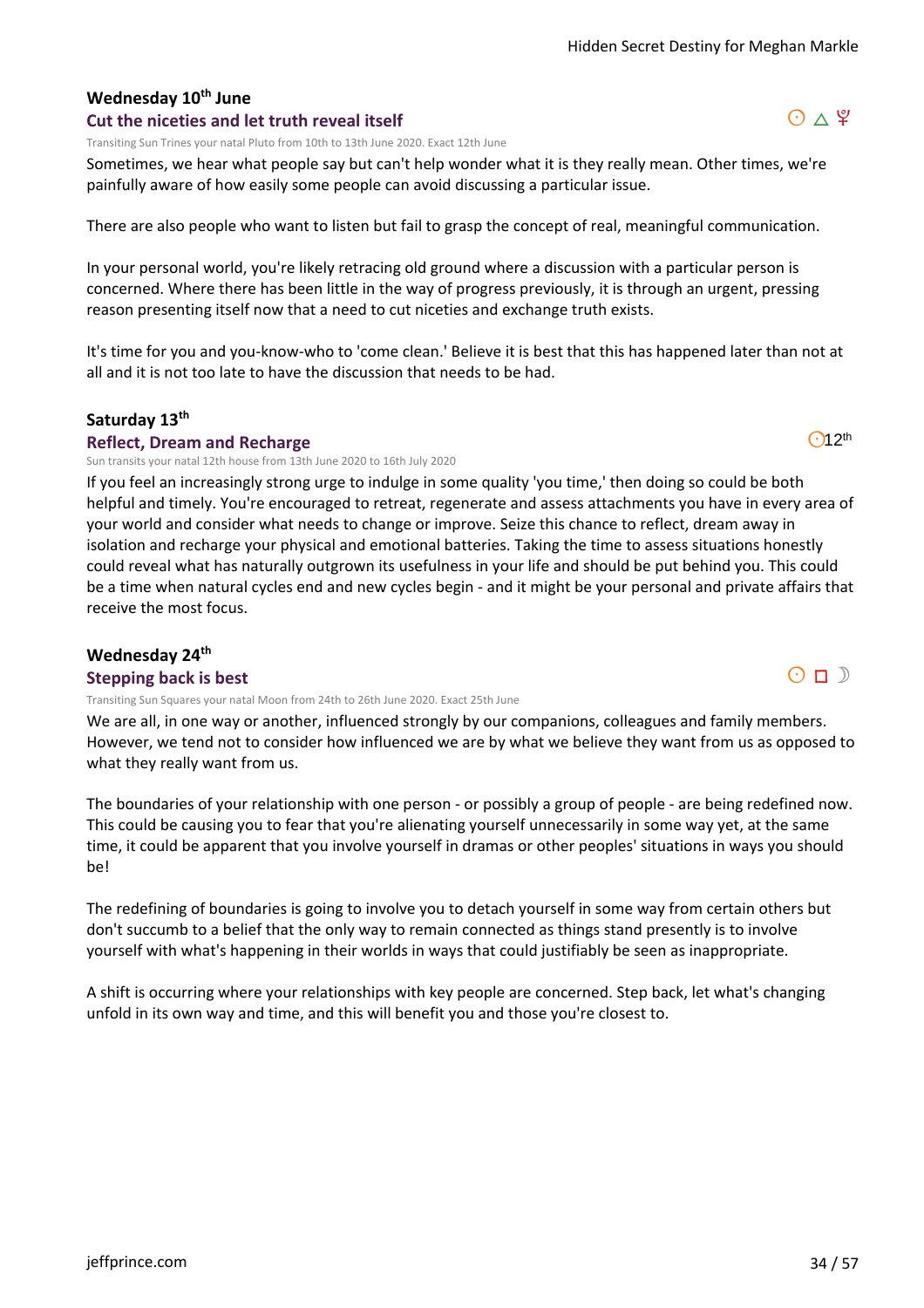#### **Thursday 25th June You can rebuild it**

Transiting Sun Squares your natal Jupiter from 25th to 28th June 2020. Exact 27th June

Weightlifters understand the concept that building muscle requires muscle fibers to be broken down and allowed to rebuild during a healing process. When they rebuild themselves, they are bigger, better and stronger than before.

The analogy holds some relevance in your personal world now. Something needs to be broken down and rebuilt in some way, but it is important you focus on how much better a situation or arrangement will be from having done so.

If something feels right and makes you feel confident and assured, then chances are it doesn't need much of your attention. Focus instead on what you know to be uncertain or unstable. It can be fixed provided you're willing to instigate necessary change that can both heal and strengthen what needs healing or strengthening.

#### **Also on Thursday**

#### **Shake off apathy**

Transiting Sun Squares your natal Saturn from 25th to 27th June 2020. Exact 26th June

Imagine you're standing on the edge of a high diving board, peering down to the water below but have strong reservations about taking the plunge. Imagine as well that, behind you, a queue of impatient and more experienced divers wait for you to make up your mind about what you're going to do.

That analogy sums up a situation in your personal world now. You're clearly under pressure in some way to take action or make a decision yet it's important you are being pressured in the way you are because otherwise you won't make the decision or move you truly need to make.

You have a difficult dispute to solve or a complicated story to unravel yet, through a constant source of aggravation, aren't feeling inclined to consider a particular course of action. It's time to shake off apathy and seize a valuable opportunity. Like most opportunities, yours might be hidden within a perceived problem, but trust that the opportunity being presented to you now is very real.

#### **Tuesday 30th**

#### **Don't let enthusiasm become frustration**

Transiting Sun Conjuncts your natal Mars from 30th June 2020 to 3rd July 2020. Exact 2nd July

Mistakes, we know, are only mistakes when we make them a second time. With that in mind, what is it that you believe yourself to be in absolutely no doubt about now?

We tend to make the most mistakes when we're overly confident. In your personal world now, you're blessed with an ability to achieve whatever it is you set your heart on achieving and are likely to discover soon (if not already) that you have more physical and mental energy available to you.

It's important you guard against enthusiasm turning to frustration if you encounter an obstacle or an individual who chooses not to be as supportive of you in some way as you wish or believe they ought to be. As confident and certain you are of something or someone, need exists to be realistic.

Leave room for flexibility. Avoid the tendency to believe you are 100her right about something you know someone else has reservations about. Their reservations could be justified and, through being willing to accept a situation could be different to what you believe it to be, you could find yourself in a necessary – and potentially wonderful – position to compromise and reach an agreement or common ground.



 $O \Pi$ 

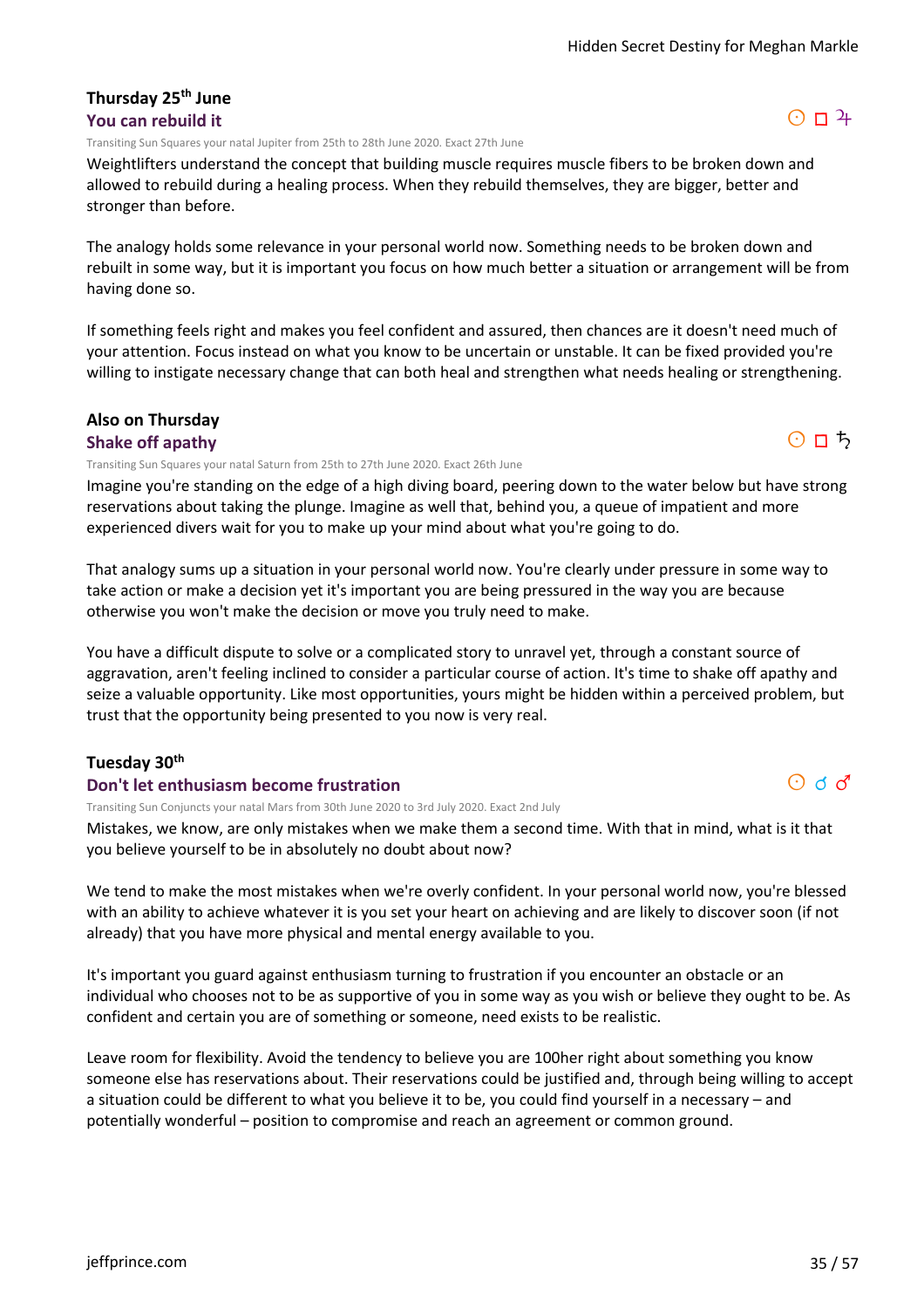# **Forecast for July 2020**

# **Wednesday 1st July**

#### **Go solo - for now**

Transiting Sun Squares your natal MidHeaven from 1st to 4th July 2020. Exact 3rd July

Many of us adhere to the old saying, 'if a job's worth doing, it's worth doing properly.' An extension of this saying goes 'if a job's worth doing, then it's worth doing yourself' in the belief that, sometimes, if we want something to be done in a way we will be satisfied with, then we must undertake to do it ourselves.

In your personal world now, there is something that you ought to consider doing solo without help or intervention from others. You could be prone to negative criticism from one or two people, possibly those you believe to be authoritative in some way, who don't quite connect with what it is you're trying to achieve.

This doesn't make them or you wrong. It means you have some work to do to reassure certain people or a certain person that an ambitious plan is viable. That's why you might need to 'go it alone' for the time being to gain support and understanding where both might be unavailable now.

#### **Thursday 2nd**

#### **Time to be brave**

Transiting Sun Sextiles your natal Venus from 2nd to 5th July 2020. Exact 4th July

To what extent might fear of failure or rejection be preventing you from attaining what – or whom – you desire?

You know what you want yet appear to have a fear of declaring or asking for it. Perhaps, it seems easier to give just a tiny bit of yourself or your desires away than lay fully your proverbial cards on the table.

Through convincing yourself that failure or rejection are assured, you're not making the brave moves you need to. It's necessary to give full concentration and focus if you are to be successful with your secret plan.

The first thing to do surrounds making it a secret no longer. Be honest, at least with yourself. Then, make a heartfelt and concerted effort to reach for what (or who) you love.

# **Saturday 11th**

**A storm in a teacup**

Transiting Sun Squares your natal Pluto from 11th to 14th July 2020. Exact 13th July

We understand that the bark of some dogs is more of an issue than their bite. We also know how some people can talk incessantly or authoritatively but actually say very little.

Somewhere in your personal world, an annoying point of conflict is making itself known, or presence felt. It intends to ensure you take it seriously and won't take kindly to being ignored.

You, on the other hand, have the upper hand. While the issue is keen to ensure it receives the attention it deserves, you have a choice about how much of an issue you want it to be and how much of your time and attention you believe it deserves.

By all means, acknowledge the issue but see it for what it really is – a mere storm in a proverbial tea cup.



 $O*9$ 

 $O \square MC$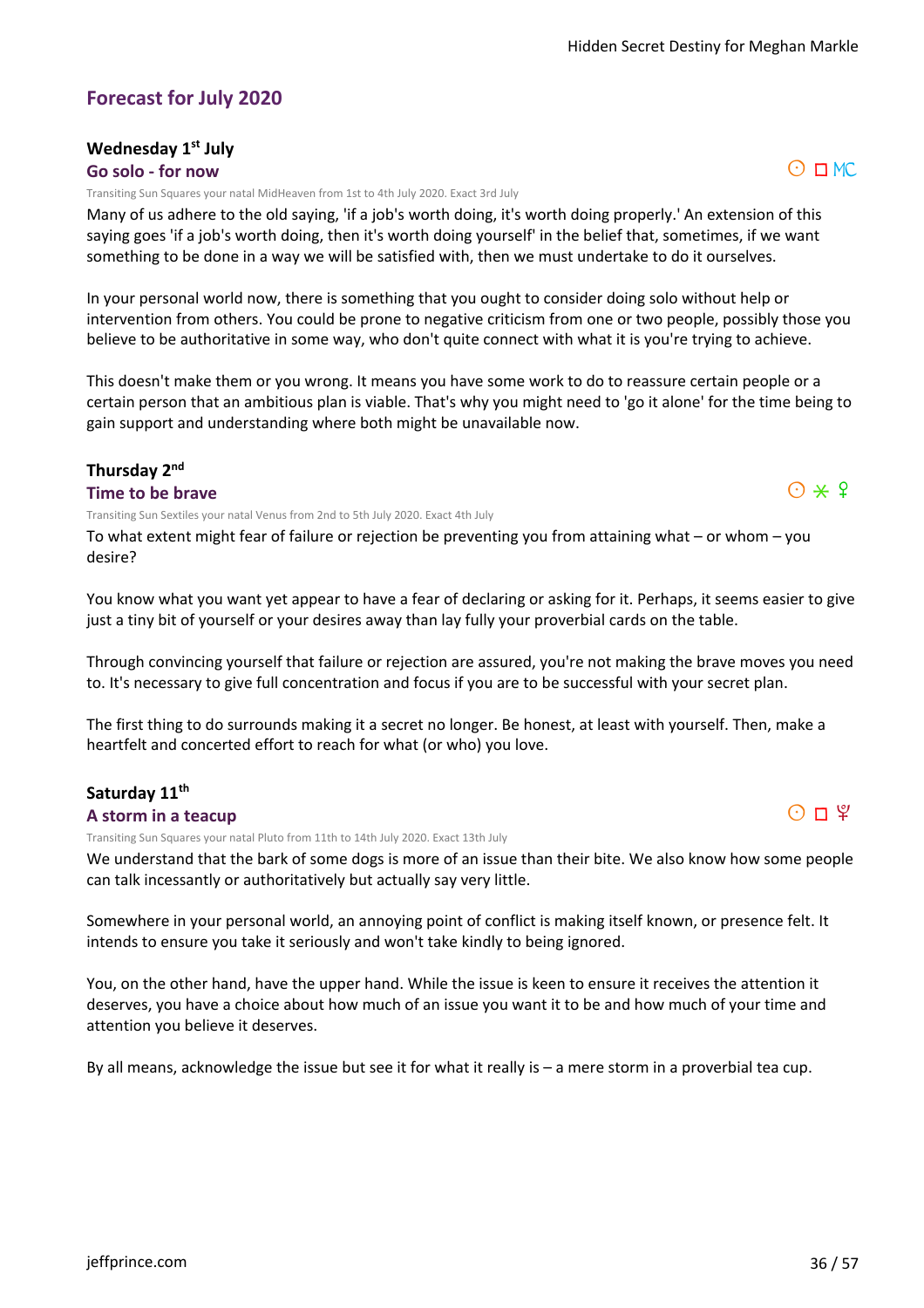# **Sunday 12th July Important Aims**

Transiting Sun Sextiles your natal Chiron from 12th to 15th July 2020. Exact 14th July

You could be finely tuned-in to who you are, what you can offer a relationship but also what you want from it. Your cherished aspirations don't need to move down your priority list when you embark upon a new romance. You've learned to integrate the two to make them work together previously and finding or enhancing a romantic connection is only one of your important aims in life. You could be reminded at this time of the need for a lover who respects your choices and interests, and who will give you the necessary space to push forward in life and achieve all that you want to achieve. If you're with such a person, then it could be helpful and timely to update them on what matters most to you, aspiration-wise. If you're single, then you could adjust your Partner Requirement List accordingly!

#### **Tuesday 14th**

#### **Attracting confidence**

Transiting Sun Conjuncts your natal Ascendant from 14th to 17th July 2020. Exact 16th July

The list of what people find attractive in others is a long one. Beauty, we understand, is skin deep. Remove such attraction from the list and what are left with? Confidence, for example, can be very attractive.

It is confidence you're showing now that could be your most attractive asset, but it needs to be used responsibly. In the same way pepper can enhance the taste of a stew, too much often spoils it. By all means, exert the justified confidence you feel but guard against coming across too strong or bullying.

Progress in your personal world can be made through attracting certain others in specific ways. If you appear assured, then you can trust that you will be sending out very much the right kind of signal.

Once done, you could be surprised at how magnetic you are to those you'd like to be closer to and who are keen to be closer to you.

#### **Thursday 16th**

#### **Confidently Sexy**

Sun transits your natal 1st house from 16th July 2020 to 8th August 2020

When you look in a mirror, do you see the same person others see? You're blessed with a noticeable increase to your confidence now, and this can have a powerful knock-on effect to how you project and convey yourself to the world. It can also make you extremely appealing in the eyes of others – or one person in particular. If the urge to take a calculated risk grows strong, then connect with your spontaneous side. You never know what a bit of bravery, self-assertion, and directness will bring you. You can also be certain that your keenness to take the initiative or allow your leadership qualities to shine will attract the right kind of attention!

#### **Also on Thursday**

#### **Embrace the chaos**

Transiting Sun Trines your natal Uranus from 16th to 18th July 2020. Exact 17th July

Sometimes, when we become aware of a need to 'sort something out,' we discover there could be benefits to going above the call of duty and making a situation more chaotic or disrupted to sort it out properly.

The same can be said about an area of your personal world now. Allow chaos trying to present itself to do so. Embrace the unusual, the unpredictable or even what appears downright disruptive. We lead lives that tend to be very orderly and predictable. You're being encouraged to allow and accept disruption in your world now and look likely to be grateful for it.

It's time to alter a situation, arrangement or agreement that has been stale and static for too long. Be willing to invite some chaos and, once the proverbial dust settles, you look set to make more than one valuable discovery.

#### [jeffprince.com](https://jeffprince.com) 37 / 57

# $O$  d AS

# $O \wedge H$

 $\odot$  1st

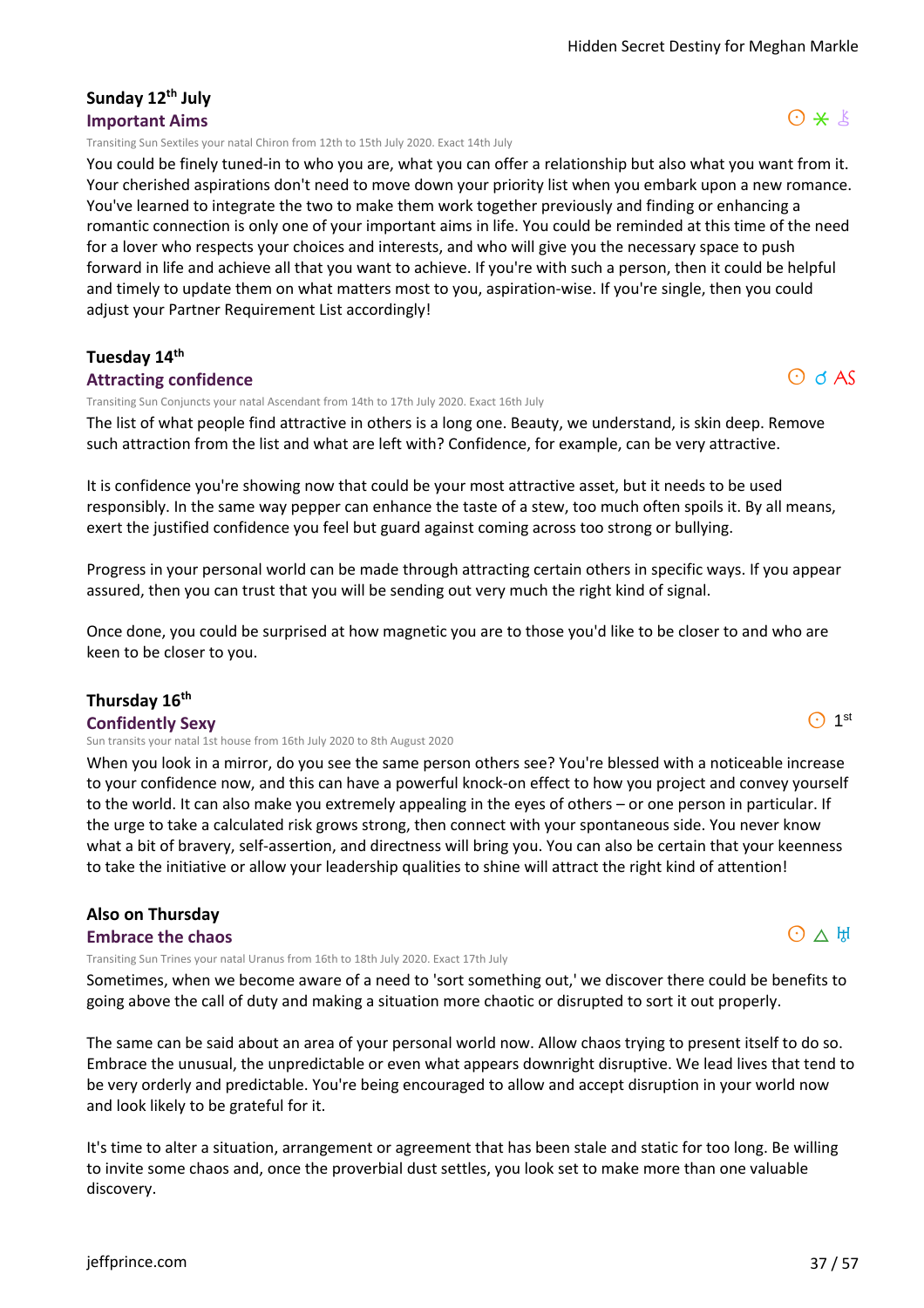$O \nightharpoonup \Omega$ 

 $O$   $\partial$   $\partial$   $\partial$ 

 $O * D$ 

#### **Wednesday 22nd July Supportive or Hampering**

Transiting Sun Conjuncts your natal North Node from 22nd to 24th July 2020. Exact 23rd July

Don't consider abandoning your most cherished aspirations in order to focus solely on supporting a loved one to achieve theirs. There's no reason at all why you can't pursue yours as well, especially if they were important to you before you met your special person. However, this could be a time when you give deeper thought to how you can balance a love relationship with personal goals. You understand the importance of moving forward into the future meant for you, and if a relationship hampers rather than supports this, then you might need to reassess its future. You refuse to waste time dwelling on the past because there's so much you yearn to experience and accomplish. If you're single, then your passion for your plans can attract admirers who find your enthusiasm contagious and creative energy extremely attractive. However, you too could be strict about whether a relationship supports or acts as a ball and chain to progress.

#### **Also on Wednesday Destinies in Tandem**

Transiting Sun Opposes your natal South Node from 22nd to 24th July 2020. Exact 23rd July

You know where your life is heading, and that's something to be appreciated now where affairs of the heart are concerned. However, you might have a tiny hurdle to overcome at this time if you're determined to follow your life's direction and move forward, but a loved one or potential partner wants you to head in a direction they have in mind. This is a time to stick with your commitment to yourself and your destiny. Either a partner will follow your example and release pressure on you to do things their way, or you'll find a way to blend their goals well with your own. If both options fail, then the answer is to find someone who takes their personal life destiny as seriously as you do.

#### **Saturday 25th**

**Taking the initiative** We learn from a young age that, if we don't 'ask,' we don't 'get.' Transiting Sun Sextiles your natal Moon from 25th to 28th July 2020. Exact 27th July

It becomes clear that some level of proactivity and possibly even imagination are needed if we're to make something happen. It also becomes clear that, sometimes, we need to remove ourselves from comfort zones, even if doing so makes us feel uncomfortable or have to face one or two difficult facts doing so.

As much as you would prefer not to rock a proverbial boat and simply accept rather than question a situation now, if you do not already see evidence of a need to take the initiative and bring change where it is needed, then you will do, soon enough.

Turning the other cheek, avoiding confrontation wherever possible or doing anything for a quiet and easy life are admirable traits, but they're not always practical. It's time to summon courage and take a brave step forward where a certain situation or individual is concerned. Where a relaxed attitude has been helpful so far, the time has come to put your foot down and send a clear message that you can choose to take the initiative when you know you must.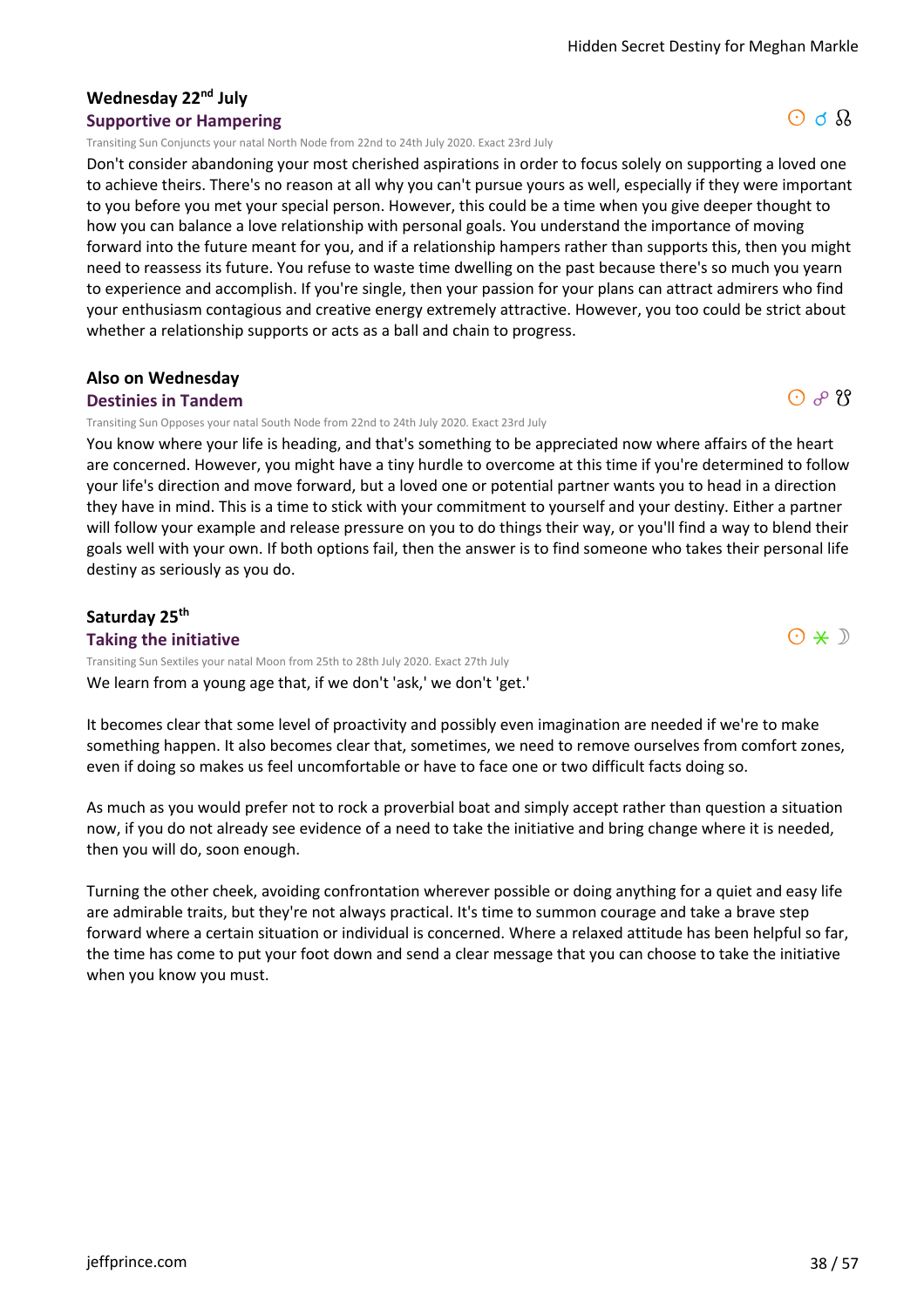#### **Sunday 26th July Trusting instincts in the absence of facts**

Transiting Sun Sextiles your natal Saturn from 26th to 29th July 2020. Exact 28th July

When a need to be decisive presents itself, then the process tends to be considerably easier when we believe we have all or at least enough facts to assist with the decision.

If we don't have enough facts, then what happens? That depends on how urgently we must make our decision but, more often than not, we call upon our instincts to assist us.

In your personal world now, there exists a need for you to trust your deepest instinct in the absence of factual information. Take at face value to a point what you're seeing or are being encouraged to accept is real.

Far better progress will be made if you're willing to trust what you're telling yourself. Do that, and then pursue the decision that needs to be made with all your heart.

#### **Also on Sunday**

#### **Clarity is coming**

Transiting Sun Conjuncts your natal Mercury from 26th to 28th July 2020. Exact 27th July

Coming developments in your world will do much to please you. Where you have been focused intently on a complex issue and trying to understand the implications of it, you're about to discover what you believed to be complex is more straightforward than you thought.

As your confidence returns and you begin to apply imagination and ingenuity to your current relationship issue, you will soon be able to distinguish between what truly matters and needs attention and what doesn't.

Clarity, in one form or another, is coming. Give it a chance to arrive and, when it does, you'll soon find yourself blessed with the energy you'll need make happen what your heart dearly wants to see happen.

#### **Monday 27th**

#### **Remain on the side-lines**

Transiting Sun Sextiles your natal Jupiter from 27th to 30th July 2020. Exact 29th July

It can be frustrating when we believe ourselves able to see what someone else cannot. A way forward might be crystal clear to us yet, for some reason, someone else simply cannot connect with it.

When this happens, some people feel inclined to take the reins and control of a situation, hoping to guide the person they believe to be misguided or oblivious to the right decision or destination.

Avoid a tendency now to believe you know what's best for others or a certain person in your world. By all means, show understanding, be willing to be supportive and compassionate but consider the fact that some people have their own agendas and are determined to stick with them.

That doesn't make either of you 'wrong' but, as much as you might believe yourself to be best placed to provide guidance or encourage someone to reconsider a belief, you could gain so much more now from stepping back and letting others do what suits them.





 $\odot$   $\star$  4

 $O$  d  $\Phi$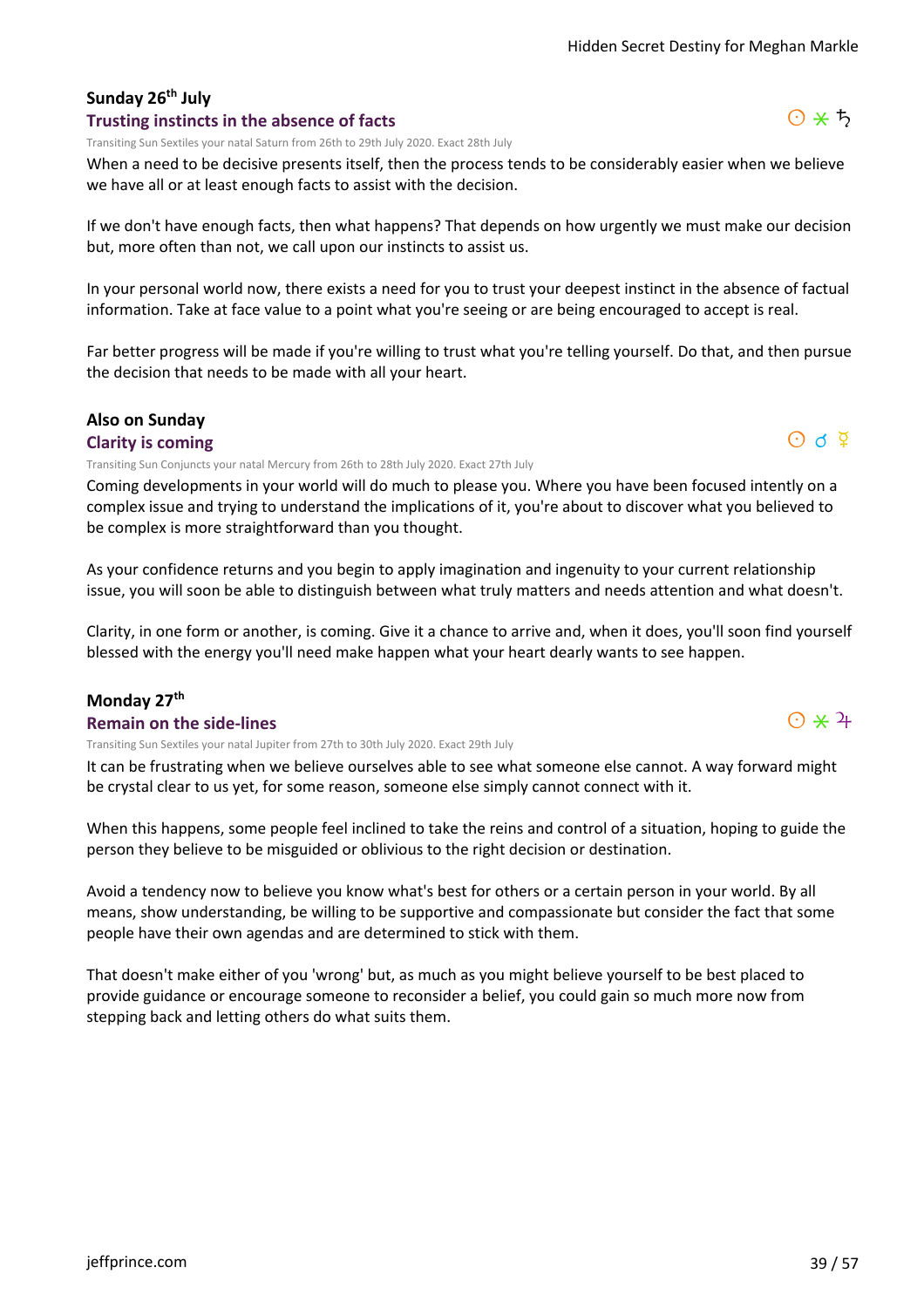$\odot$  d  $\odot$ 

#### **Forecast for August 2020**

#### **Saturday 1st August A precious gift is on offer**

Transiting Sun Conjuncts your natal Sun from 1st to 4th August 2020. Exact 3rd August

Customer Service counters in stores are often busy with people returning unwanted items. Sometimes, some of what it is returned are unwanted gifts.

Perhaps, if the recipient of the gift allowed more time to see its relevance or usefulness, they wouldn't have been quite so quick to dismiss it.

In an area of your personal world now, you're being presented with a gift of some sort, but this is unlikely to take the form of something in wrapping paper bound with ribbon. In fact, it's likely you won't see what you're being presented with as a gift at all and could be inclined to see it as an obstacle, setback or something unwanted.

If you're experiencing the latter, then it's important to look closely at what important lesson is being made available to you or what – or whom – you're being encouraged to move on from.

Embrace understanding, clarity, and appreciation of what and who truly matters in life coming your way now. As far as gifts go, receiving all of the above is precious and will ultimately be something you'll be forever grateful for.

#### **Sunday 2nd No shrinking violets**

Transiting Sun Trines your natal MidHeaven from 2nd to 4th August 2020. Exact 3rd August

A little bit of praise, we know, can go a long way. Praise, when we know we deserve it, can do much to boost our confidence levels and encourage us to think more about what else we might be capable of.

In an area of your personal world now, you're well placed to receive praise and recognition, and this can only spur you on to want to achieve more.

If you're willing to back up your words with action, then some form of personal success is assured. You probably don't have to force issues and could be surprised at how accepted you and what you're proposing or suggesting are.

This is a time to make clear to certain others - or one person in particular - what you truly want. Don't be a shrinking violet. Aim high, and you'll be delighted with responses you receive.

#### **Saturday 8th**

**The Best Things in Life…**

Sun transits your natal 2nd house from 8th August 2020 to 3rd September 2020

What does the word, 'security' conjure in your mind? You could equate it with sums of money in bank accounts or material possessions. However, your attitude toward what you own, don't own and personal values are likely to receive considerable focus now and during the next few weeks. It will also be important to assess honestly the lengths you either go to or are considering going to financially to impress a certain person. Before you decide to make an extravagant material gesture to sweep someone off their feet or make clear how much they mean to you, there are ways of doing both that don't cost a single penny. One heartfelt, loving gesture or message of love could have a more profound impact than anything money can create. Give that some thought before you splash any cash or embark upon a costly romantic plan.

 $\odot$  2<sup>nd</sup>

 $O \triangle M$ C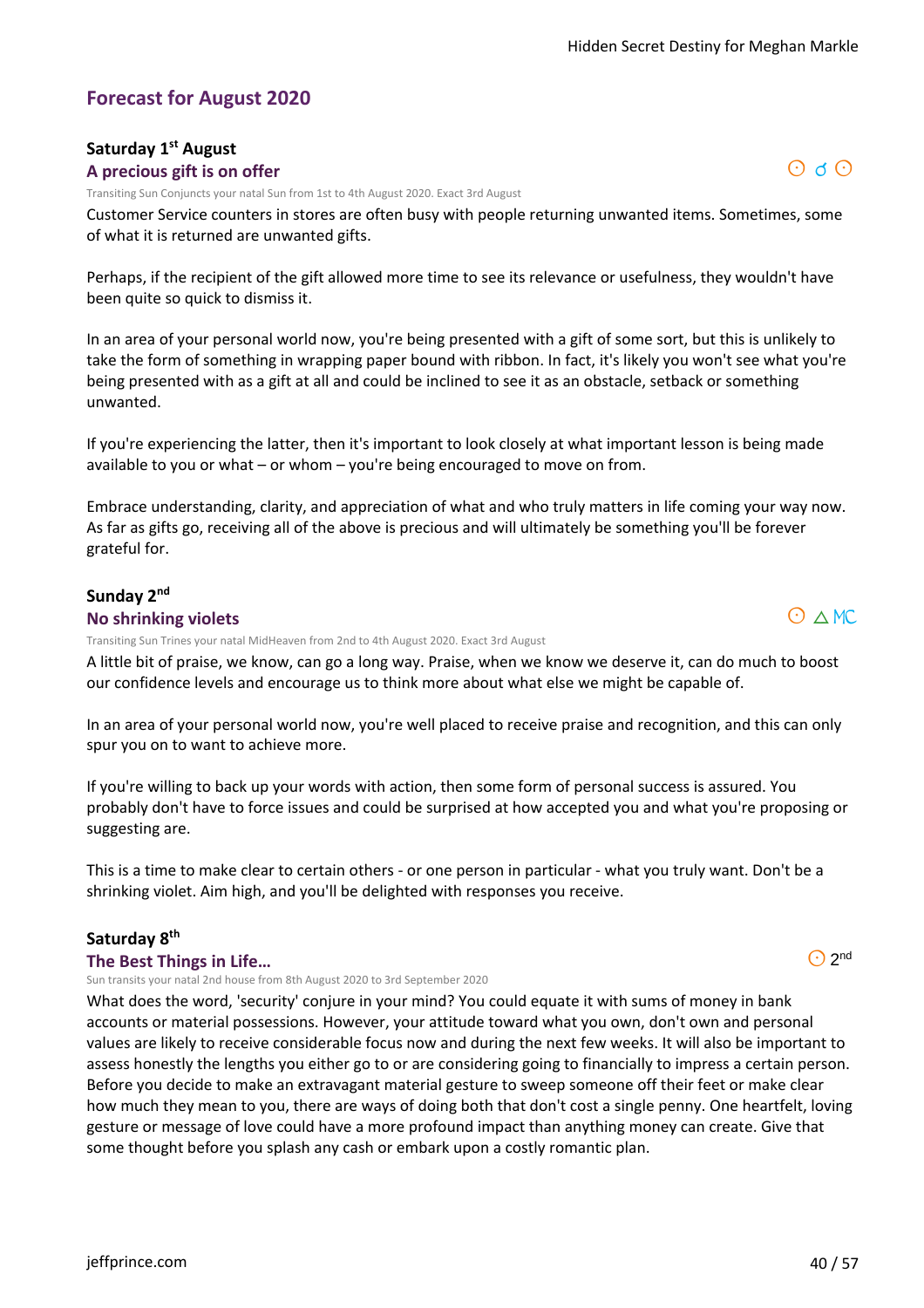#### **Wednesday 12th August Reasons to be hopeful**

Transiting Sun Trines your natal Neptune from 12th to 15th August 2020. Exact 14th August

If we're presented with paper money in any currency, provided we're reassured it's genuine then we're willing to accept it's worth what we understand it to be worth. We don't need to see the same value in coins to reassure us. We take at face value what we see on paper.

We sometimes underestimate how important it is to have faith in what we can see, but we know how investing faith in something we can't see isn't always as easy. That's where intuition comes in.

You need to use and trust your intuition now. Above all, be willing to be optimistic and seek the hidden, practical advantage in any development that arises, not matter how daunting it might appear.

Even if you feel you might struggle to do any of the above, then relax. You're about to be given a very good reason to feel more hopeful where you have felt pessimistic of late. From there, the rest will be up to you as long as you're willing to trust what your deepest instincts tell you.

# **Also on Wednesday**

#### **Don't Kid Yourself**

Transiting Sun Squares your natal Chiron from 12th to 15th August 2020. Exact 14th August

You could be subconsciously attracted to relationships that present a challenge at this time. Where you might have chosen to embark only upon short-term relationships in the belief that, the shorter the relationship is, the cleaner the break will be when it ends. This attitude might have been formed due to painful or upsetting episodes that occurred in the past. However, it could become clear that short-term flings offer little or no depth of connection. Don't kid yourself into believing you're immune to the joy that comes from a deep, meaningful, loving and intimate connection. You could find yourself assessing new ways to make long-term relationships work. The first step involves releasing yourself from past hurts that offer only a lesson to be absorbed and moved on from. Now it a perfect time to start that 'moving on' process.

#### **Also on Wednesday**

#### **Don't succumb to 'que sera sera'**

Are you in control of a particular outcome or do you feel as if 'whatever will be, will be'? Transiting Sun Sextiles your natal Pluto from 12th to 14th August 2020. Exact 13th August

Even if it feels as if unseen forces are at work to encourage you toward a particular outcome, and you have no option other than to allow yourself to end up wherever it is you're going to end up, it is essential that you have absolute faith in the fact that you do possess the ability to influence a situation that (understandably) gives the impression of being immovable or inflexible.

In your personal world, it is time to overcome a fear. Once done, you will be superbly placed to take control of whatever has appeared to control you and then turn a daunting situation into one that becomes much more inspiring.



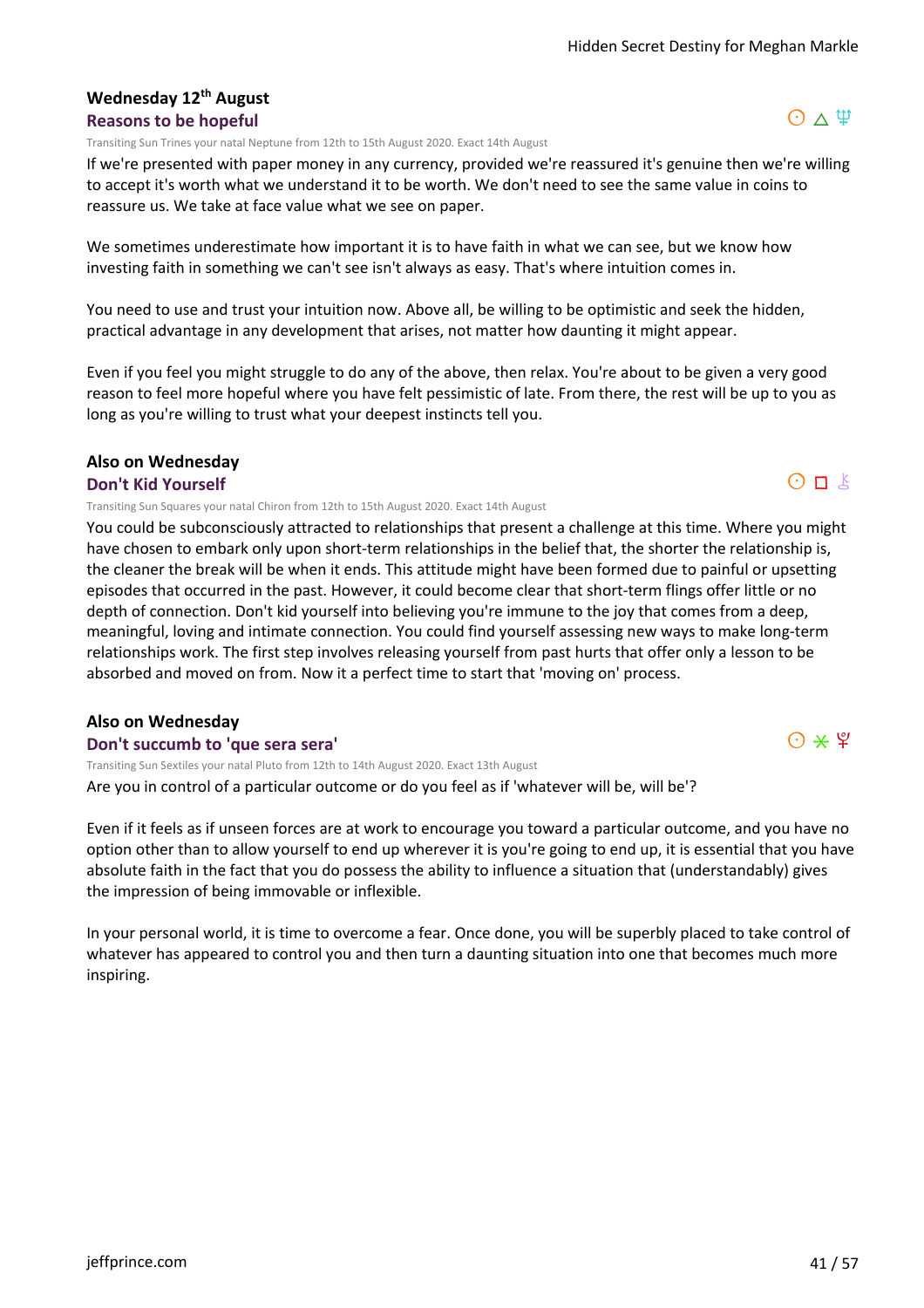#### **Sunday 16th August Push is coming to shove**

Transiting Sun Squares your natal Uranus from 16th to 19th August 2020. Exact 18th August

Somewhere in your personal world, 'push' is about to meet 'shove.' It is only a matter of time before both come together.

You have the option to wait and see what happens when these two collide. Like any collision, there's a very strong possibility you'll not find the experience pleasurable to view or be part of.

That's why it's important you see the signs, smell the coffee or and read writing on the proverbial wall. You can bring about a change that will alleviate much of the potential stress or damage in a relationship by taking action before you're left with no alternative other than to accept what's likely to occur.

Take control and allow yourself to feel more powerful. You can do it and, when you do, you'll discover how powerful and influential you really are.

# **Forecast for September 2020**

# **Tuesday 1st September**

**Be flexible and spontaneous**

Transiting Sun Sextiles your natal Mars from 1st to 4th September 2020. Exact 3rd September

What is it 'they' say about best-laid plans? Of course, to achieve anything, each of needs a plan of some sort but sometimes, the benefits of spontaneity can be overlooked.

When we discover a plan goes awry or an unforeseen obstacle gets presented in our path, then our first reaction often involves frustration. In your personal world now, it is important you're willing to be adaptable. It's essential you don't view a change to an arrangement or situation you believed to be unchangeable as a setback or potential problem. See it instead as a gift.

An important goal is within reach. Have faith in the fact that you're being helped to achieve it, but the journey might have one or two pit stops along the way that you simply hadn't or couldn't have accounted for. The more willing you are to be spontaneous and flexible, the more you'll enjoy this particular ride.

#### **Thursday 3rd**

#### **Unrestrained Communication**

Sun transits your natal 3rd house from 3rd September 2020 to 4th October 2020

Although you could find you learn much from your interactions with others, particularly family members, you could also consider how you interact with others, or one person in particular, in a relationship sense. More than one revelation could arrive regarding how and why you interact with a partner or potential partners in the ways you do. This could be a time when you accept that being understood by someone you are close to or yearn to be closer to - requires unrestrained communication. This doesn't just make conversation more interesting. It is essential to someone understanding your thoughts related to your intimate needs, and if you can't convey these verbally, then there are numerous other options available to you. (When's the last time you wrote a heartfelt love letter?)





 $\odot$  3rd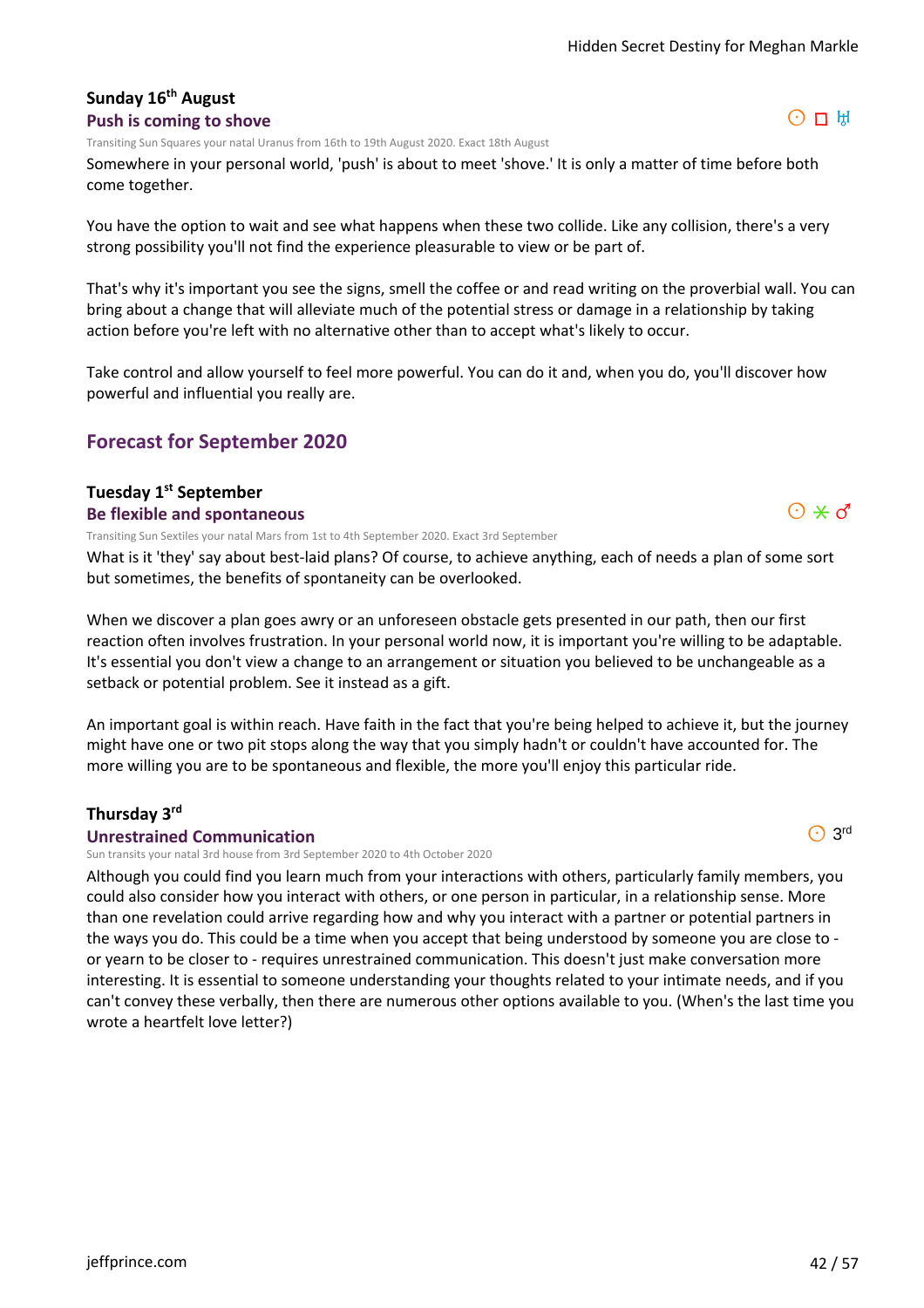$O$  d  $9$ 

 $O \Pi \Psi$ 

 $O \wedge k$ 

# **Thursday 3rd September**

#### **Inspiration is all that you require**

Transiting Sun Conjuncts your natal Venus from 3rd to 5th September 2020. Exact 4th September

What do most people believe would make them happy or happier? More money? A more satisfying love life?

The process you're blessed with experiencing now intends to bring considerably more comfort to your world and, where your relationship with a particular individual is concerned, inspiration is on offer.

From that will come all else you require. This also includes some good, old-fashioned luck, too. If you're willing to take a small and seemingly insignificant advantage and turn into something bigger by using ingenuity and trusting your instincts, then something heart-warmingly wonderful can occur. Have faith in your ability to do 'what's right' - and this includes being in the right place at the right time! Expect soon, to turn a precarious situation into a very pleasing one.

#### **Saturday 12th**

#### **Ignore drama and exaggeration**

Transiting Sun Squares your natal Neptune from 12th to 15th September 2020. Exact 14th September

To prove a point, we sometimes feel the need to go to great lengths. We believe it necessary to inject some drama or exaggeration to illustrate how important a particular issue or belief is to us.

Drama and exaggeration do little to convince others of our belief levels. Often, they'd prefer we were less dramatic or prone to exaggeration!

That's why, in your personal world now, you need to refrain from going 'over the top' regarding making a particular point. If you can separate fact from the fantasy that is being nurtured now, then you can make your point with clarity and not be at risk of being seen as unrealistic or having no true grasp of what you ought to be more certain of.

The same applies to a fearful fantasy, should you be nurturing of those instead. Much is being distorted now and the more you can be realistic and pragmatic, the less stress you'll encourage to come your way.

#### **Also on Saturday**

#### **Love You've Dreamed Of**

Transiting Sun Trines your natal Chiron from 12th to 15th September 2020. Exact 14th September

You're blessed with an ability to judge peoples' character accurately. However, even if someone ticked all the essential boxes and reassured you they were worth risking your heart with in the past, you can't have accounted for certain traits that arose further down the line. It's these that might have led to you experiencing pain in previous relationships and made you wary about committing in the future. Fortunately, you could find yourself adopting more of an open mind to relationships and commitments now. You know someone is deserving of your love, and hopefully you're with such a person. If so, then you could feel willing to cross a line of commitment that you've chosen to remain behind for reasons outlined earlier. If you're single, then you deserve to be fussy about who you choose to give your heart to. Either way, you're in a superb position to find long-term, stable, committed love you've always dreamed of. All that's needed is an open mind, an open heart and the courage to put any past pain well and truly behind you.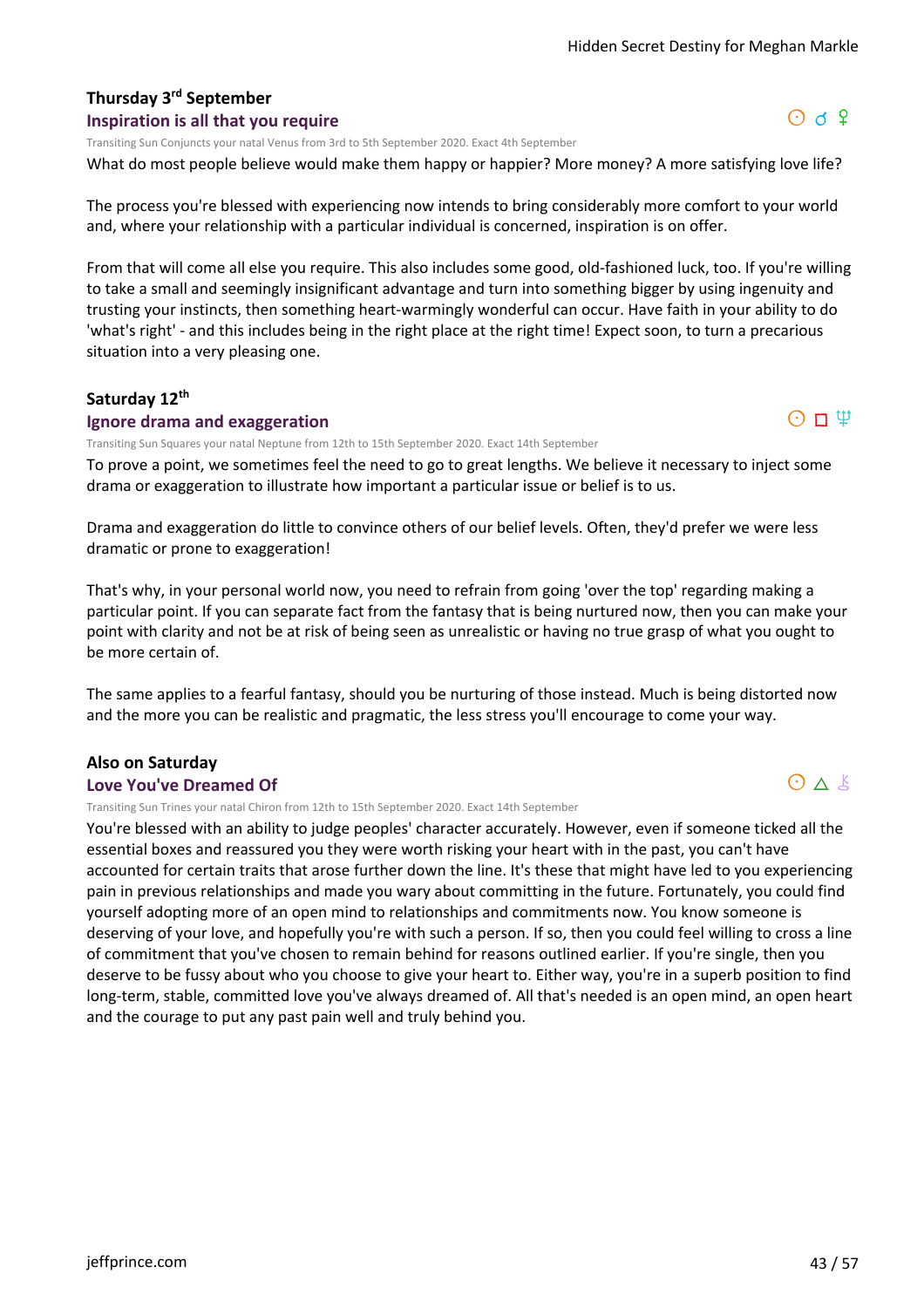#### **Monday 14th September Turning heads**

Transiting Sun Sextiles your natal Ascendant from 14th to 17th September 2020. Exact 16th September

Are you a good storyteller? Have you considered hiring yourself out to parties that need an injection of life given to them? If you're not already aware of how engaging and attractive your personality is becoming, then you will do shortly.

There is no doubt that confident people can be attractive in the eyes of many others, but you're blessed with confidence mixed with very strong powers of attraction in other ways, and these could include outgoingness and an enviable sense of light-heartedness.

There could even be a hint of competitiveness in your actions that can only add to your powers of attraction. Simply be yourself now and allow the real you to shine confidently within social circles. You're turning heads for all of the right reasons!

#### **Wednesday 16th**

#### **A turning point, not a backward step**

Transiting Sun Sextiles your natal Uranus from 16th to 19th September 2020. Exact 18th September

There are times when we have no option other than to push a point. We are all capable of accepting or tolerating a situation to a certain point and then it becomes clear that something must 'give.'

Within your personal world now, you could be increasingly aware of how you might have been too quick to reject something - or someone – you previously felt so able to accept. This is causing you to doubt your judgment about a particular matter and possibly believe yourself to be illogical, impractical or inconsistent.

It's important to understand that you have finally reached a turning point in some way regarding an agreement or arrangement. It's also important that you believe this is extremely positive and worth celebrating, not a cause for consolation.

#### **Tuesday 22nd**

#### **Romantic or Relationship Goal Planning**

Transiting Sun Sextiles your natal North Node from 22nd to 24th September 2020. Exact 23rd September

You could feel more relaxed about the direction your life is heading and have faith in the fact that any detours will take you to where you want and need to be eventually. However, despite all that might be falling into place in other areas of your world, there could be something in your emotional world that needs a bit of effort made to improve it, or at least reassure you that it's on track to arrive where you want it to be. You could be aware of how some level of complacency has set it – on your part, or if attached, on a lover's part or possibly with both of you. Your emotional world or one special connection could benefit from the same level of aspirational planning you've given elsewhere. Don't forget how thrilling it can be to achieve romantic or relationship goals as well!

# **Also on Tuesday**

#### **Nothing to Lose**

Transiting Sun Trines your natal South Node from 22nd to 24th September 2020. Exact 23rd September

You're blessed with an ability to break old, unhelpful habits instead of remaining stuck in them forever. This is a trait that a loved one or potential partner will likely admire. You have learned much from your past and will continue to do so as you progress through life. You accept that relationships are organic and always offer something worth learning at any time – and this includes mistakes made in the past and those you're bound to make in the future. It's rare that you repeat mistakes, but if you do, then the lesson learned will be even more important. Try to bear this in mind now as you assess what you have gained and stand to gain from a close, loving relationship. Put it this way – you have nothing to lose that can't be seen as a valuable gain if seen in the right perspective.

 $Q \star Q$ 

 $O*H$ 

# $O \wedge$  ??

# $O \times AS$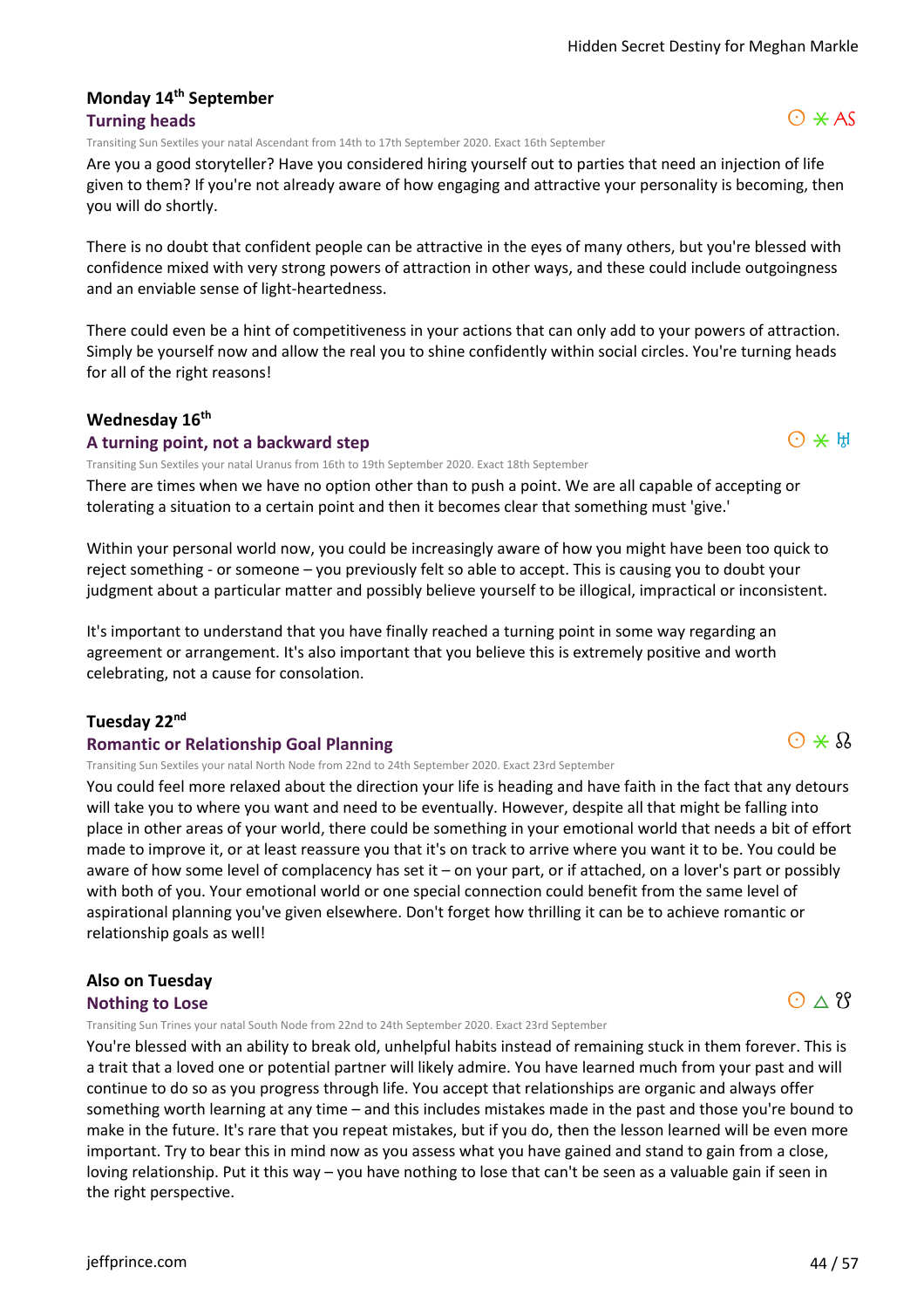# **Friday 25th September**

#### **Let go to create necessary space**

Transiting Sun Conjuncts your natal Moon from 25th to 28th September 2020. Exact 27th September

Some people make plans. They then, for whatever reason, believe the plans they made need back-up plans in case original plans fail. Then, they decide backup plans need contingency plans. Such a process could go on indefinitely but is such effort really needed?

Somewhere in your personal world, there is a gift that needs to be embraced and enjoyed, not grabbed and rationed. You're under considerable pressure to be more than one place at once, solve every problem in an instant, control every aspect of your environment, please one person, influence another and prove something to someone else.

It's understandable you should feel so inclined to show strength, be the 'fixer,' the winner or the judge. Do you really want all of that? Is it not fair to say that all you truly want is to be happy, comfortable and calm?

You can achieve all three provided you're willing to let go of so much you feel obliged to retain or regain control of. If you create space by letting go of what or whom needs letting go of, then you will soon see how quickly that space is filled with something or someone so much more suitable.

#### **Saturday 26th**

#### **No cutting corners**

Transiting Sun Conjuncts your natal Saturn from 26th to 29th September 2020. Exact 28th September

We crave predictability and then, at times, abhor it. We accept the need for order and structure in our world yet so many of us resist or oppose it.

Many in the scientific world will confirm that 'all things happen for a reason.' Any action always causes a reaction, and we can all identify times in our lives when we undertook tasks 'properly' or 'by the book.' That's because we understood that, to do something properly, we need to take it one step at a time and ensure one step has been done properly before embarking on the next step.

That sums up a situation in your personal world now. There's no point in thinking you can run before you can walk. Neither is there a need to go to extremes to make a point. You don't need to give more effort to a cause, situation or arrangement than you know is absolutely necessary. What matters is you understand the need to do something properly, slowly and in the way it is supposed to be done.

Resist any temptation to cut corners, give what effort is needed and all will be fine.

#### **Also on Saturday**

#### **Free yourself from a repetitive situation**

Transiting Sun Sextiles your natal Mercury from 26th to 28th September 2020. Exact 27th September

Despite what happened yesterday, many of us will continue to do tomorrow what we did today. That's a somewhat complex way of saying we are all creatures of habit. We resent repetition on one level yet crave it on another.

In your personal world, you're presented with an opportunity to break free from a tired and tedious drama. You are no longer obliged to stick what is tried and tested or very familiar.

If you're willing to invest some effort in releasing yourself from a repetitive situation that no longer suits you, then it can be done. It won't be long before you discover how many other, more suitable options are available to you.



 $O$  d  $5$ 

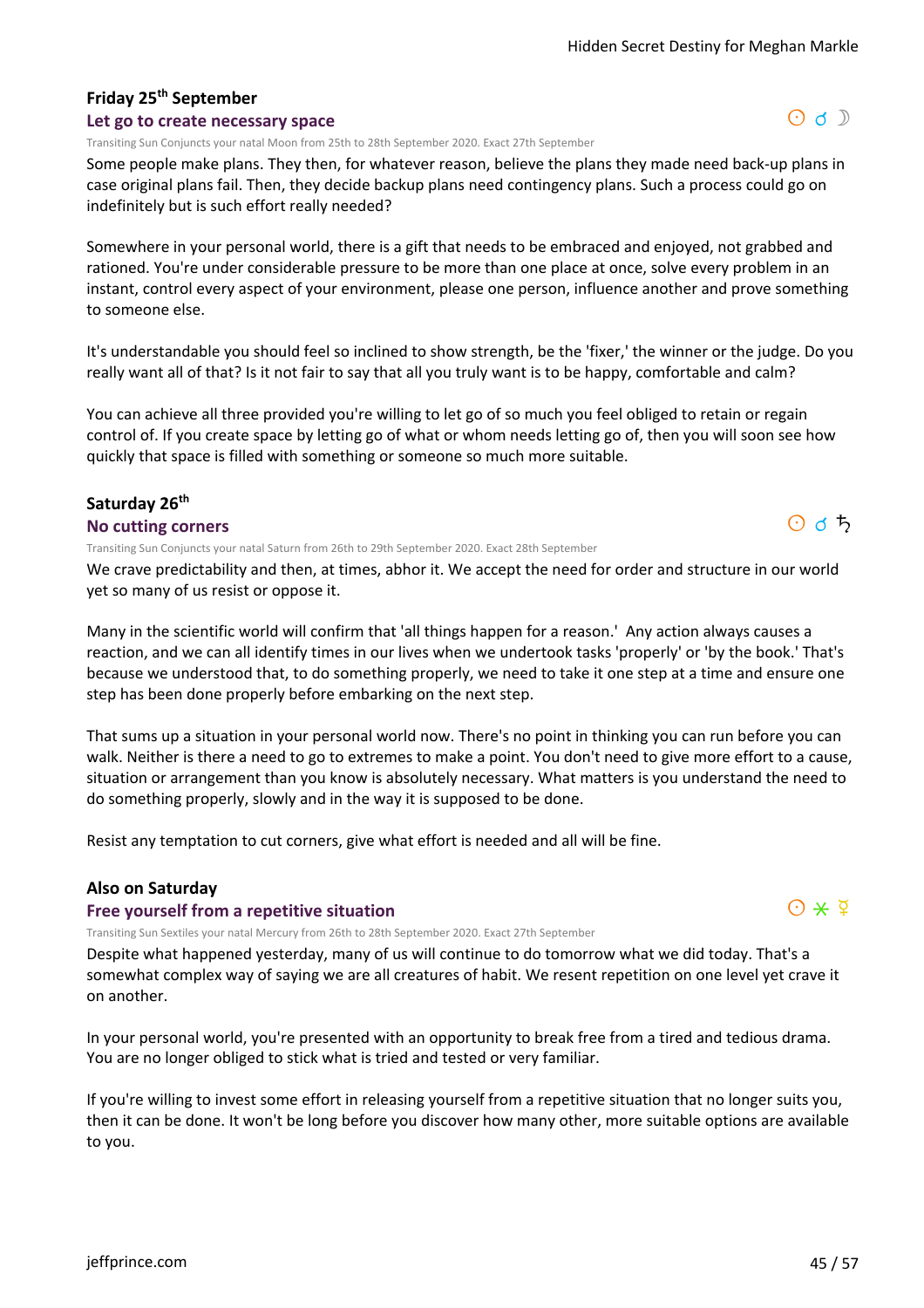# **Sunday 27th September**

#### **Some things cannot and will not be hurried**

Transiting Sun Conjuncts your natal Jupiter from 27th to 30th September 2020. Exact 29th September

It doesn't matter how much we shout at a tiny chute or seedling emerging from the ground, demanding it hurries up and grows. It has its own plan and fully intends to do what it wants and needs to do in its own time and way.

In your personal world now, what is it that you wish would 'hurry up' or manifest in ways that perhaps suit you only? Ask yourself why you feel so impatient or are possibly lacking in confidence.

You're better prepared for what's unfolding in an area of your personal world than you perhaps believe yourself to be. Refuse to doubt yourself, trust your judgment and allow your inner confidence to shine. You've every reason now to trust what you've learned from previous experience and not succumb to a perceived need that you are in need of assistance or guidance.

Let what's happening now continue to progress, and you'll soon see how ideal it is for you.

# **Forecast for October 2020**

#### **Friday 2nd October**

#### **Courage will bring a positive outcome**

Transiting Sun Sextiles your natal Sun from 2nd to 5th October 2020. Exact 4th October

When faced with a task or decision that doesn't exactly fill us with inspiration or confidence, we sometimes create reasons, consciously or unconsciously, to avoid or postpone it.

That's a natural reaction and doesn't mean we're weak. Life, after all, is to be enjoyed and we reserve the right to prolong for as much as we can enjoyment we're experiencing.

In an area of your personal world now, it is probably becoming clear that a difficult conversation needs to be had or an awkward fact needs to be faced. The fact that you might be postponing doing anything about either or both could stem from your belief that you've accurately pre-judged an outcome, when, in fact, you might not have.

With a tense relationship, situation or arrangement, there's more fluidity and flexibility than you think. That's why you can and ought to raise difficult topics without fear of feeling afraid, ashamed or guilty.

By taking a brave step forward, facing what needs to be faced and taking action reinforced by the belief that a positive outcome is available, you can expect to feel more confident and hopeful, very soon.

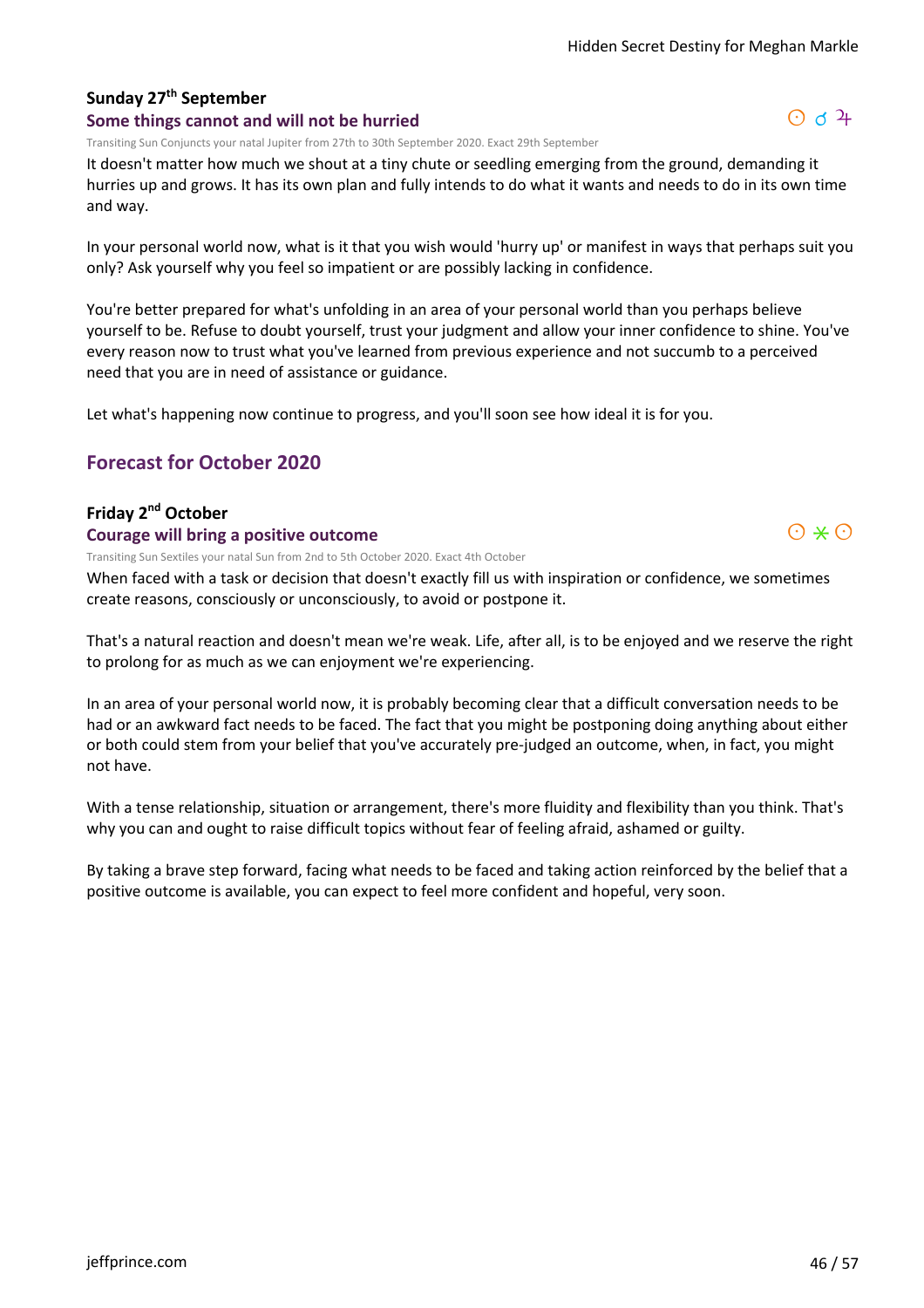#### **Friday 2nd October Calm after the storm**

Transiting Sun Squares your natal Mars from 2nd to 4th October 2020. Exact 3rd October

The interesting and helpful thing about most storms is, we have some idea they're coming. We're often given some degree of warning, even if that warning is at short notice.

In your personal world now, a storm is undoubtedly brewing, but it's one that you're very prepared for. You needn't be concerned about its strength or any likelihood of being blown off course.

Expect, once the proverbial skies clear, to see how safer and stronger you are. Where your relationships with certain people or one person, in particular, are concerned, you're about to see reasons why you don't have to be everywhere at once and going to great lengths to please or placate those who demand you should.

The one person who truly deserves effort you're prepared to give to please them is you. Once you return to focusing more on this, much in your world will become plain sailing, once again.

#### **Saturday 3rd**

#### **Seek a win/win situation**

Opinions are like various parts of our anatomy. Everyone has one. Transiting Sun Opposes your natal MidHeaven from 3rd to 5th October 2020. Exact 4th October

How vehemently we cling to opinions depends much on our personalities but, in an area of your personal world now, you're likely to see how vehemently a certain person is willing to cling to one of theirs - and they, in turn, could see how much belief you have in one of yours!

A clash is likely between you and a certain person. Clashes are natural and sometimes necessary. They help us to reach agreements we might not have reached otherwise but flexibility and compromise are essential if progress is to be made between you and other.

#### **Monday 5th**

#### **Self-Created Security**

Sun transits your natal 4th house from 5th October 2020 to 9th November 2020

Matters related to your home or family could receive the most focus and enhancing comfort levels within either or both will help you to feel more secure emotionally. However, whether single or attached, you could find your mind is cast back constantly to the past, particularly to previous relationships. Is there a pattern you can identify to the type of person you attract or become involved with? Is it love that draws you to a particular person or the sense of security they offer? Perhaps, your attitude toward relationships reflects your parents' relationship. This is a time to look deep within yourself to answers to such questions. Always remember that the ability to enhance your present and future security must come from within you, not someone else.

#### $\odot$  4<sup>th</sup>

 $O$   $P$  MC

# $O \Pi d$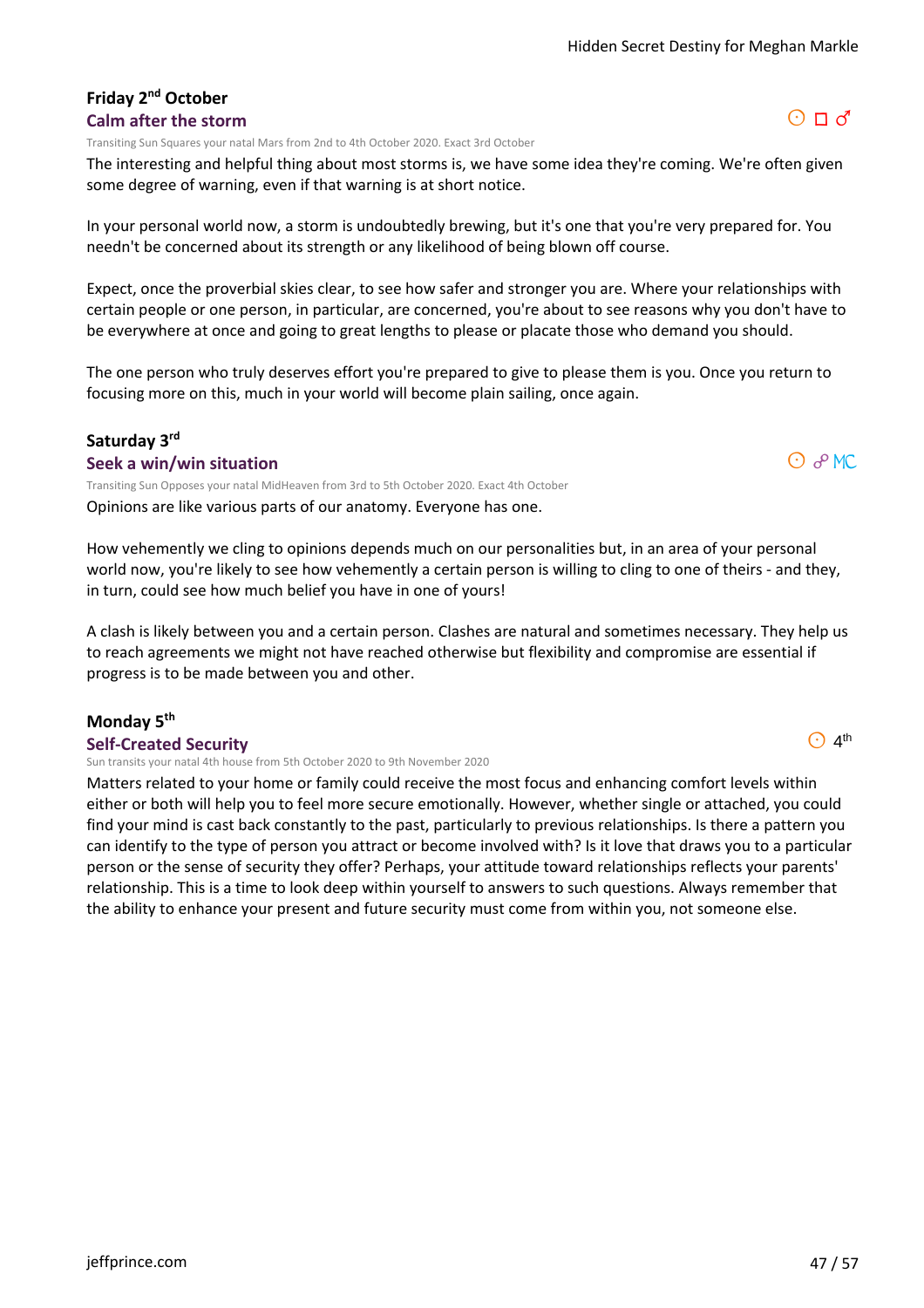# **Monday 12th October**

#### **Allow inner strength to overcome vulnerability**

Transiting Sun Conjuncts your natal Pluto from 12th to 15th October 2020. Exact 14th October

Are you feeling particularly sensitive now? Vulnerable? Emotionally volatile? If the answer to any or all of these is 'yes,' then that's good news.

You're about to invest a bit more faith in what your intuition is trying to tell you than you might be used to investing. If you're willing to push aside fear, guilt or any tendency to feel panic stricken or needy, then you'll soon hear, very clearly, what the message is from deep within yourself.

A decision doesn't need weighing up in the extensive ways you might feel inclined to offer it. You know what it is you need to do, but fear and uncertainty could be distorting the message in the same way a de-tuned television or radio is unhelpful.

You are right to expect tender moments and feelings of being unprotected or vulnerable. Make sure guilt, shame, embarrassment or fear play no part in what you're feeling though. Any attention they're given is misplaced, and the inner strength you're gaining now will ensure, very soon, that they play no part in what – and whom – you're now confirming does play an integral role in your future needs.

# **Tuesday 13th**

#### **Push aside passion**

Transiting Sun Sextiles your natal Neptune from 13th to 15th October 2020. Exact 14th October

Is there an invisible clock ticking away somewhere that makes you feel you're under unnecessary pressure? Perhaps the clock you're focused so intently on is far from invisible.

Regardless of pressure you might feel obliged to succumb to in an area of your personal world, take a moment to breathe deeply and make an effort to proceed slowly. By giving in to pressure now, you risk compromising your ability to make incisive and accurate judgments. This, in turn, is likely to cause you to prolong a process that needn't be dragged out.

It's fair to say you have strong feelings about a situation or individual. Powerful passions often create some level of confusion. Do your very best to push aside passion for the time being. What's needed is clarity and if you allow it to come, then it will. Once it does, you'll be much better placed to trust the new understanding and act on it wisely, not hastily.

#### **Thursday 15th**

#### **No second chances to make first impressions**

Transiting Sun Squares your natal Ascendant from 15th to 18th October 2020. Exact 17th October

Do opposites attract? There is much evidence that they do. However, we know how magnets repel what doesn't suit them. In your personal world now, you need to consider how, through ways in which you're projecting yourself to others - or a particular person - you could be doing pushing away someone you ought to be closer with.

Consider how you're expressing yourself and to what extent aggression could be playing a part in what you're doing or saying. Consider also how you're projecting yourself regarding your appearance. Be honest with yourself. Does appearance mean less to you than it once did, and might you be seen in a self-defeating way?

How you're conveying or projecting yourself now is likely to be opposite to how you'd ideally like to be seen. Don't make it unnecessarily difficult for others to get to know you. Give thought to how you can present yourself more enticingly.



 $O \times \Psi$ 

#### $O$  is  $\mathfrak{P}$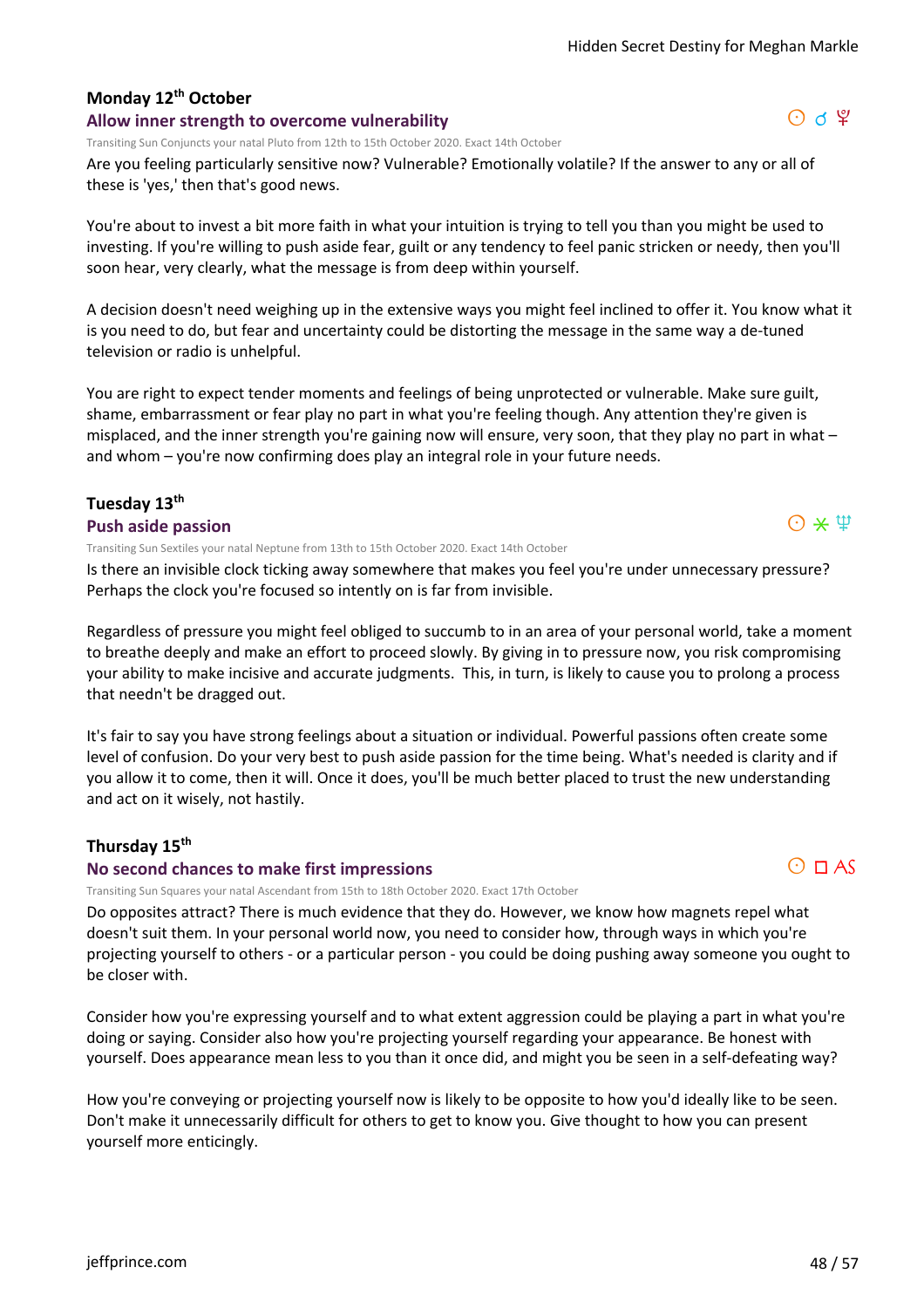#### **Thursday 22nd October Temporary Setbacks**

Transiting Sun Squares your natal North Node from 22nd to 25th October 2020. Exact 24th October

It's difficult to be certain about what you want from a loving, committed future with someone special. You might feel certain that a need for genuine love and intimacy exists, but that might be all you know at this stage. You might feel as if your future path precludes you from committing to a lover or that you're destined to remain in an unsatisfactory situation until the love gods decide to give you a break and free you from it. If you're in a committed relationship, then you might feel as if you're held back while your lover pushes their life forward. If you're single, then you might feel that every time you've reached a point where a friendship can become something deeper, you-know-who gets cold feet and gives you the 'I don't want to lose a friend' spiel. These setbacks can hold you back from making wonderful things happen in your life, but only temporarily. They still offer valuable lessons that can move you forward to where your heart yearns to be. With a bit of time and patience, your destination is assured.

#### **Also on Thursday**

#### **Your Future Beckons Loudly**

Transiting Sun Squares your natal South Node from 22nd to 25th October 2020. Exact 24th October

If you sense a constant, 'one step forward, two steps backward' scenario in your love life, or moving things in a direction you want to head toward is on par with wading through waist-high wet concrete, then that could be a sign you're carrying karmic baggage from your past - or even a past life. Perhaps your parents had a loveless relationship, and you learned from their mistakes or in a past life, you made mistakes in love and experienced considerable heartache. Whatever the source of indecisiveness might be, it has encouraged you to be extra cautious in romance. This could cause you to focus so intently on what has gone wrong and might go wrong again that you're missing out on so many delightful romantic or relationship opportunities in the present and unfolding in the future. It's time to park the past, well and truly. Your future beckons loudly, and it's important you heed the call.

#### **Monday 26th**

#### **Smile and walk away**

Transiting Sun Squares your natal Mercury from 26th to 29th October 2020. Exact 28th October

Few people love an argument. They might enjoy rising to the occasion, so to speak, but rarely is there any pleasure to be had from engaging in heated discussion or negotiation.

In your personal world now, you have a choice. You can allow yourself to be involved in an argument, intense debate or a very challenging suggestion or you can simply smile and walk away from any of the above.

Of course, doing the latter will require considerable self-control on your part as well as a reasonable amount of faith. You could even find yourself wondering if you dare ignore what appears such a demanding and bothersome issue.

It would, however, be better to detach yourself from the matter presenting itself now than pursue a long, exhausting diversion with what will ultimately prove to be a difficult - and irrelevant - option.



 $O \Pi$  ?

 $O\Pi$   $\Phi$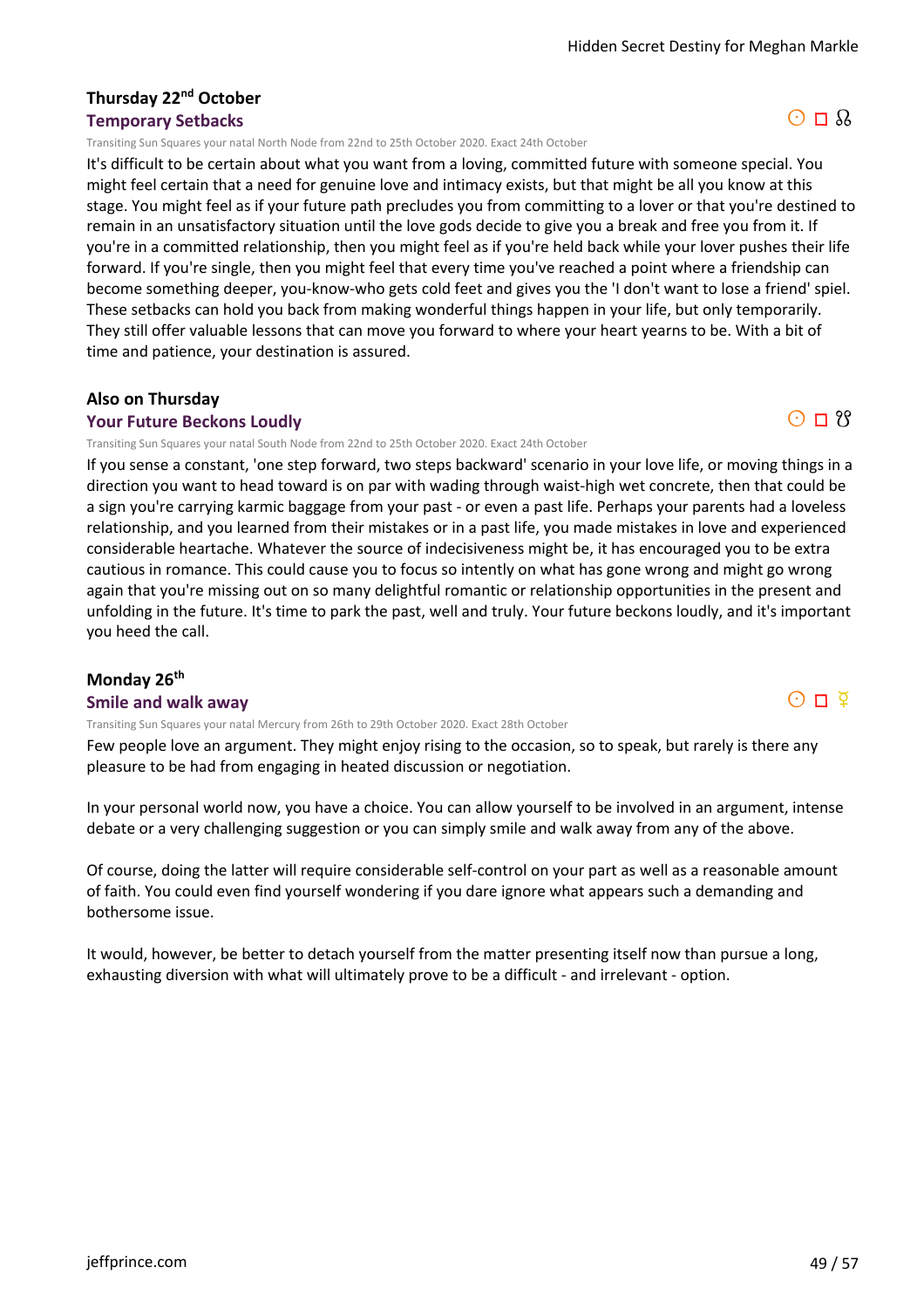# **Forecast for November 2020**

#### **Sunday 1st November**

#### **Harnessing power available to you**

Transiting Sun Trines your natal Mars from 1st to 4th November 2020. Exact 3rd November

People sometimes speak about atmosphere's being or feeling 'electric.' In your personal world now, it's likely you could experience a few flying sparks.

Trust that the energy available to you now is extremely positive and is intended to help. You have, at your disposal, the ability to repair much of what needs repairing as far as relationships, situations, and arrangements with others are concerned. You are blessed with an ability to improve much in your own world while, at the same time, the world of others - or a certain person to whom you are close or want to be closer to.

The more constructively you use the power and influence available to you now, the more of both you will discover you have available to you.

#### **Monday 2nd**

#### **Don't let fear cause an opportunity to be missed**

Transiting Sun Squares your natal Sun from 2nd to 4th November 2020. Exact 3rd November

We make predictions every day. Sometimes, we're unaware of how many we actually make. Some of these we predict accurately, particularly if we have something historical to refer to. Sometimes, we don't fare quite so well, but that needn't always be cause for consolation.

Where you feel inclined to make certain predictions in an area of your personal world now, don't believe you need to own a crystal ball or possess unique psychic abilities. Investing belief in such things is as unnecessary as investing belief in the fact that whatever it is you're predicting is doomed to failure.

Fear, trepidation or a confidence crisis could be causing you to miss a wonderful opportunity presenting itself. Don't convince yourself that, by focusing on what you believe could go wrong, you're protecting yourself. Assume all will be well, act as if all will be well and you will discover, to your delight, that all will be well.

# **Tuesday 3rd**

**Time to be brave**

Transiting Sun Sextiles your natal Venus from 3rd to 5th November 2020. Exact 4th November

To what extent might fear of failure or rejection be preventing you from attaining what – or whom – you desire?

You know what you want yet appear to have a fear of declaring or asking for it. Perhaps, it seems easier to give just a tiny bit of yourself or your desires away than lay fully your proverbial cards on the table.

Through convincing yourself that failure or rejection are assured, you're not making the brave moves you need to. It's necessary to give full concentration and focus if you are to be successful with your secret plan.

The first thing to do surrounds making it a secret no longer. Be honest, at least with yourself. Then, make a heartfelt and concerted effort to reach for what (or who) you love.



# $\Theta \wedge d$

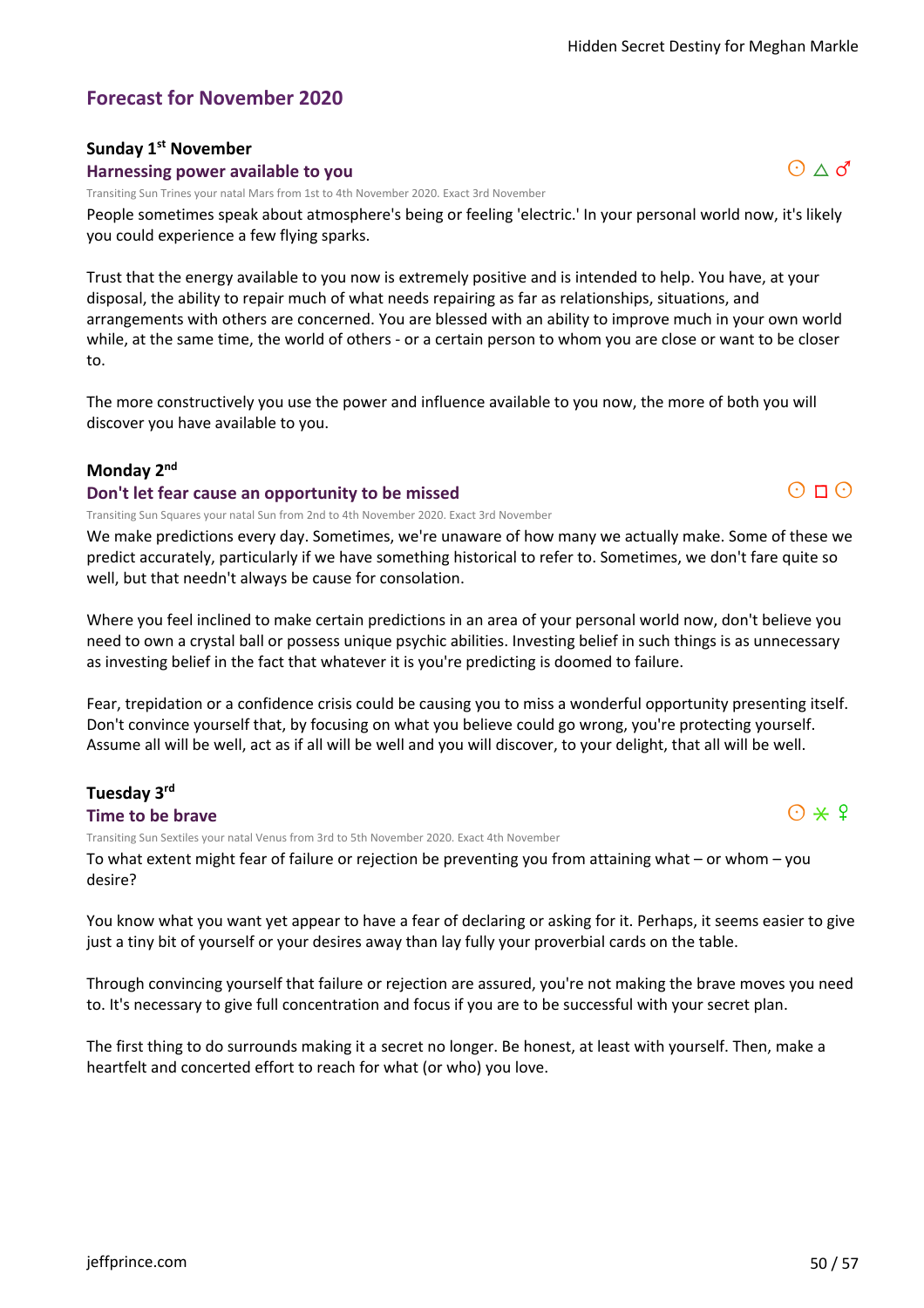# **Monday 9th November**

#### **Spontaneous Magic**

Sun transits your natal 5th house from 9th November 2020 to 14th December 2020

Let your playful side come out to play! While you're at it, permit your creative or expressive side to reveal itself, too. If conveying thoughts or feelings verbally to a certain person has proved tricky recently, then you're blessed with a superb opportunity now to express yourself in one of many creative ways. If you can harness and focus your creativity and the positive vibe the cosmos is supporting you with now, then your attractiveness can go off the scale! Magic sometimes needs a bit of spontaneity to help it manifest, so be guided by your sense of adventurousness. Take a calculated risk – or two!

#### **Thursday 12th**

#### **Problems with Past Pain**

Transiting Sun Opposes your natal Chiron from 12th to 15th November 2020. Exact 14th November

If you feel any confusion related to how or why your love affairs seem to go off on unexpected tangents, then this could be a time when you take a close look at your attitudes toward love. It's likely you're allowing a past hurt or disappointment to blur your vision of future possibilities. This could cause you to accept defeat with romantic involvements that could have become delightful if you put in the time or effort to see if they were worth fighting for. If you really want to find a love that lasts, then you're going to have to cease nurturing any past pain in the belief it's helping you see current and future love life circumstances realistically or objectively. It isn't.

#### **Saturday 14th**

#### **Power of attraction**

Transiting Sun Trines your natal Ascendant from 14th to 17th November 2020. Exact 16th November

Some people know how to command respect from others. They manage to do this effortlessly and in ways that encourage others to cooperate or be drawn toward them willingly.

To make progress in an area of your personal world, you don't need to apply any harsh or aggressive tactics. Simply be yourself. Treat those you want to be closer to you in ways you would want to be treated, and you could be surprised at how easily it is to win friends or influence certain people.

It's fair to say you possess a 'magnetic personality' now. Magnets can be fickle things, though. They know what they like to be drawn toward and what they prefer to repel. You're being assisted to draw toward you what and whom you need. Trust that and allow the process to work something wonderful on your behalf.

#### **Sunday 15th See the funny side**

Transiting Sun Conjuncts your natal Uranus from 15th to 18th November 2020. Exact 17th November

Comedies, in the film scriptwriting world, are known as 'personal dramas.' That's because what's happening to the main character is hilarious to those watching the film but isn't the least bit funny to the main character. What they're doing, or undertaking is serious, and the attainment of success means much to them.

In your personal world, you're about to find a reason to laugh or at least smile at something within all that seems too serious and challenging.

Steer clear as best you can of others' opinions on a certain matter. Aim to identify truth within a situation. Above all, see what's amusing within the chaos. Despite seemingly impossible situations, ludicrous challenges and ridiculous dramas, there is a reason to smile and your ability to do this will help you to see exactly what you need to do.



# $O$   $R$   $\&$

 $O \wedge AS$ 

 $\odot$  5<sup>th</sup>

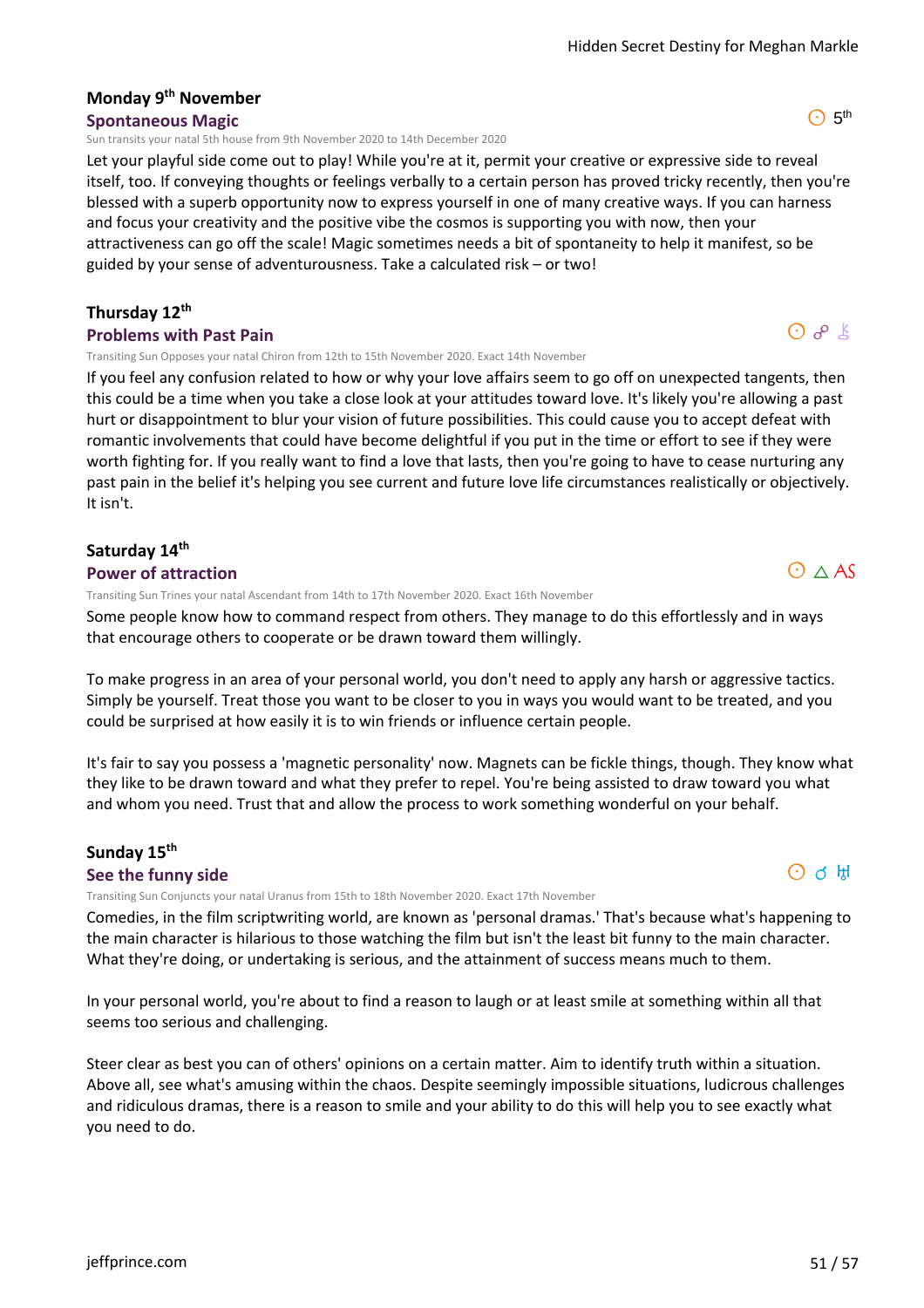# **Saturday 21st November**

#### **Rise to the Challenge**

Transiting Sun Trines your natal North Node from 21st to 24th November 2020. Exact 23rd November

Falling in love needn't ever distract you from your forward path in life. If anything, it can help you define it. You have a clear idea of where you want to be in the future and are unlikely to involve yourself with someone who would risk bringing complete chaos to your plans. Even if your love life goes off on a tangent, you're creative and resourceful enough to cope with unexpected developments. You could find yourself considering your ability to go with such a flow now. However, even if what you're faced with now is a challenge of some kind, you might need to do more than simply roll with it. A challenge can teach you much about yourself and what you're made of. Your emotional world or one important connection can only benefit from what you discover.

#### **Also on Saturday**

#### **Something Positive**

Transiting Sun Sextiles your natal South Node from 21st to 24th November 2020. Exact 23rd November

You're ready to move forward toward your future with an open mind and heart. Whether single or attached, you can see how the proverbial glass is always half full instead of half empty, and any love life circumstances that arise will offer something positive. This attitude is one that should be applied throughout your life, and not just at this time. You're keen to develop yourself and to grow and progress as an individual. You can also see how a romantic relationship can help you do so. This is a time to appreciate love and all that it brings into your life, but you have other goals that are just as important as those you've set in your emotional world. Trying to balance the time and effort you can give to them all is your cosmic mission now!

#### **Tuesday 24th**

**Taking the initiative**

We learn from a young age that, if we don't 'ask,' we don't 'get.' Transiting Sun Sextiles your natal Moon from 24th to 27th November 2020. Exact 26th November

It becomes clear that some level of proactivity and possibly even imagination are needed if we're to make something happen. It also becomes clear that, sometimes, we need to remove ourselves from comfort zones, even if doing so makes us feel uncomfortable or have to face one or two difficult facts doing so.

As much as you would prefer not to rock a proverbial boat and simply accept rather than question a situation now, if you do not already see evidence of a need to take the initiative and bring change where it is needed, then you will do, soon enough.

Turning the other cheek, avoiding confrontation wherever possible or doing anything for a quiet and easy life are admirable traits, but they're not always practical. It's time to summon courage and take a brave step forward where a certain situation or individual is concerned. Where a relaxed attitude has been helpful so far, the time has come to put your foot down and send a clear message that you can choose to take the initiative when you know you must.



# $\odot \times 8$

 $O * D$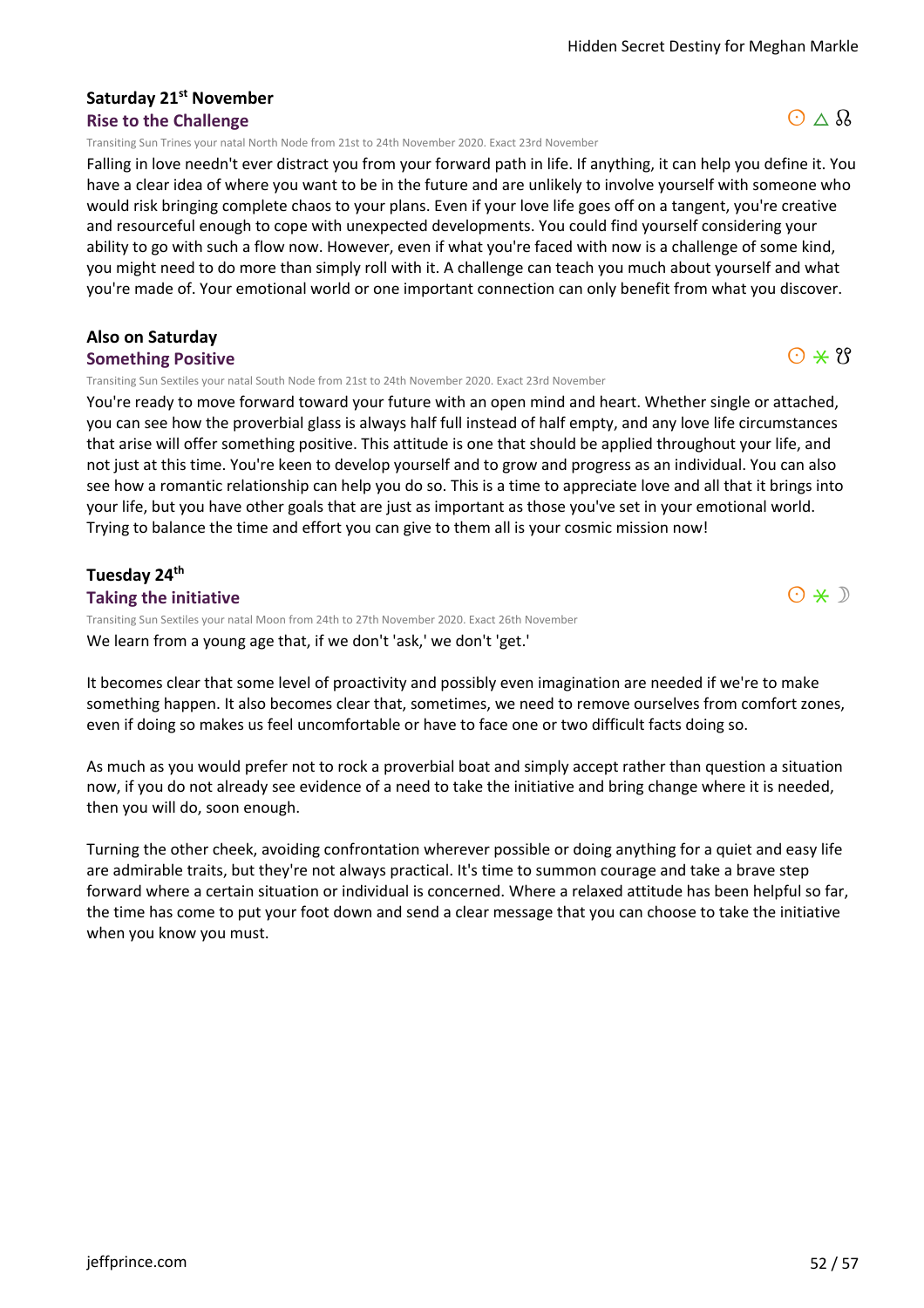#### **Wednesday 25th November Confidence brings support**

Transiting Sun Trines your natal Mercury from 25th to 28th November 2020. Exact 27th November

At what point do we become aware that we've given enough effort to a particular area? This usually coincides with a clear message that comes to us from deep within our brains that we're pleased with a result, for the time being, anyway. It also comes from communication from others that we're doing something right or they understand what it is we set out to achieve.

So, with that in mind, why do you feel so answerable to so many people? Why do these people seem incapable of sharing your view, position or plan at face value? Why isn't something as obvious to others as it is to you?

In your personal world now, there exists a need for you to assert yourself and be less conciliatory. In other words, the time has come for you not to give in so easily or be quite as willing to placate certain others – or someone in particular.

If you're willing to boost your confidence levels and invest just a bit more effort to make a point, then you are likely to be both surprised and delighted at how supported you really are.

#### **Also on Wednesday**

#### **Trusting instincts in the absence of facts**

Transiting Sun Sextiles your natal Saturn from 25th to 28th November 2020. Exact 27th November

When a need to be decisive presents itself, then the process tends to be considerably easier when we believe we have all or at least enough facts to assist with the decision.

If we don't have enough facts, then what happens? That depends on how urgently we must make our decision but, more often than not, we call upon our instincts to assist us.

In your personal world now, there exists a need for you to trust your deepest instinct in the absence of factual information. Take at face value to a point what you're seeing or are being encouraged to accept is real.

Far better progress will be made if you're willing to trust what you're telling yourself. Do that, and then pursue the decision that needs to be made with all your heart.

#### **Thursday 26th**

#### **Remain on the side-lines**

Transiting Sun Sextiles your natal Jupiter from 26th to 29th November 2020. Exact 28th November

It can be frustrating when we believe ourselves able to see what someone else cannot. A way forward might be crystal clear to us yet, for some reason, someone else simply cannot connect with it.

When this happens, some people feel inclined to take the reins and control of a situation, hoping to guide the person they believe to be misguided or oblivious to the right decision or destination.

Avoid a tendency now to believe you know what's best for others or a certain person in your world. By all means, show understanding, be willing to be supportive and compassionate but consider the fact that some people have their own agendas and are determined to stick with them.

That doesn't make either of you 'wrong' but, as much as you might believe yourself to be best placed to provide guidance or encourage someone to reconsider a belief, you could gain so much more now from stepping back and letting others do what suits them.





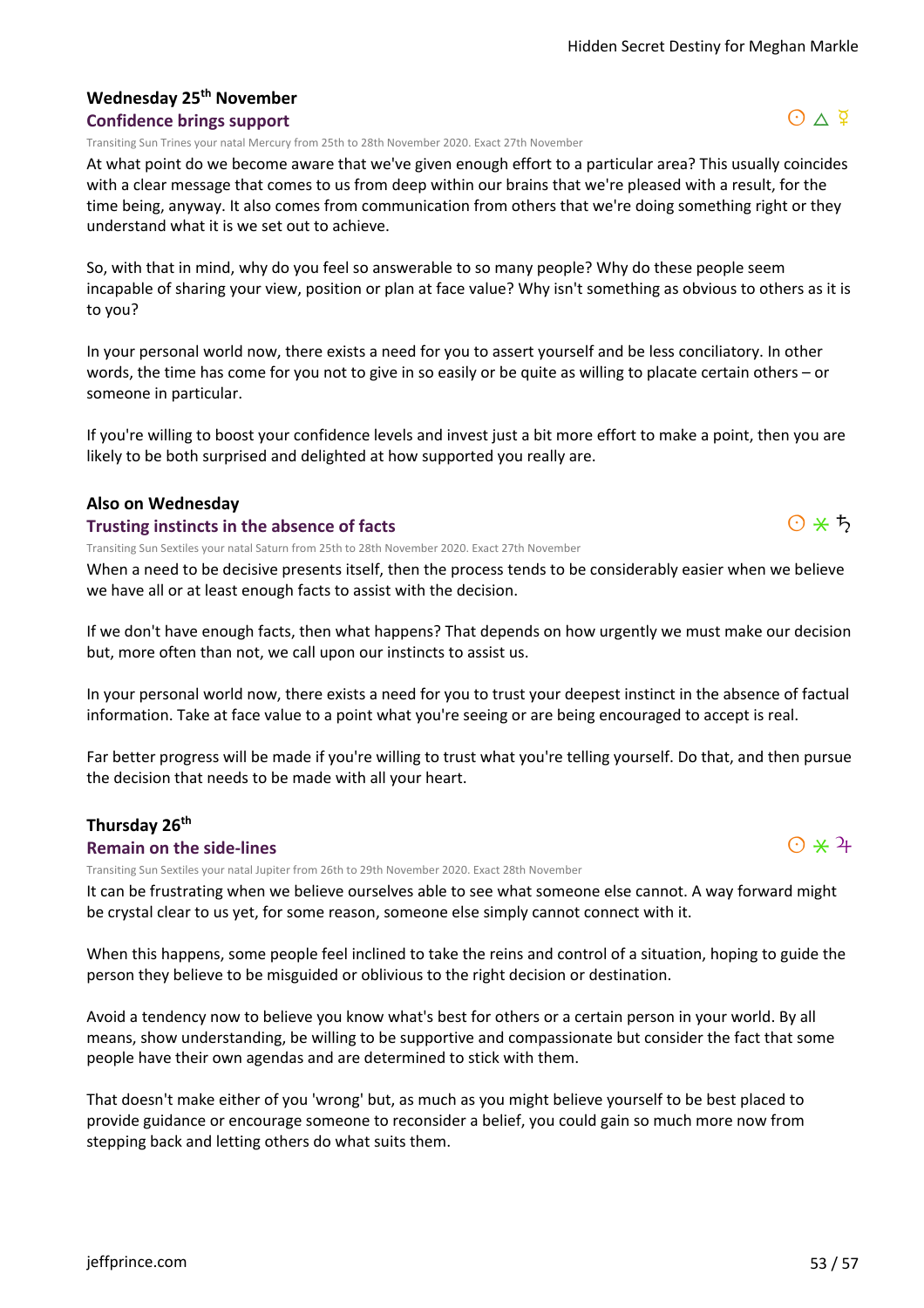#### **Forecast for December 2020**

#### **Tuesday 1st December**

#### **Timing and trust**

Transiting Sun Trines your natal Sun from 1st to 4th December 2020. Exact 3rd December

Making what we believe to be 'the right move' relies on us possessing some degree of skill and timing. What matters now is not whether you have 'the advantage' in some way but whether or not you possess confidence and patience to know when 'the right time' exists to make 'the right move.'

Power and control you have yearned for in an area of your personal world are making their way to you. Before you can receive both properly though, you need to accept what it is you do have at your disposal: an opportunity.

Be prepared to trust in ways you have been unwilling to trust previously. This will help you to identify the opportunity presenting itself and the wonderful possibility that accompanies it.

It will soon be within your abilities to make something seemingly minor into something very significant. When you see evidence of this, then you can expect soon afterward to see a noticeable boost to your confidence and optimism levels.

#### **Also on Tuesday**

#### **No shrinking violets**

Transiting Sun Trines your natal MidHeaven from 1st to 4th December 2020. Exact 3rd December

A little bit of praise, we know, can go a long way. Praise, when we know we deserve it, can do much to boost our confidence levels and encourage us to think more about what else we might be capable of.

In an area of your personal world now, you're well placed to receive praise and recognition, and this can only spur you on to want to achieve more.

If you're willing to back up your words with action, then some form of personal success is assured. You probably don't have to force issues and could be surprised at how accepted you and what you're proposing or suggesting are.

This is a time to make clear to certain others - or one person in particular - what you truly want. Don't be a shrinking violet. Aim high, and you'll be delighted with responses you receive.

#### **Wednesday 2nd**

#### **Let time bring a desired improvement**

Transiting Sun Squares your natal Venus from 2nd to 5th December 2020. Exact 4th December

In the same way it can be difficult to remove a song embedded in our minds, it can be as equally difficult to banish thoughts or images.

In your personal world now, there is something or someone you feel very attracted to, intrigued by and excited about but banishing this thought could prove to be an exercise in futility.

However, the good news is, you don't have to make a real, concerted effort to do anything at this stage. You can afford to wait until you're in a better position to make a move.

Have faith in the fact that your situation will improve naturally over time and, where your love life is concerned, if it leaves much to be desired then have even more faith in the fact that, very soon, you can expect proof of how desired by at least one person you are.



# $O \wedge MC$

# $O \wedge O$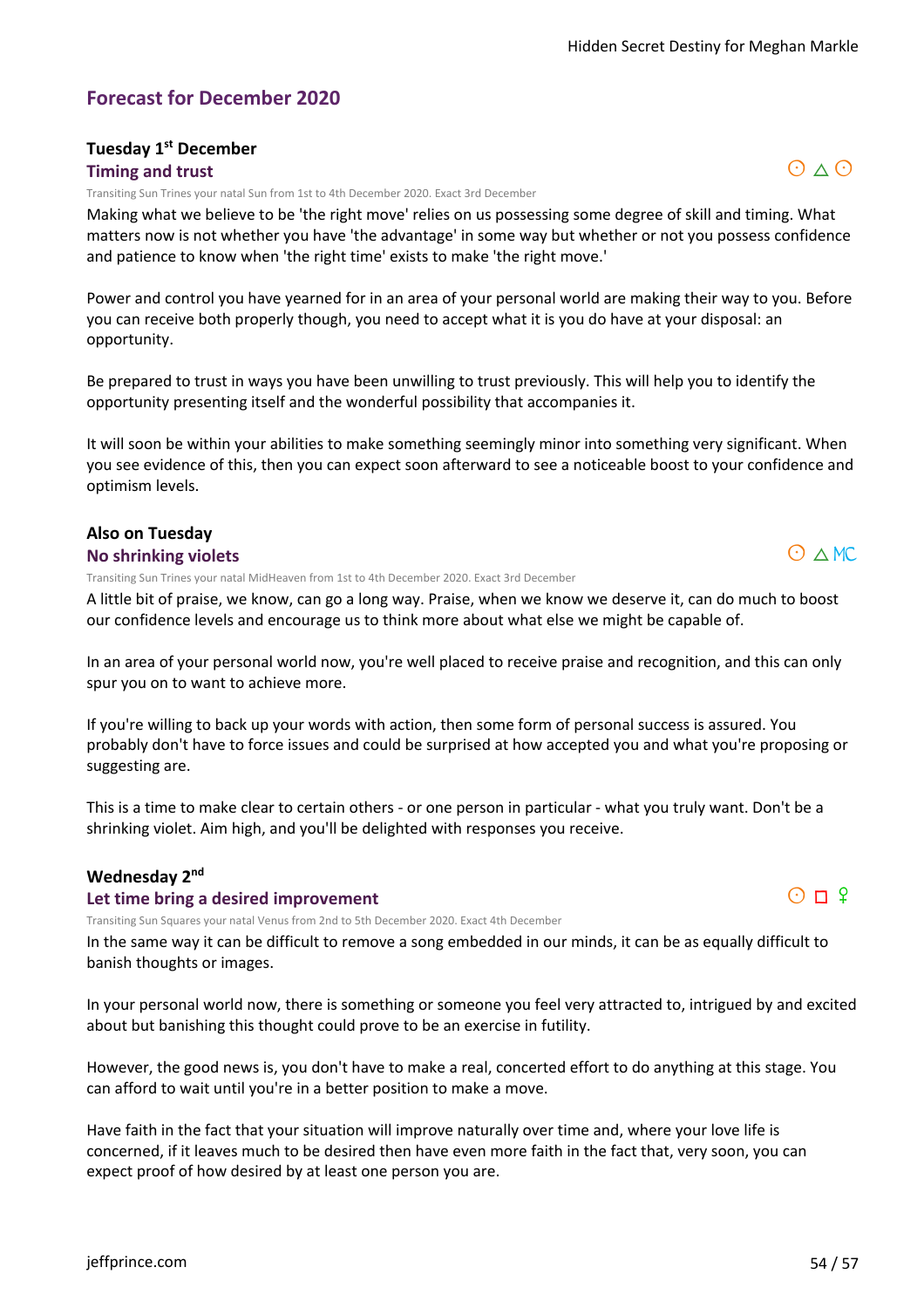# **Friday 11th December**

#### **Don't succumb to 'que sera sera'**

Transiting Sun Sextiles your natal Pluto from 11th to 14th December 2020. Exact 13th December

Are you in control of a particular outcome or do you feel as if 'whatever will be, will be'?

Even if it feels as if unseen forces are at work to encourage you toward a particular outcome, and you have no option other than to allow yourself to end up wherever it is you're going to end up, it is essential that you have absolute faith in the fact that you do possess the ability to influence a situation that (understandably) gives the impression of being immovable or inflexible.

In your personal world, it is time to overcome a fear. Once done, you will be superbly placed to take control of whatever has appeared to control you and then turn a daunting situation into one that becomes much more inspiring.

#### **Also on Friday**

#### **Action will cause a most pleasing reaction**

Transiting Sun Conjuncts your natal Neptune from 11th to 14th December 2020. Exact 13th December

Action always causes a reaction. If we aim at nothing, then we're guaranteed to hit it.

The above might seem painfully obvious but we all, from time to time, don't invest effort where we know we need to and one of the main reasons for this stems from fear of failure or rejection.

In an area of your personal world now, you need to tell - and convince - yourself that certain goals, dreams or desires are not beyond your grasp.

If you're willing to make a genuine and worthwhile effort toward attaining something – or someone – that means a great deal to you, then the time to pursue it or them couldn't be better.

Investing the right kind of effort now will bring magical and pleasing progress. Additionally, you'll gain much needed, fresh perspective where it is needed, and this will undoubtedly make a very big difference to your attitude, confidence, and life!

#### **Monday 14th**

#### **Obligations and More Obligations**

Sun transits your natal 6th house from 14th December 2020 to 14th January 2021

This could be a time when you weight up your needs with obligations or responsibilities you have to others or one particular person. Where close, loving relationships are concerned, how much of what you do or give is based on what you want to offer and what you do to keep the peace or someone happy? If you're behaving differently from your inherent nature or working a bit too hard to meet someone's expectations, then this could become apparent now. Of course, all relationships involve obligations. However, by addressing and accepting your personal needs, a balance can be found. This can put any close relationship, now or in the future, on a more solid and stable footing.





 $\odot$  6<sup>th</sup>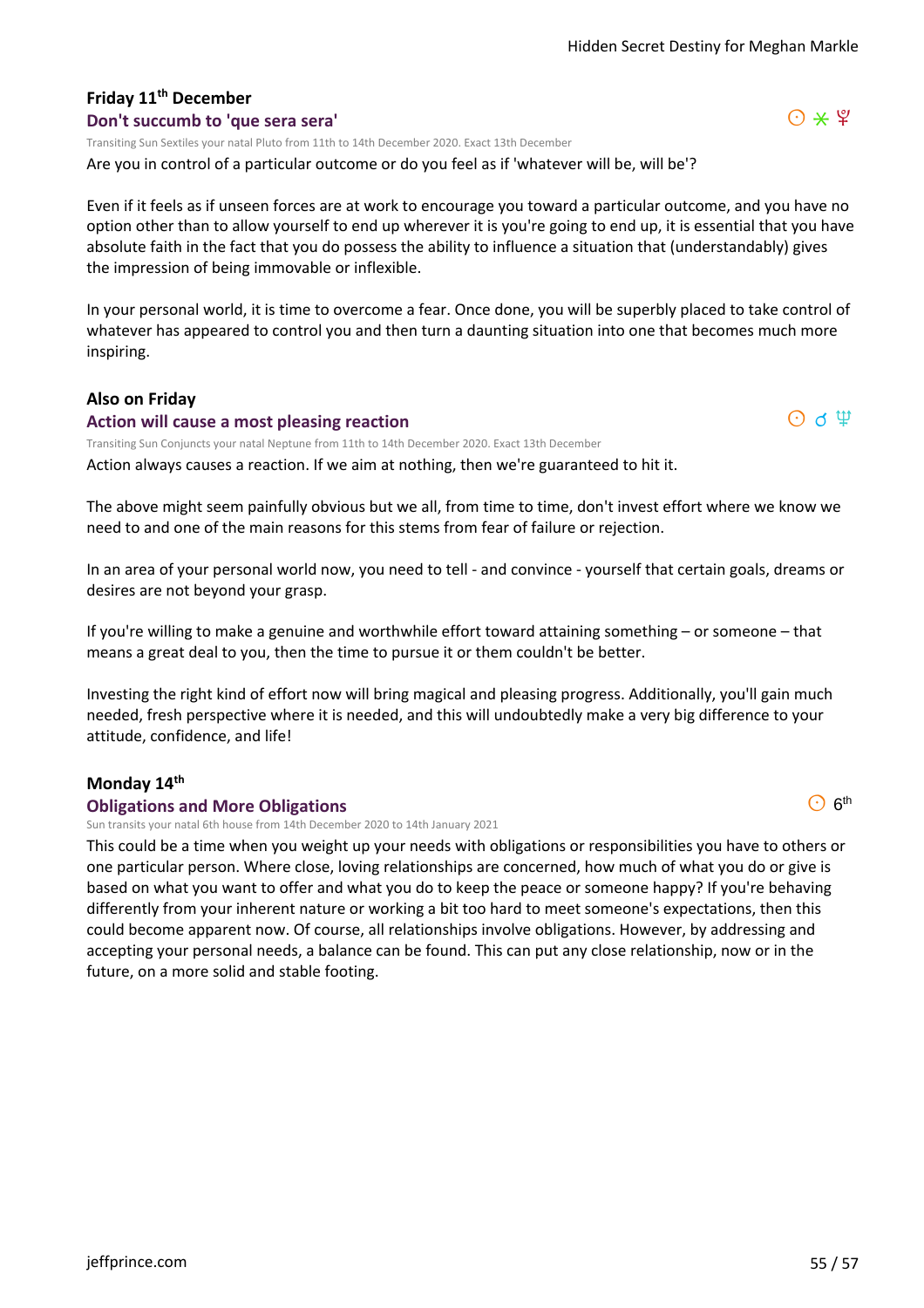#### **Thursday 24th December Stepping back is best**

Transiting Sun Squares your natal Moon from 24th to 26th December 2020. Exact 25th December

We are all, in one way or another, influenced strongly by our companions, colleagues and family members. However, we tend not to consider how influenced we are by what we believe they want from us as opposed to what they really want from us.

The boundaries of your relationship with one person - or possibly a group of people - are being redefined now. This could be causing you to fear that you're alienating yourself unnecessarily in some way yet, at the same time, it could be apparent that you involve yourself in dramas or other peoples' situations in ways you should be!

The redefining of boundaries is going to involve you to detach yourself in some way from certain others but don't succumb to a belief that the only way to remain connected as things stand presently is to involve yourself with what's happening in their worlds in ways that could justifiably be seen as inappropriate.

A shift is occurring where your relationships with key people are concerned. Step back, let what's changing unfold in its own way and time, and this will benefit you and those you're closest to.

#### **Friday 25th Shake off apathy**

Transiting Sun Squares your natal Saturn from 25th to 27th December 2020. Exact 26th December

Imagine you're standing on the edge of a high diving board, peering down to the water below but have strong reservations about taking the plunge. Imagine as well that, behind you, a queue of impatient and more experienced divers wait for you to make up your mind about what you're going to do.

That analogy sums up a situation in your personal world now. You're clearly under pressure in some way to take action or make a decision yet it's important you are being pressured in the way you are because otherwise you won't make the decision or move you truly need to make.

You have a difficult dispute to solve or a complicated story to unravel yet, through a constant source of aggravation, aren't feeling inclined to consider a particular course of action. It's time to shake off apathy and seize a valuable opportunity. Like most opportunities, yours might be hidden within a perceived problem, but trust that the opportunity being presented to you now is very real.

#### **Saturday 26th**

#### **You can rebuild it**

Transiting Sun Squares your natal Jupiter from 26th to 28th December 2020. Exact 27th December

Weightlifters understand the concept that building muscle requires muscle fibers to be broken down and allowed to rebuild during a healing process. When they rebuild themselves, they are bigger, better and stronger than before.

The analogy holds some relevance in your personal world now. Something needs to be broken down and rebuilt in some way, but it is important you focus on how much better a situation or arrangement will be from having done so.

If something feels right and makes you feel confident and assured, then chances are it doesn't need much of your attention. Focus instead on what you know to be uncertain or unstable. It can be fixed provided you're willing to instigate necessary change that can both heal and strengthen what needs healing or strengthening.